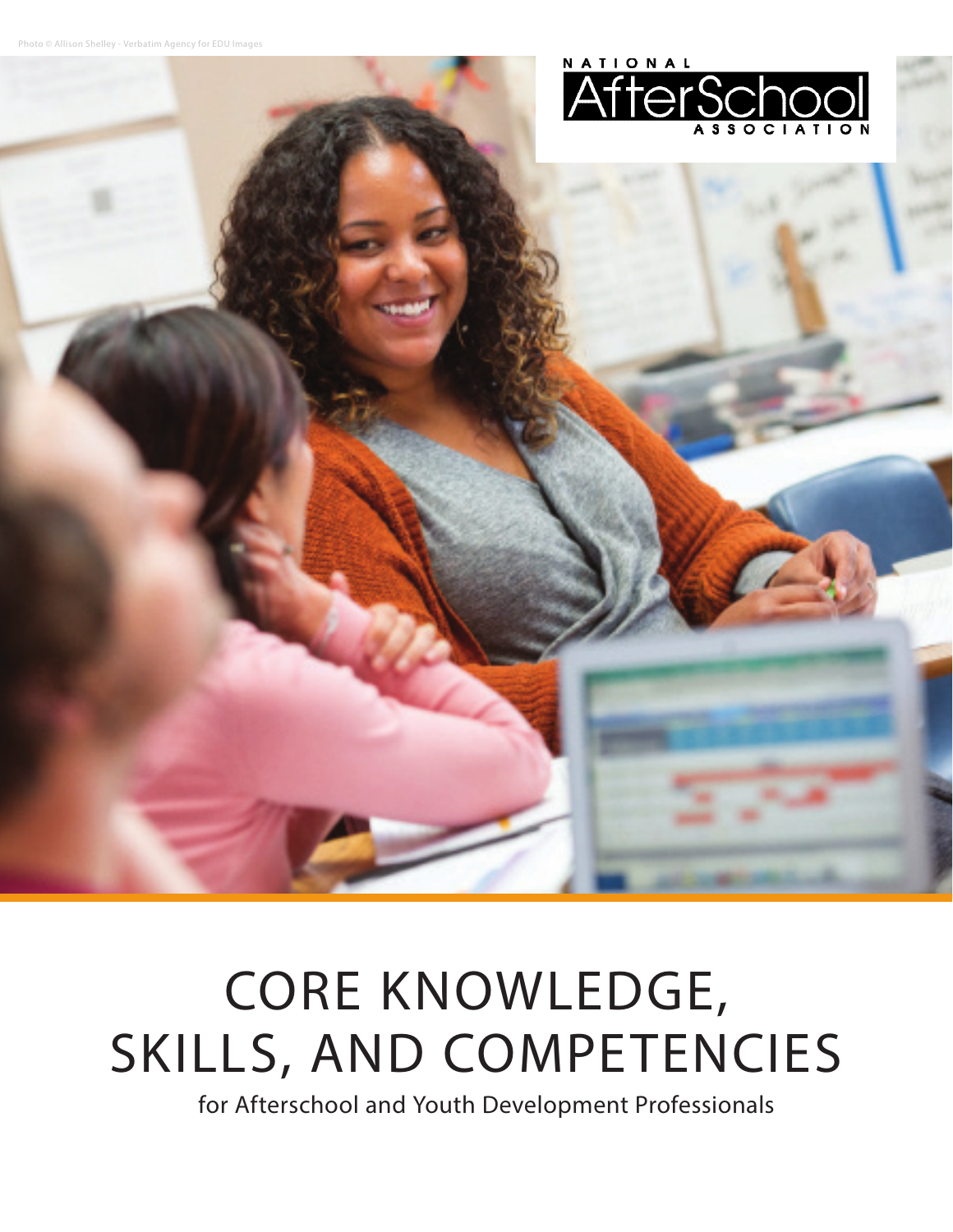# VISION MISSION&

The National Afterschool Association (NAA) is the professional membership association for people who work with and for youth outside of school hours.

NAA fosters positive youth outcomes by supporting, developing, and advocating for afterschool professionals and leaders.

As a national association, we deploy our mission through peoplecentered programs, partnerships, and practices that build equity, access, and connections to create a strong, valued profession that benefits kids, families, and communities.

# APPROACHES VALUES&

We believe that every young person deserves quality, enriching experiences during Out-of-School time (OST) that positively impact their development and help them thrive.

Given research on the importance of staff and leaders in creating quality youth experiences, NAA supports, develops, and advocates for afterschool professionals and leaders.

Equity, access, and connections are the through-lines across all NAA's work. We collaborate with NAA members, board, state affiliates, partners, and other stakeholders through convenings, communications, and capacity building to achieve our goals.

# FOCUS AREAS 4 STRATEGIC

FIELD LEADERSHIP | Creating, contributing to, and fostering partnerships that promote policies, practices, professional development, and funding that support professional and program quality.

ADVOCACY | Serving as the profession's voice - building partnerships, policies, and programs that recognize, promote, and support the afterschool profession and its professionals.

PROFESSIONAL DEVELOPMENT | Fostering partnerships, policies, and programs that support the development of people who work to provide high-quality afterschool opportunities for young people, recognizing and promoting the critical contribution of the afterschool profession and its professionals.

COMMUNITY | Creating a safe and inclusive community that provides opportunities for sharing, learning, and growth.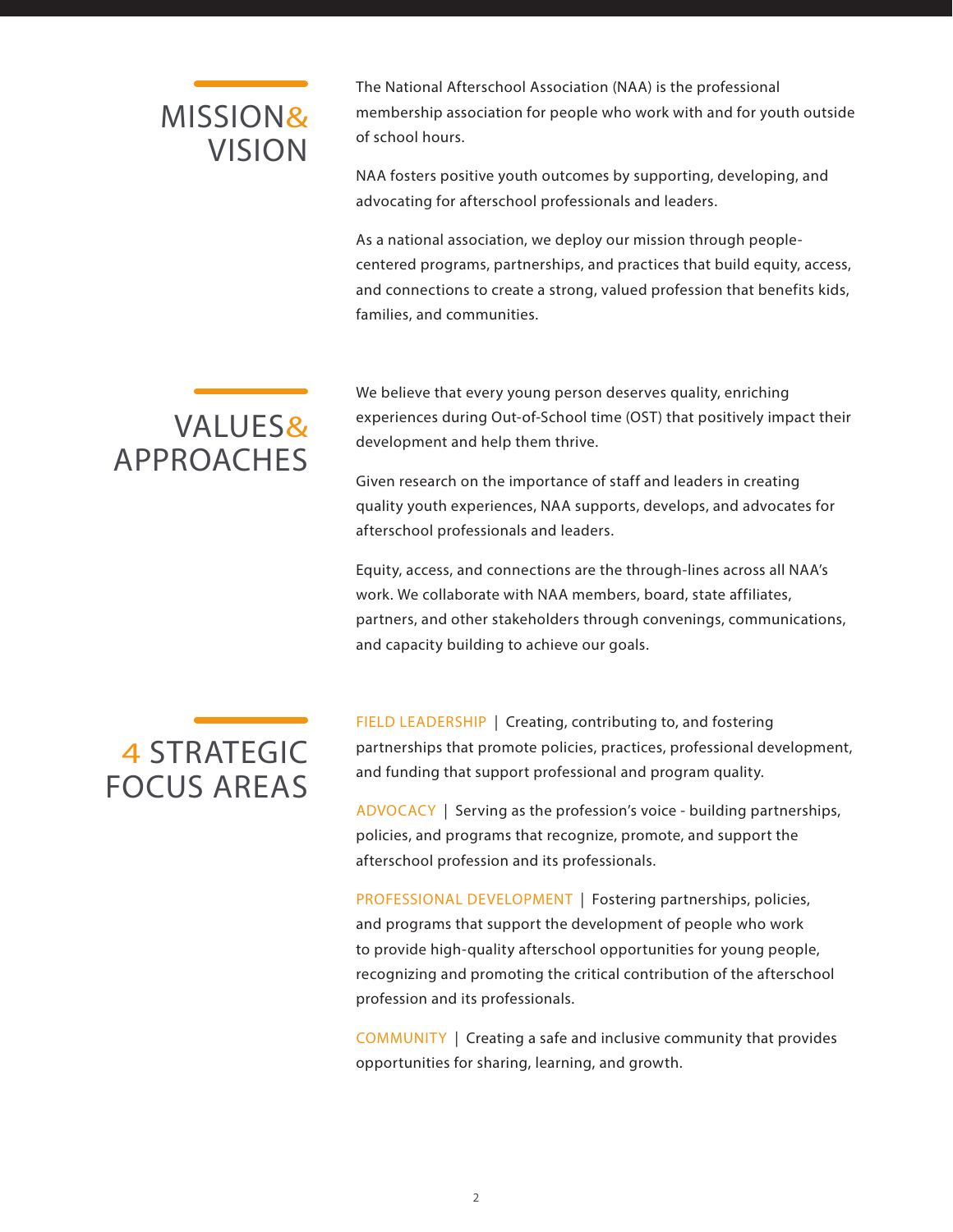# TABLE OF CONTENTS

| <b>Content Area One</b>   |  |
|---------------------------|--|
|                           |  |
|                           |  |
| <b>Content Area Two</b>   |  |
|                           |  |
|                           |  |
| <b>Content Area Three</b> |  |
|                           |  |
|                           |  |
| <b>Content Area Four</b>  |  |
|                           |  |
| <b>Content Area Five</b>  |  |
|                           |  |
|                           |  |
| <b>Content Area Six</b>   |  |
|                           |  |
|                           |  |
| <b>Content Area Seven</b> |  |
|                           |  |
| <b>Content Area Eight</b> |  |
|                           |  |
|                           |  |
| <b>Content Area Nine</b>  |  |
|                           |  |
|                           |  |
| <b>Content Area Ten</b>   |  |
|                           |  |
|                           |  |
|                           |  |
|                           |  |
|                           |  |
|                           |  |
|                           |  |
|                           |  |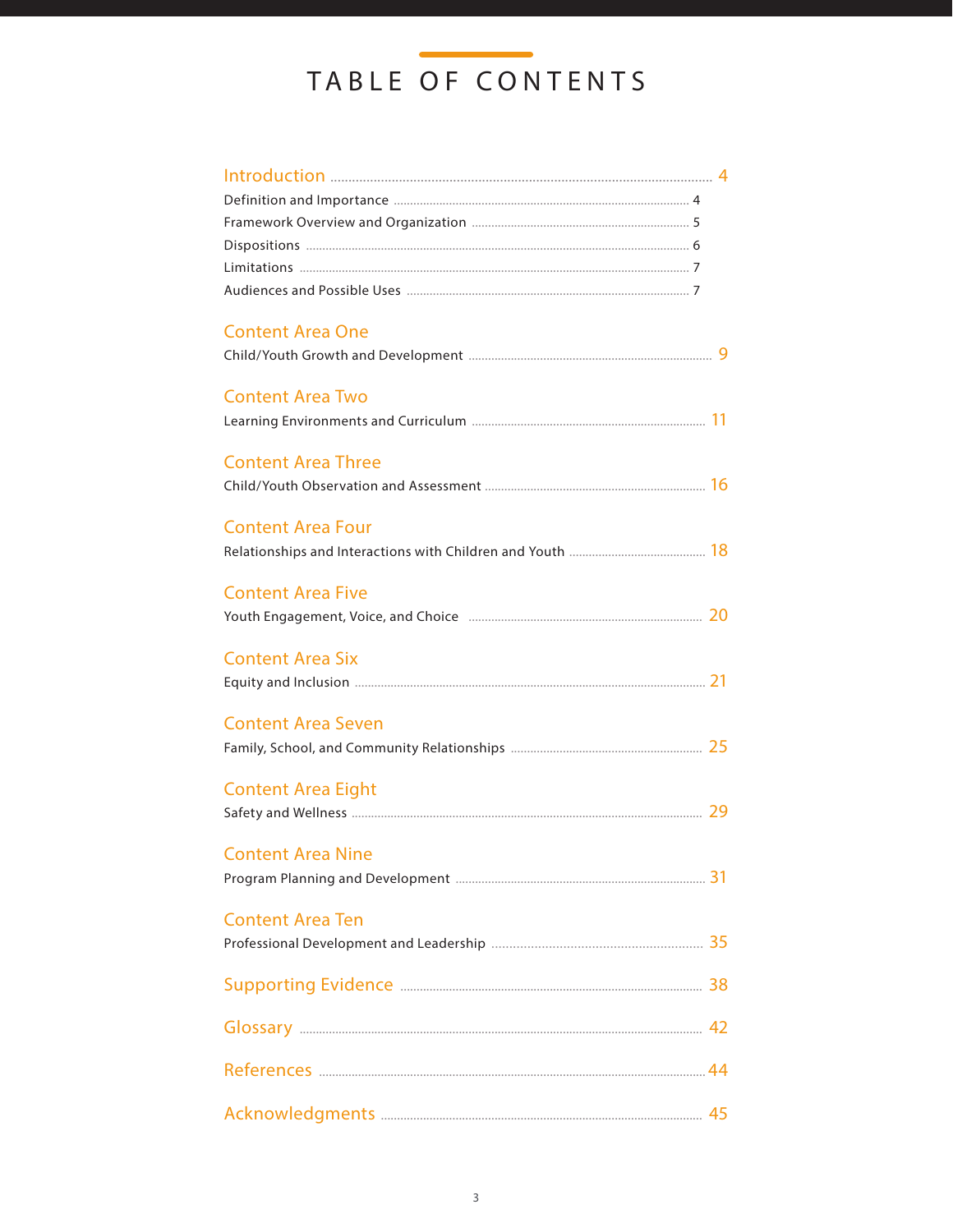### AS THE YOUTH DEVELOPMENT FIELD EVOLVES, SO DOES NAA.

In 2020, given the Movement for Black Lives, the rise in hate crimes against Asian-Americans, immigrants, and members of the transgender community, and numerous injustices that, while not new, were finally being recognized more broadly, NAA doubled down its focus on building equity, access, and connections.

One result of this effort is this revision of the NAA Core Knowledge and Competencies (CKCs) for Afterschool and Youth Development Professionals with an eye toward equity and culturally responsive practices. In 2011, the National Institute on Out-of-School Time and other leaders' research and recommendations resulted in the original NAA CKCs. In 2021, NAA embarked on an update conducted in partnership with Change Impact, an equity-focused, minority- and women-owned, and led consulting group enhanced by a diverse panel of field practitioners, intermediary representatives, funders, and program leaders from across the country.

The 2021 efforts resulted in the retitled Core Knowledge, Skills and Competencies for Out-of-School Time Professionals (CKSCs), reflecting updated research and best practices specific to diversity, equity, inclusion, and antiracism focused on how practitioners can best create inclusive program spaces, apply antiracist principles, and design activities and programs that center and value all identities furthering efforts toward equity. The revision includes a new content area and additional and streamlined knowledge, skills, and competencies, integrated throughout, explicitly indicating the vital role equity, inclusion, access, and antiracism plays in youth work.

This edition also moves away from solely numerical levels. Instead, it uses a framework for how knowledge and skills are developed and applied by staff regardless of their organizational role. While we cannot eliminate the practice of scoring or ranking staff in ways that may be biased or exclusionary, this shift better reflects the spirit of the framework to support professionals in their practice and career growth.

Funding from the Grantmakers for Education Afterschool & Summer Recovery and Opportunity Fund supported this work.

### DEFINITION AND IMPORTANCE

Skilled Out-of-School time (OST) professionals are the linchpins to program quality and contribute significantly to youth success. Positive youth outcomes - including academic, social, and emotional growth - come from planning and practice informed by research and core knowledge. The CKSCs outline what professionals who work with and on behalf of youth need to know, show, and grow to positively impact young people and the field.

The CKSCs is a framework that describes the dispositions, knowledge, skills, and competencies individuals need to provide high-quality OST programming, support the learning and development of children and youth, and advance equity, particularly for those who have been historically excluded. Dispositions are a set of attitudes, and knowledge reflects information and understanding, while skills and competencies are concrete, achievable, and establish standards of practice that strengthen individual skills and the overall profession.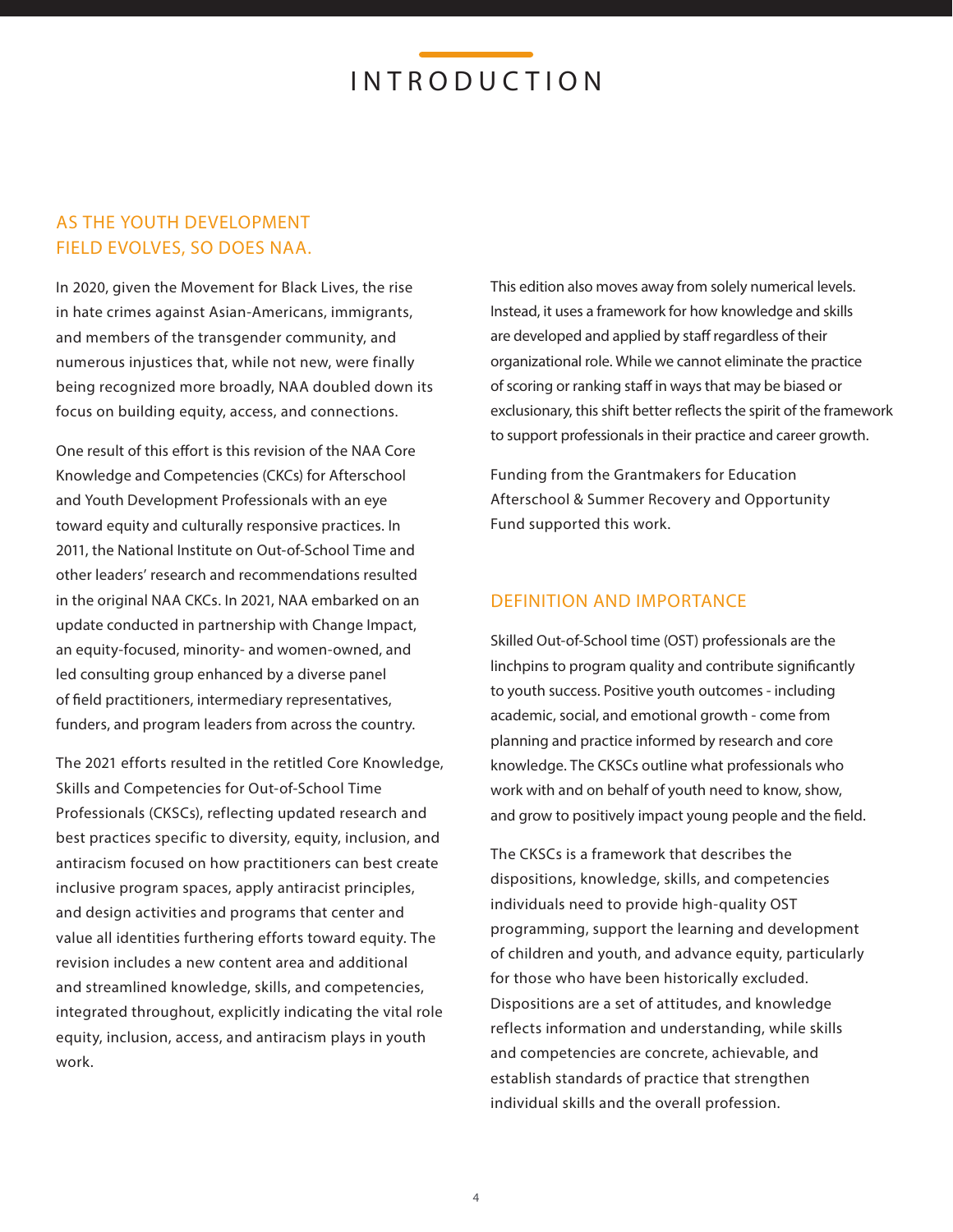### FRAMEWORK OVERVIEW AND ORGANIZATION

The CKSCs are grouped into ten content areas. These content areas are categories of knowledge that are widely used in the field and based on research.

- 1. CHILD/YOUTH GROWTH AND DEVELOPMENT
- 2. LEARNING ENVIRONMENTS AND CURRICULUM
- 3. CHILD/YOUTH OBSERVATION AND ASSESSMENT
- 4. RELATIONSHIPS AND INTERACTIONS WITH CHILDREN AND YOUTH
- 5. YOUTH ENGAGEMENT, VOICE, AND CHOICE
- 6. EQUITY AND INCLUSION
- 7. FAMILY, SCHOOL, AND COMMUNITY RELATIONSHIPS
- 8. SAFETY AND WELLNESS
- 9. PROGRAM PLANNING AND DEVELOPMENT
- 10. PROFESSIONAL DEVELOPMENT AND LEADERSHIP

Each of the content areas includes:

RATIONALE This section explains why each content area is important in the OST professional's practice.

SKILLS & COMPETENCIES Professional practice develops over time with additional work experience and learning. In recognition of this progression, each content area has skills and competencies grouped into three categories:

- 1. Identify knowledge gained through on-the-job training, mentoring, coaching, and other formal and informal learning experiences, with the professional building an understanding of concepts and content.
- 2. Apply skills demonstrated through action with the professional's goal to know and subsequently show concepts and content in practice.
- 3. Amplify actions taken with the professional's goal to enhance other's understanding of concepts and content and subsequently influence policies, practice, PD, and funding.

A WORD ABOUT INDICATORS Professionals in OST assume many roles and work in a variety of settings. Accordingly, the CKSCs are intentionally broad to apply across various settings and positions.

The CKSCs purposely do not include indicators or specific examples of skills or core competencies. By design, this national framework leaves room for individual states or programs to customize indicators and what each skill and competency looks like, sounds like, and feels like in practice within specific contexts and for professional development providers to do the same. For example, some may want to include indicators divided by age ranges, such as school-age and older youth. A program focused on older youth may want to add indicators relevant to adolescent health and wellness, while a schoolbased program may need to have a greater focus on alignment with the school day. By developing their indicators, states or programs can tailor these competencies to accommodate and support the diversity of the OST field.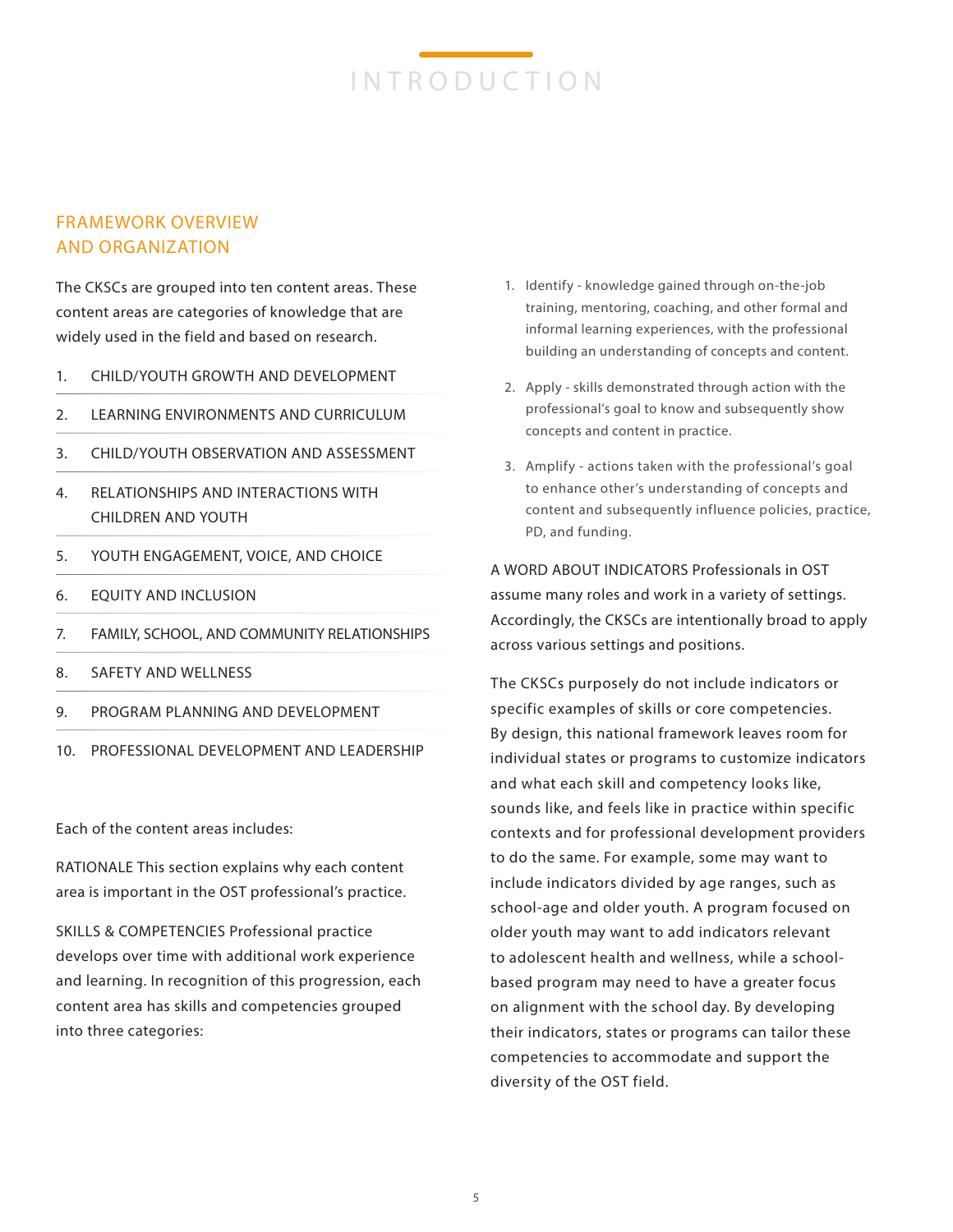### DISPOSITIONS

Every profession has a set of attitudes, beliefs, and perspectives that distinguish its members as a group. Together, they are called "professional dispositions."

OST professional dispositions are an essential part of professional practice, yet they differ from professional knowledge, skills, and competencies. Note that we use the word "professional" throughout this framework referring to things that reflect the afterschool and youth development profession, different from how an individual program or community may define "professionalism." Dispositions describe how a person perceives their work rather than what they know or do. Dispositions are more often absorbed by newcomers and nurtured by seasoned veterans within the professional community rather than formally taught. They are part of the "art" of the practice, which works in concert with the "science," the things one needs to know and do. Dispositions cut across all content areas of the CKSCs. It is critical to understand that people display dispositions differently and to not judge others based on assumptions or short-term observations. This list of dispositions is most useful as a guide for self-assessment and as a conversation tool.

A person who is well-suited to the OST profession displays the following dispositions:

- Delights in and is curious about how children, youth, and others grow and learn.
- Appreciates the unique and vital role of family, school, and community in the lives of children and youth.
- Values ongoing professional development and continually seeks ways to increase knowledge and skills.
- Reflects on the personal beliefs and values that influence attitudes and practices.
- Respects and values the diversity found among children and youth, their families, in the world and understands that diversity impacts all areas of practice.
- Values imagination, creativity, and learning through exploration, both in children and youth, themselves, and others.
- Is flexible, resilient, and collaborative, especially in the face of change or uncertainty.
- Takes care of themselves to be best prepared to care for those they serve.
- Recognizes that quality OST programs support families, children, and youth, and bridge school and home.
- Avoids perfectionism and embraces ongoing learning.

"THROUGH INVESTMENTS in the professional development systems that promote the building of knowledge and competencies in the afterschool professionals influencing our nation's youth, AFTERSCHOOL PROFESSIONALS WILL BEGIN TO SEE THEMSELVES IN THE TERMS THEY ARE DESCRIBED, as true professionals."

-Warner, G. H., Ham, H., & Fenton, M. P., 2018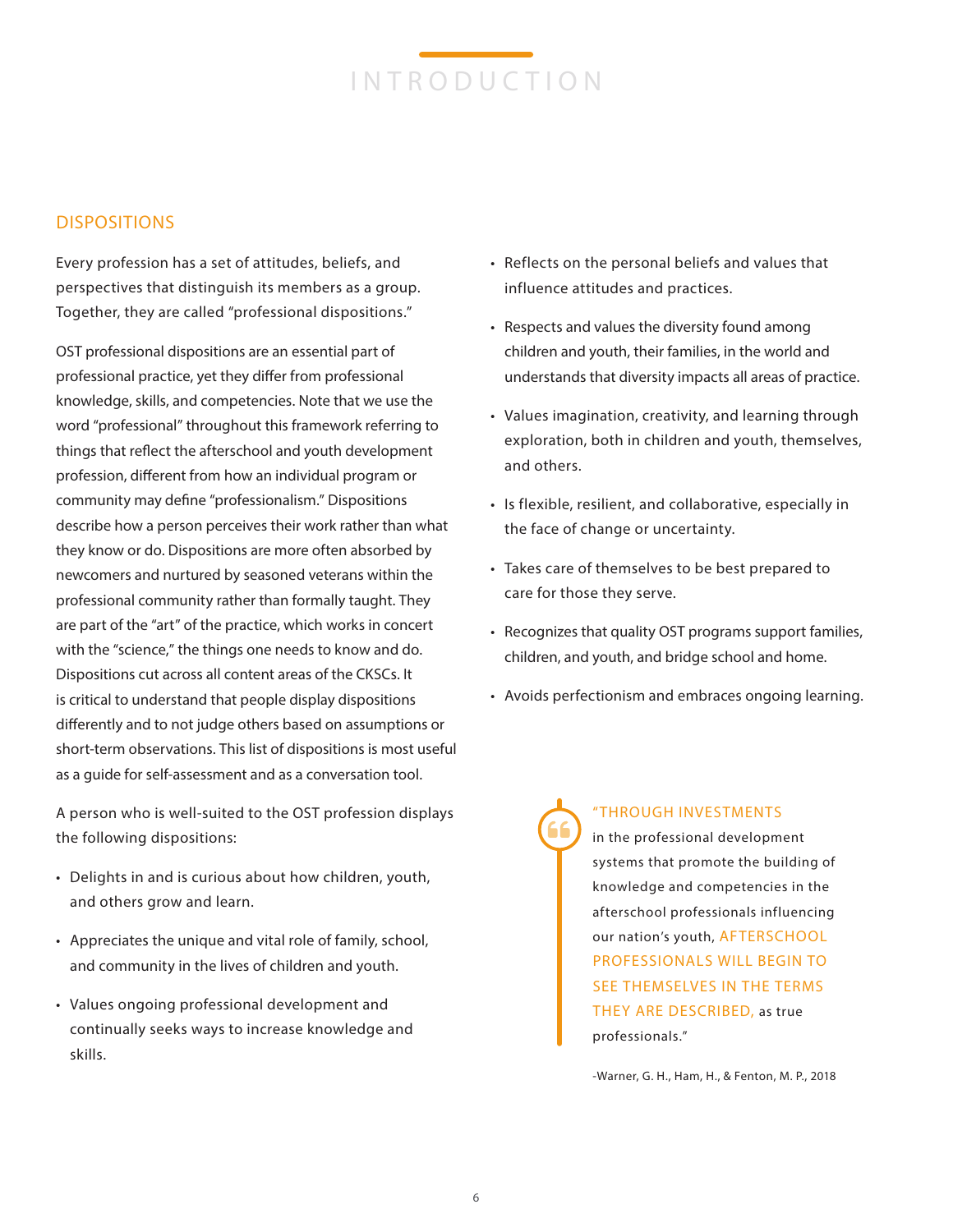### LIMITATIONS

The CKSCs, like many frameworks, have limits to what they can achieve. First, this framework alone cannot fix the systemic challenges within the OST profession, such as the overrepresentation of parttime jobs without benefits or a pay scale that typically does not reflect the value of the work. However, the CKSCs are integral for NAA, and other stakeholders to use in their advocacy for a future that values OST programs and recognizes, rewards, and provides professionals with job quality commensurate with their contributions and impact.

Second, the CKSCs integrate foundational principles, such as positive youth development, social/emotional development, culturally responsive practice, traumainformed, and healing-centered work throughout the framework but do not name them explicitly in every applicable circumstance. As a best practice, users of the CKSCs should integrate these fundamental concepts into and across all content areas.

Finally, local bodies of knowledge, skills, and competencies are critical in and unique to different communities across the country. Those who use this framework should consider how local context and feedback from young people, families, and others may warrant additional core knowledge content areas, skills, and competencies for optimal impact.

### AUDIENCES AND POSSIBLE USES

The CKSCs can be used across organizations, programs, and funding streams to define what it takes to work with and for children and youth. They can also guide the development of compensation structures, inclusive and culturally responsive hiring practices, professional development (PD) and PD plans, career pathways, credentials and qualifications, and mechanisms for demonstrating and assessing practitioner's skills.

Practitioners develop knowledge and skills in a variety of ways. The CKSCs can support formal and informal pathways of adult learning. For those who choose and can access college and university education, the CKSCs provide a framework for developing coursework and curricula for higher education institutions. Similarly, local trainers and training systems can utilize the core knowledge and competencies to plan and establish informal training programs and modules. Individuals and supervisors can utilize the CKSCs to develop personal, professional development plans and evaluate offerings based on their alignment with identified needs. Managers can use the CKSCs as a more objective foundation for providing feedback to their team members. Supervisors and OST professionals can partner to use the CKSCs, selfassessments, and accompanying tools and resources to systematically strengthen core knowledge, skills, and competencies.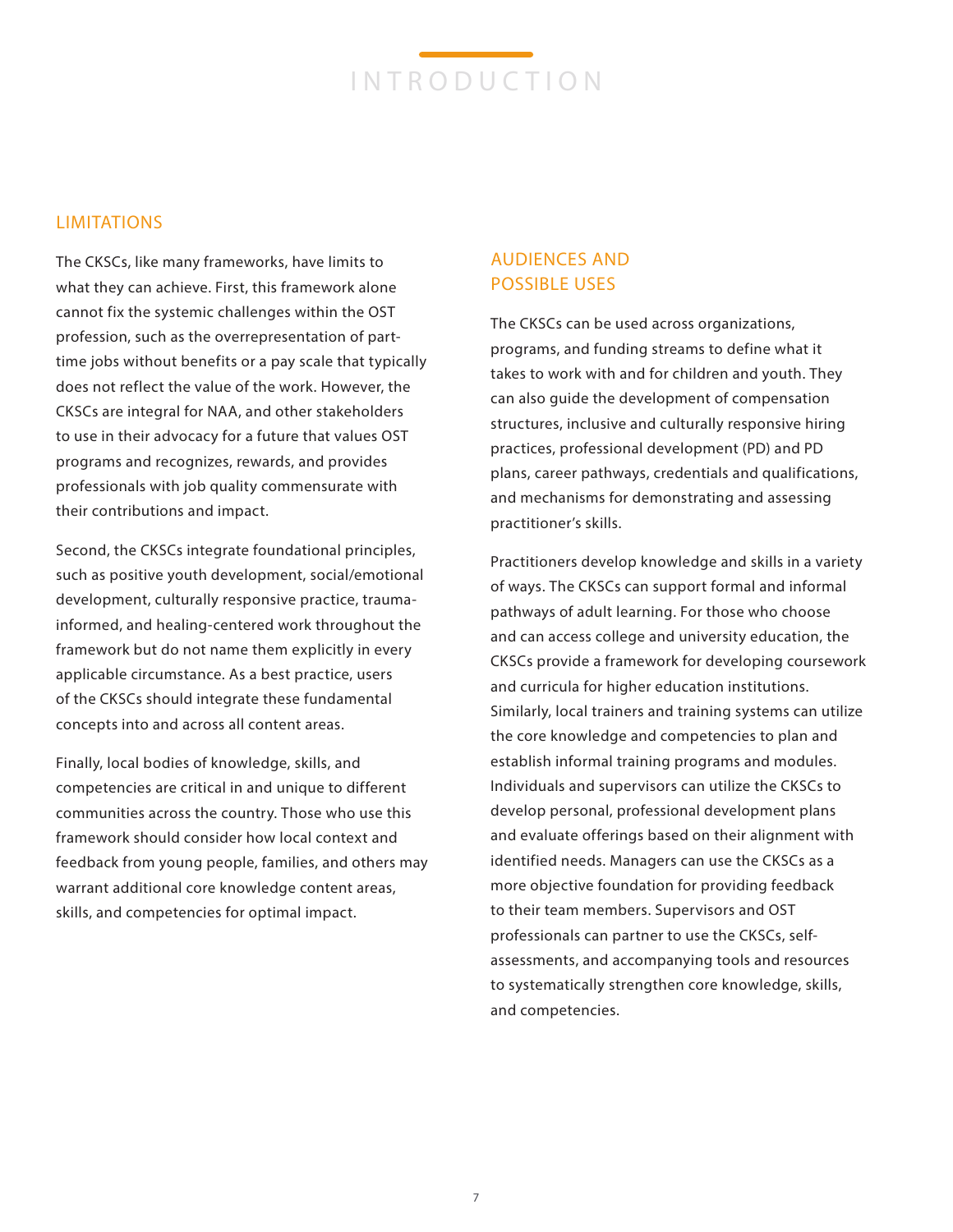

| <b>AUDIENCES</b>                                                     | <b>POSSIBLE USES</b>                                                                                                                                                                                                                                                                                                                                                                                      |
|----------------------------------------------------------------------|-----------------------------------------------------------------------------------------------------------------------------------------------------------------------------------------------------------------------------------------------------------------------------------------------------------------------------------------------------------------------------------------------------------|
| <b>OST Professionals</b>                                             | Professional development goal setting and planning   Tracking/documenting<br>training and other professional development activities   Self-evaluation                                                                                                                                                                                                                                                     |
| Program Directors/<br>Administrators                                 | Interviewing, hiring, creating job descriptions, planning staff orientation/training, creating<br>staff evaluations   Professional development goal setting and planning   Developing objective<br>feedback less subject to personal bias<br>Establishing salary scales based on demonstrated competency                                                                                                  |
| Federal, State, Local<br>Agencies, Policymakers,<br>and Philanthropy | An advocacy tool to develop policies, practices, PD, and funding that support OST program<br>quality and job quality for OST professionals                                                                                                                                                                                                                                                                |
| Trainers, Agencies                                                   | Understanding expectations of OST professionals   Creating and delivering professional<br>development                                                                                                                                                                                                                                                                                                     |
| <b>Higher Education</b>                                              | An organizing framework for credentials, certificates, and degree-granting<br>programs   Facilitating transfer and articulation agreements                                                                                                                                                                                                                                                                |
| Families                                                             | Contributing to and understanding expectations of OST professionals   Assisting in the<br>selection of a high-quality program                                                                                                                                                                                                                                                                             |
| School                                                               | Understanding and appreciating the degree of knowledge and skill required in the OST<br>profession   Recognizing overlapping or complementary knowledge resulting in more effective<br>partnering   Identifying how the OST profession brings knowledge, skill, and experience<br>diversity to child/youth development and education   Assisting in the selection of a high-<br>quality program and staff |
| Professional<br>Development Systems<br>and Efforts                   | Creating the framework for a broad-scale system that provides access to competency-based<br>training and education   Ensures compensation commensurate with experience, expertise,<br>and/or skill achievement and professional recognition                                                                                                                                                               |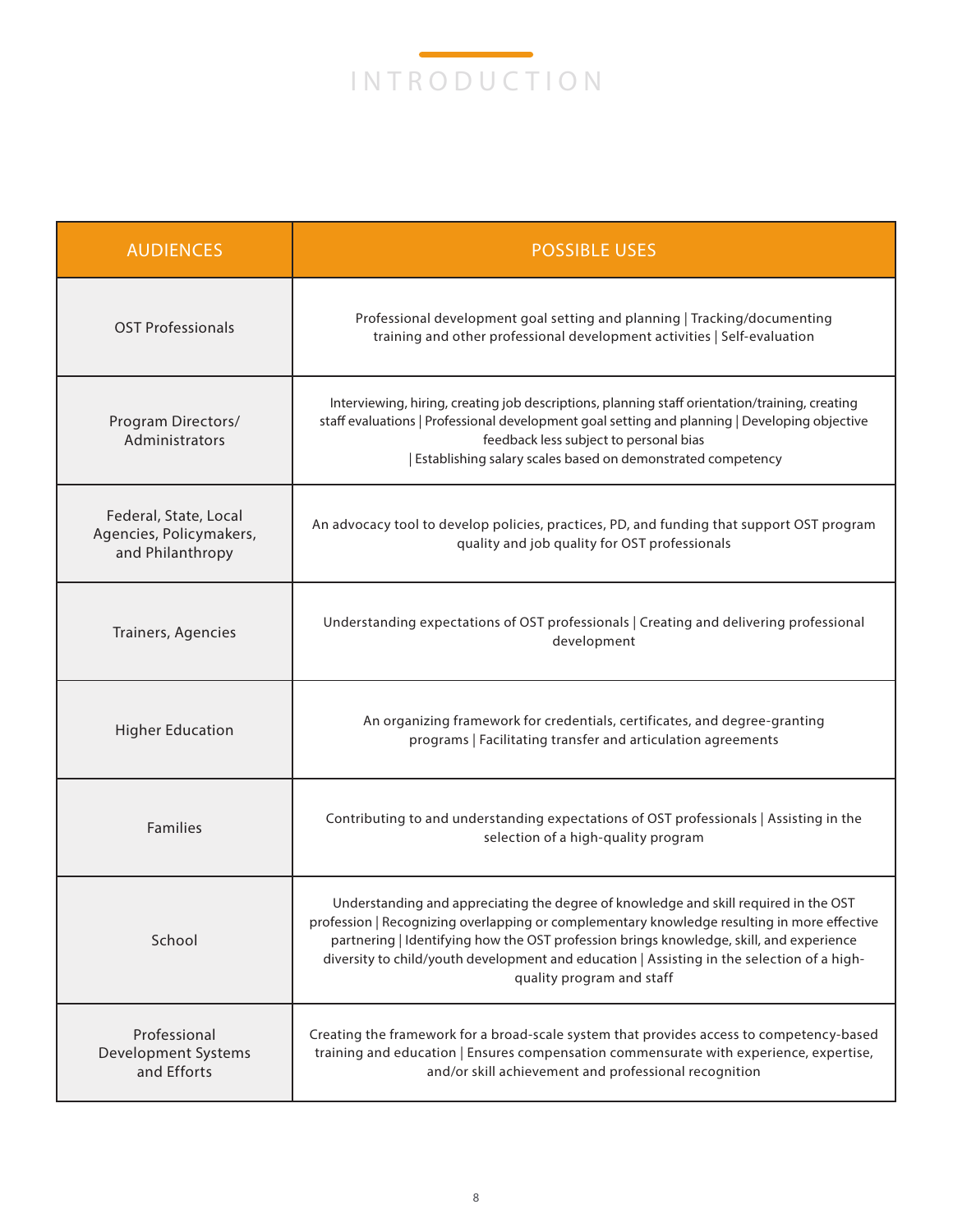# CONTENT AREA ONE CHILD/YOUTH GROWTH AND DEVELOPMENT

### RATIONALE

Research indicates that the growth and development of young people are optimized when adults know and apply the fundamental principles of the science of learning and development (SOLD). Understanding the typical benchmarks for child and youth growth and development and individual and developmental variations, including cultural differences, family experiences, and special needs, enables the practitioner to develop healthy relationships with each young person, supporting their development and learning. It also allows the practitioner to design environments and activities that encompass developmentally and culturally responsive practices, provide accommodations as needed, establish foundations for future growth, and engage young people in building social skills and knowledge.

# growth and development of young people are OPTIMIZED RESEARCH INDICATES THAT THE

WHEN ADULTS KNOW AND APPLY THE FUNDAMENTAL PRINCIPLES OF THE SCIENCE OF LEARNING AND DEVELOPMENT (SOLD).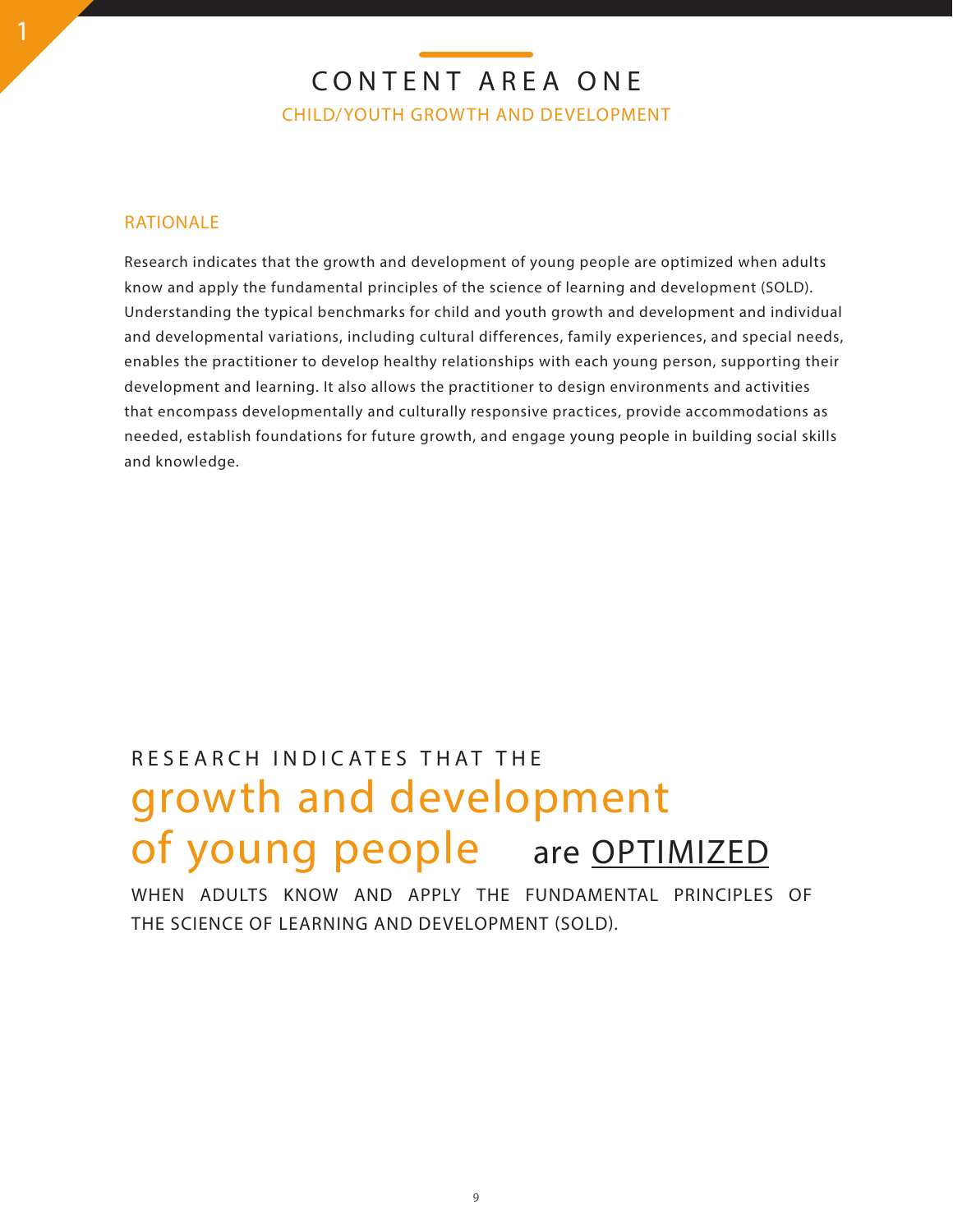CONTENT AREA ONE CHILD/YOUTH GROWTH AND DEVELOPMENT

### SKILLS & COMPETENCIES

#### IDENTIFY

- A. Is aware of the science of learning and development and basic benchmarks for growth and development.
- B. Recognizes that all children and youth have individual needs, temperaments, characteristics, abilities and develop at an individual rate.
- C. Understands differences in individual development.
- D. Recognizes that children and youth learn and develop through experience and active participation.
- E. Understands current youth culture in the context of child and youth development and experiences.
- F. Identifies physical, cognitive, language and communication, social and emotional, and creative development benchmarks.
- G. Identifies individual personalities, temperaments, development, learning styles, and culture.

#### APPLY

- A. Uses services and resources to promote growth and development.
- B. Uses current child and youth development theories and research.
- C. Communicates about physical, cognitive, language and communication, social and emotional, cultural and creative differences among children and youth.
- D. Collaborates with others to promote growth and development.
- E. Explains the multiple influences on development and learning.
- F. Names assets of all children, youth, and colleagues -- including and especially those who are neuro-diverse.
- G. Articulates, evaluates and applies current SOLD theories, research, and policy.

- A. Designs and delivers professional learning experiences for other staff and stakeholders on child and youth growth and development.
- B. Supports others to use a critical equity lens when applying child and youth growth and development principles, encouraging culturally appropriate and antiracist assumptions and practices.
- C. Recommends and promotes equitable program and organizational policies, PD, and practices rooted in child and youth growth and development theories and research.
- D. Advocates for equitable public and philanthropic policies, practices, and funding practices supported by child and youth growth and development theories and research.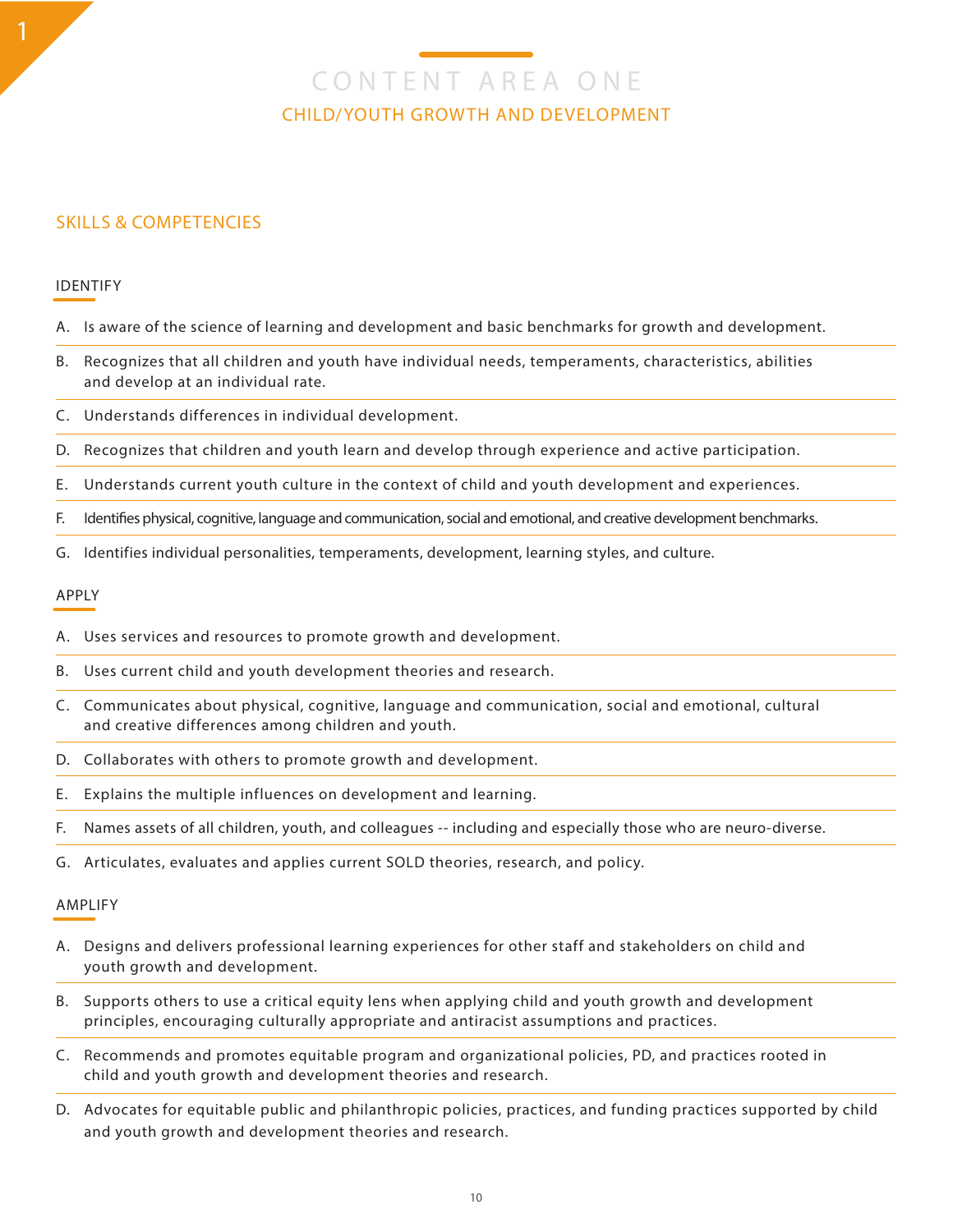### RATIONALE

Afterschool and youth development professionals provide critical supports for children, youth, and families by fostering growth through social interactions, relationships, stimulating physical environments, and enriching opportunities. Children and youth benefit from high-quality environments and experiences in many ways, including improved self-esteem, self-awareness, and self-control, enhanced communication between peers and within families, a genuine sense of purpose, a deeper understanding of diversity, and advancement in developmental outcomes and academic achievement.

"SUPPORTIVE ENVIRONMENTS ARE CARING, CULTURALLY RESPONSIVE LEARNING COMMUNITIES. The conditions for learning include the experience of physical, emotional, and identity safety; connectedness; and engagement and challenge."

-American Institutes for Research, 2019

"STRUCTURED **OPPORTUNITIES** SUPPORT MOTIVATION, COMPETENCE, AND SELF-DIRECTED LEARNING AND DEVELOPMENT. These

opportunities include engaging, scaffolded activities that support young people in combining their past knowledge and experiences with what they are currently experiencing and learning. Rich learning environments provide intentional opportunities for children and youth to practice and apply new skills, reflect on program activities, receive ongoing support, and provide feedback."

-American Institutes for Research, 2019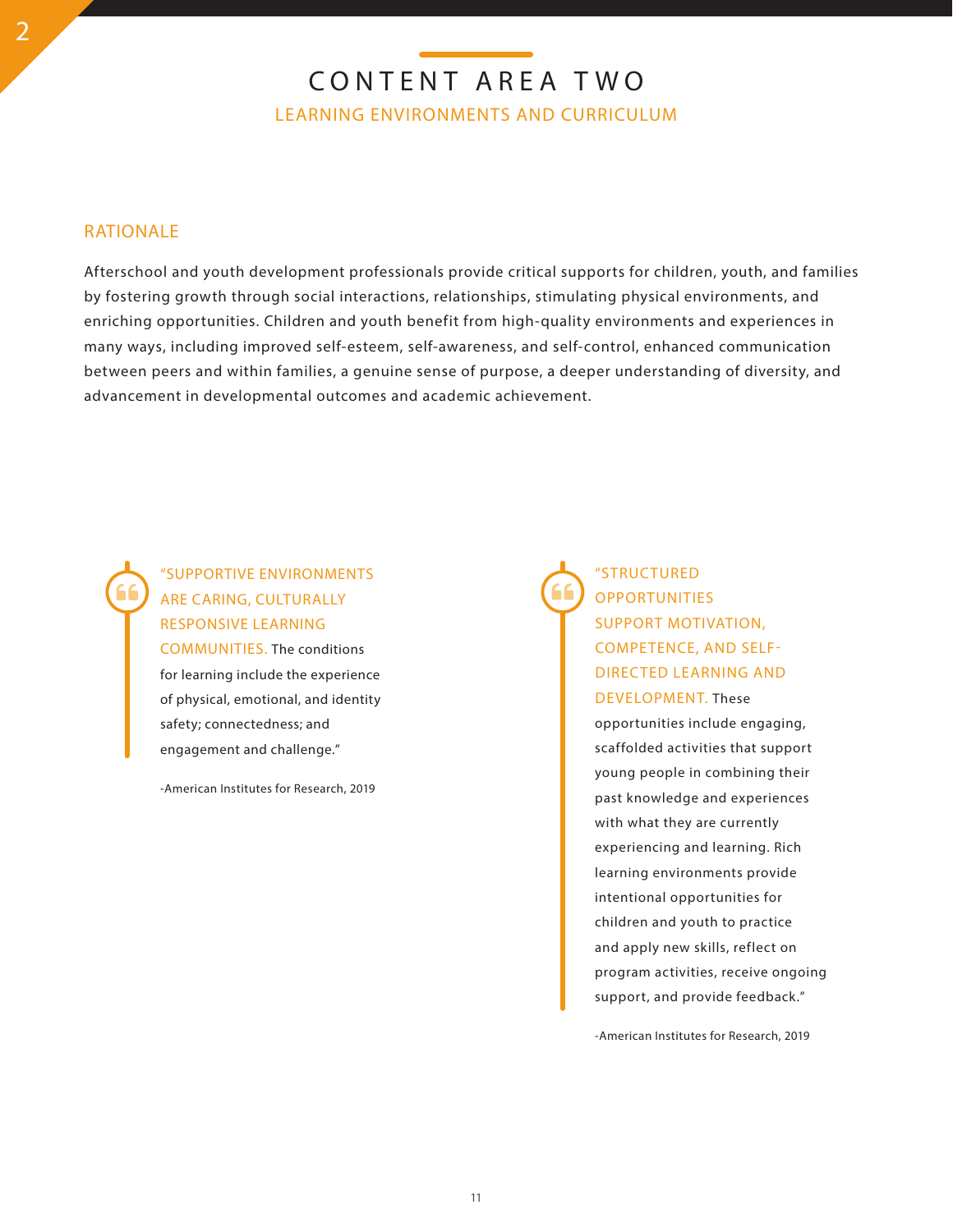### SKILLS & COMPETENCIES | Physical Environment and Activities

#### IDENTIFY

- A. Recognizes the importance of creating a developmentally and culturally responsive learning environment and following a curriculum.
- B. Understands how children and youth learn through relationships, activities, play, and other experiences.
- C. Identifies aspects of a developmentally and culturally responsive environment and learning plan.

#### APPLY

- A. Scaffolds learning experiences and engages children and youth with clear objectives that meet individual needs, interests, and developmental levels.
- B. Shows warmth, caring, and respect for children, youth, and others as individuals.
- C. Employs schedules, routines, and structured transitions.
- D. Creates engaging, physically, emotionally safe, and inclusive environments to encourage play, exploration, and learning across developmental domains.
- E. Uses equipment, devices, and technology to support teaching and learning.
- F. Uses various culturally responsive practices, tools, and accommodations including individualization and differentiation -- to meet individual needs and enhance learning.
- G. Creates environments and experiences to value, affirm, and respect diverse needs, abilities, experiences, and backgrounds.
- H. Articulates evaluates, and/or applies current theories, research, resources, and policies related to the design of curriculum and learning environments.
- I. Collaborates with others to maximize opportunities for children and youth.

- A. Models for, teaches, mentors, and coaches others about designing environments and adapting activities to meet all children and youth needs.
- B. Recommends and promotes equitable program and organizational policies, PD, and practices that support the ability to design positive learning environments and adapt activities to meet the needs of all children and youth.
- C. Advocates for equitable public and philanthropic policies, practices, and funding that support the ability to design positive learning environments and adapt activities to meet the needs of all children and youth.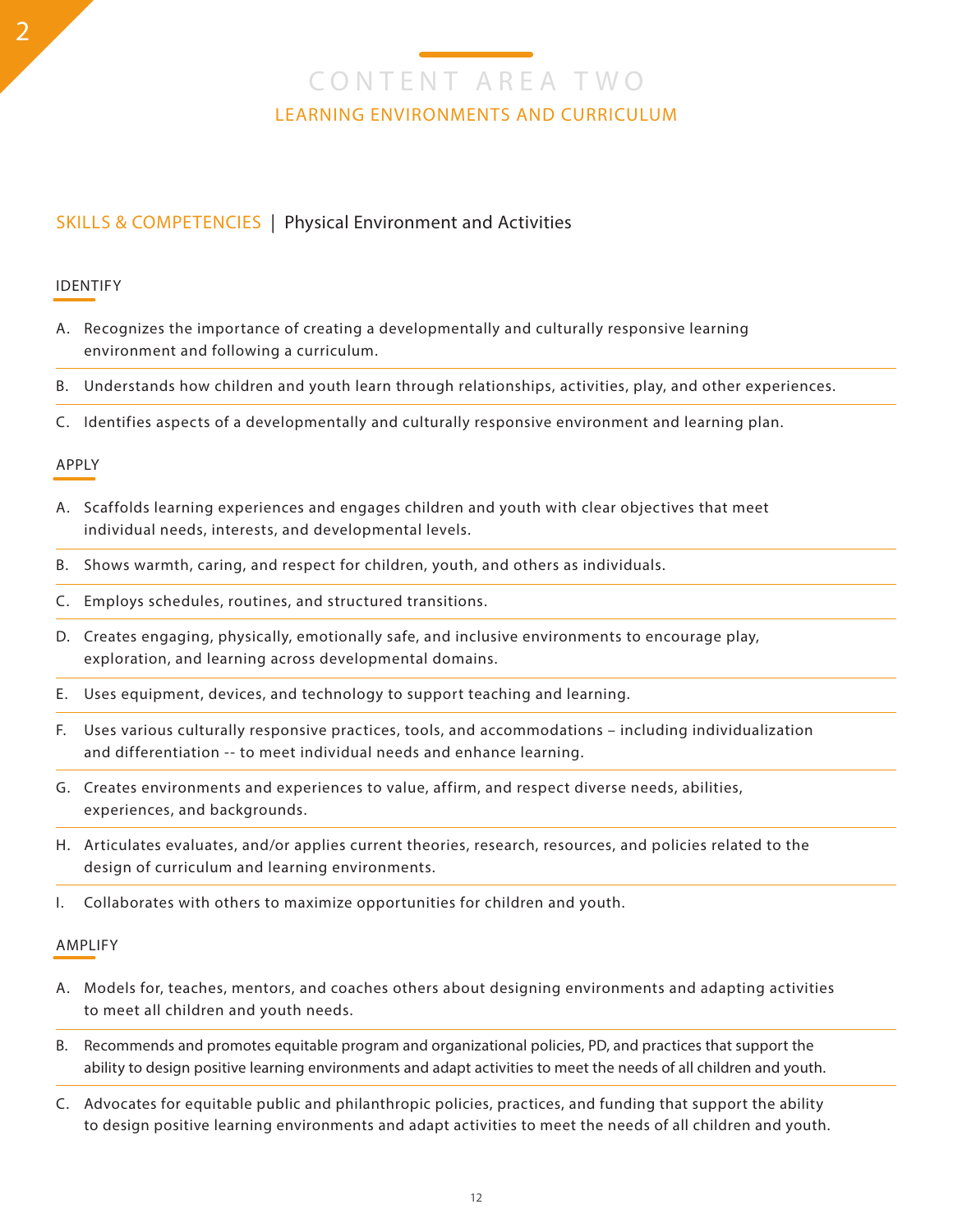### SKILLS & COMPETENCIES | Physical, Social/Emotional, and Cognitive Development

#### IDENTIFY

- A. Recognizes that change, stress, and transition affect social and emotional development and behavior.
- B. Knows that families and communities have cultural experiences that influence how children and youth respond socially to adults and peers.
- C. Understands how children and youth develop a sense of self.

#### APPLY

- A. Pays attention to and interacts with children and youth.
- B. Implements strategies to develop young people's self-awareness, social awareness, self-management, relationship building, and responsible
- C. Models healthy interactions and guides children and youth in self-awareness, social awareness, relationships, and responsible decision making.
- D. Incorporates activities promoting cognitive, social, emotional, and physical development.
- E. Is responsive and encourages learning through questions, active listening, problem-solving activities, and conversations.
- F. Adapts cognitive and physical activities and interactions to support diverse needs, abilities, and interests.
- G. Supports children and youth in developing a sense of self.
- H. Facilitates learning and other opportunities that reflect the cultures and values represented in the local community.
- I. Uses contextualized teaching strategies to provide children and youth multiple entry points to an activity based on their current knowledge and abilities.

- A. Models for, teaches, mentors, and coaches others about promoting the healthy development of children and youth.
- B. Recommends and promotes program and organizational policies, PD, and practices that support facilitating the healthy development of children and youth.
- C. Advocates for equitable public and philanthropic policies, practices, and funding that support facilitating the healthy development of children and youth.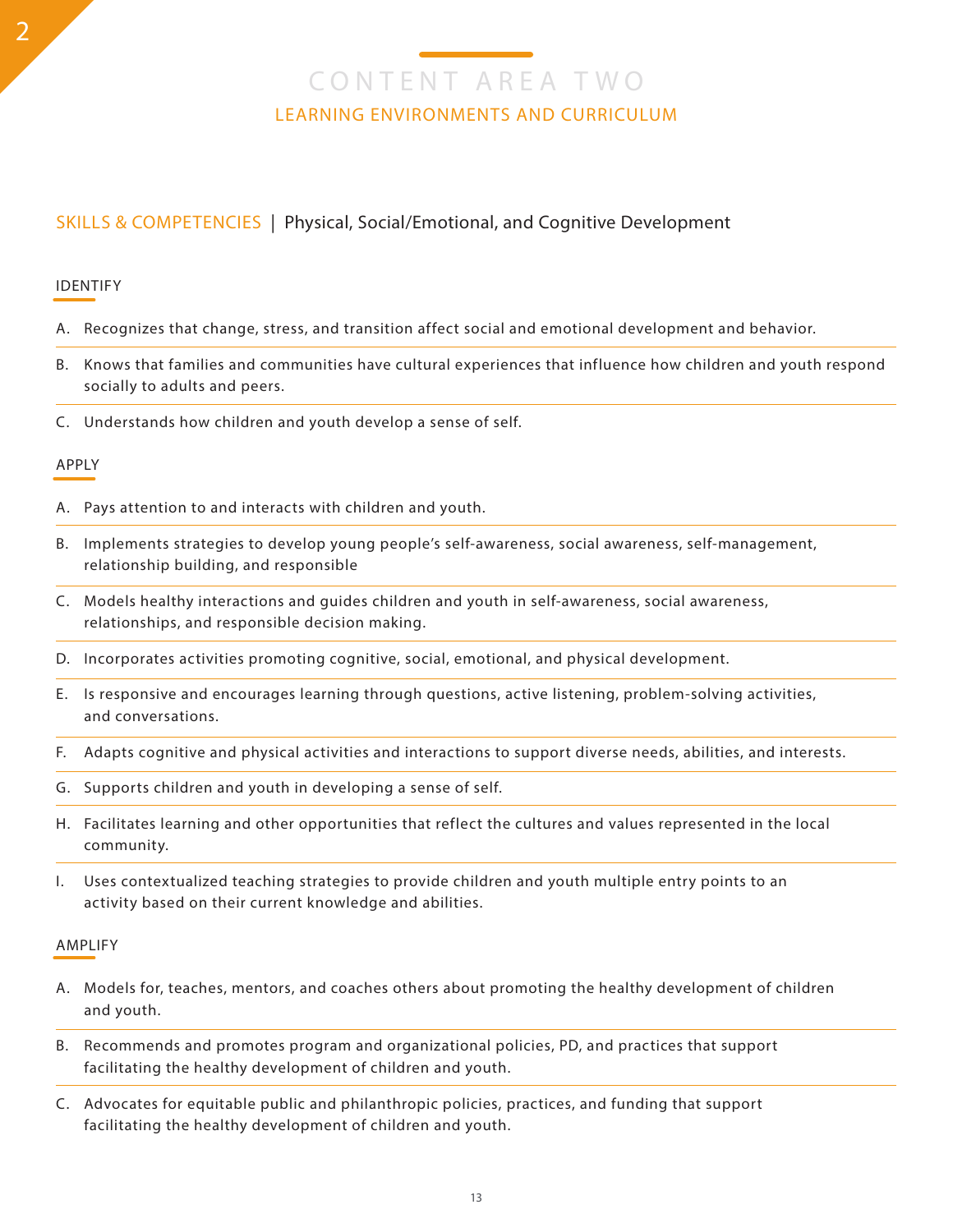### SKILLS & COMPETENCIES | Language and Communication Development

#### IDENTIFY

- A. Understands active listening.
- B. Recognizes the importance of respecting multiple communication styles and varying cultural communication norms.

#### APPLY

- A. Uses and models active listening.
- B. Responds to communication positively.
- C. Encourages children and youth to communicate in a variety of ways.
- D. Adapts language and communication activities and interactions to support diverse needs and abilities.
- E. Demonstrates inclusive communication practices, such as pronouncing each person's name correctly and using preferred gender pronouns.
- F. Develops and integrates strategies for integrating language and communication development activities into all curricular areas.

- A. Models for, teaches, mentors, and coaches others about supporting effective child/youth language and communication development.
- B. Recommends and promotes equitable program and organizational policies, PD, and practices that support the development of child/youth language and communication skills.
- C. Advocates for equitable public and philanthropic policies, practices, and funding that support the development of child/youth language and communications skills.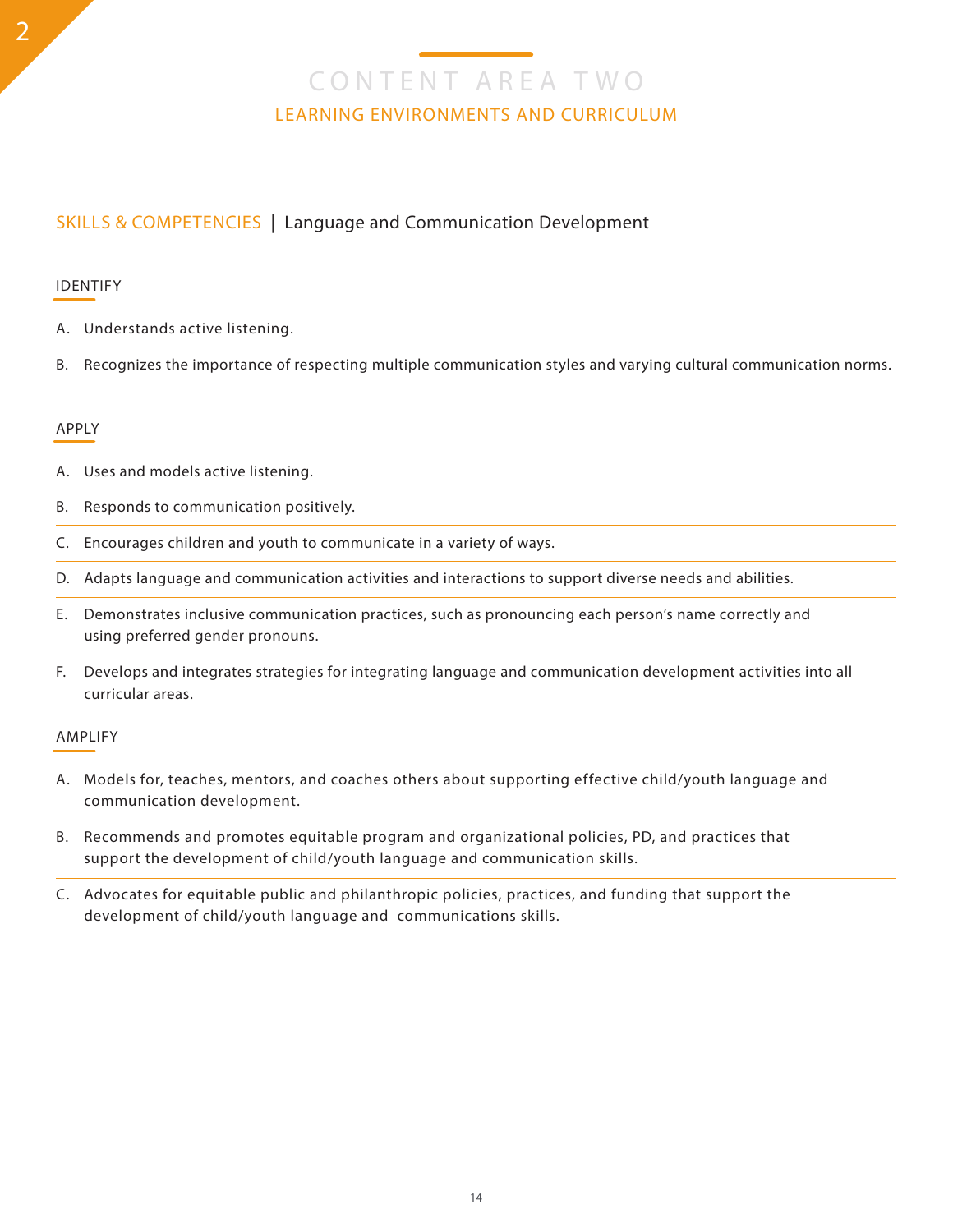### SKILLS & COMPETENCIES | Creative Expression

#### IDENTIFY

- A. Articulates the value of creative expression as necessary to the development of the individual.
- B. Identifies the community as a resource for creative experiences.

#### APPLY

- A. Incorporates activities promoting creative development.
- B. Supports individual expression, including cultural influences.
- C. Encourages children and youth to try new activities.
- D. Provides equipment and materials for use in a variety of ways to encourage imagination and creativity.
- E. Adapts creative activities and interactions to support diverse needs and abilities.
- F. Incorporates activities for self-expression that respectfully and authentically reflect diverse cultural traditions.
- G. Uses the community as a resource for creative experiences.

- A. Teaches, mentors, and coaches others about how to support child/youth creative expression.
- B. Recommends and promotes equitable program and organizational policies, PD, and practices that support the development of child/youth creative expression.
- C. Advocates for equitable public and philanthropic policies, practices, and funding that support the ability to develop child/youth creative expression.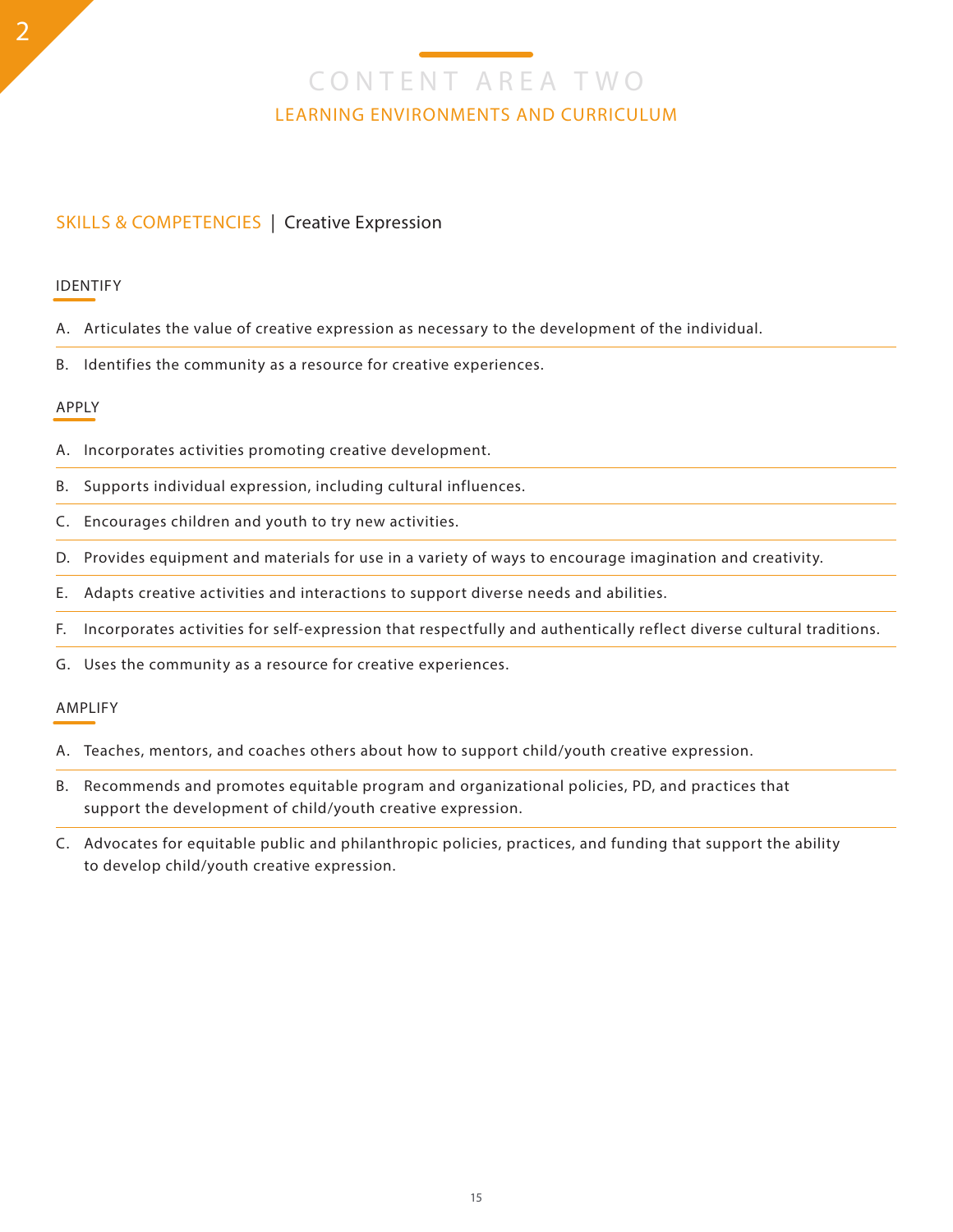# CONTENT AREA THREE

CHILD/YOUTH OBSERVATION AND ASSESSMENT

### RATIONALE

Regular observations, documentation, and other effective assessment strategies including formative assessments—in partnership with families and other professionals serving the same children and youth are critical to continuous improvement and can positively impact development and learning.

continuous improvement DATA COLLECTION IS CRITICAL TO and can positively impact development & learning.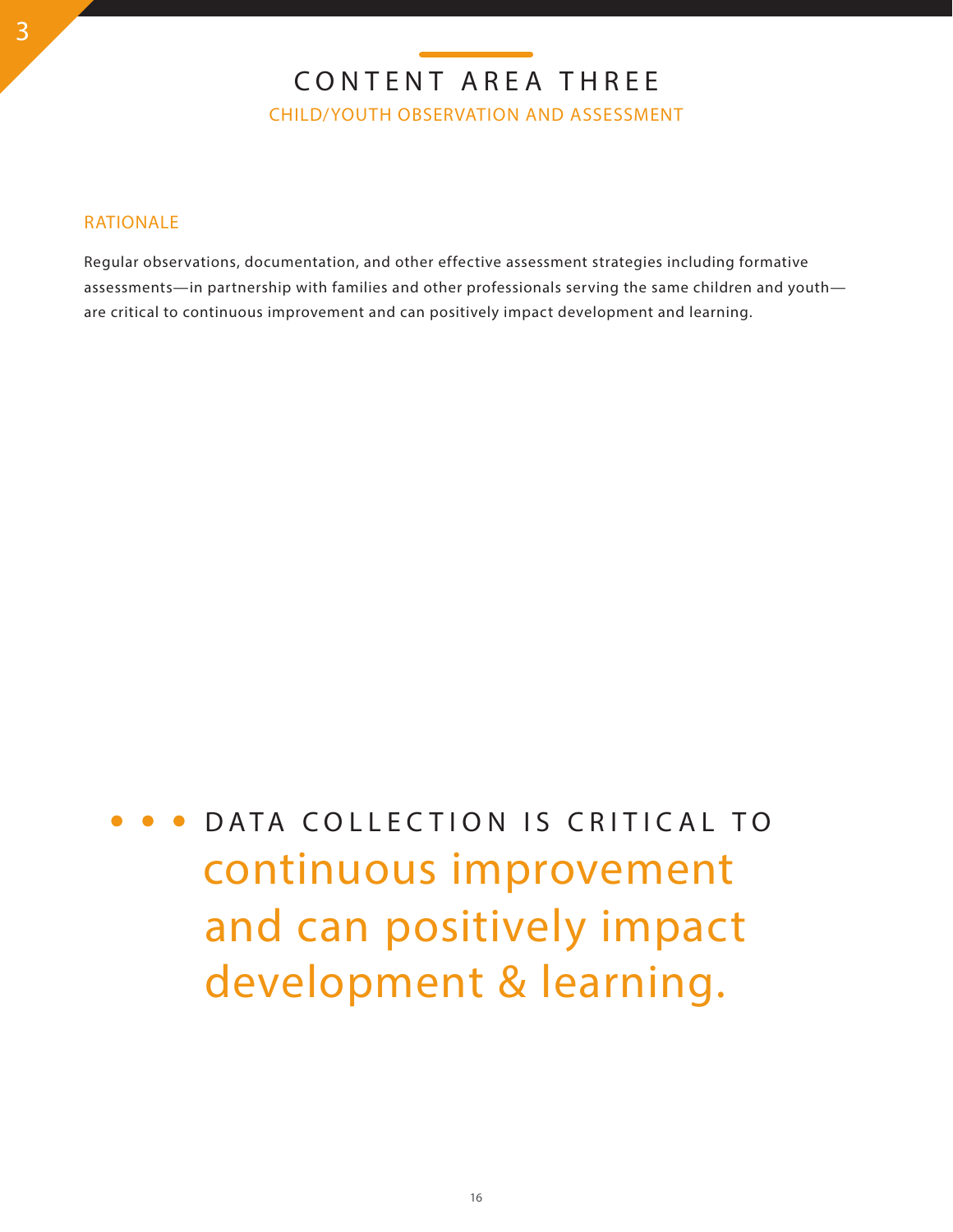# CONTENT AREA THREE CHILD/YOUTH OBSERVATION AND ASSESSMENT

### SKILLS & COMPETENCIES

#### IDENTIFY

- A. Understands that observation and assessment are ongoing processes.
- B. Identifies the role of risk factors and protective factors on children and youth development.
- C. Recognizes the bias of individuals and in assessment tools.
- D. Understands ways to mitigate the bias in the assessment process.

#### APPLY

- A. Maintains confidentiality regarding observation and assessment information.
- B. Collects and organizes data to measure child/youth outcomes while following pertinent observation, assessment, and referral procedures.
- C. Engages in ongoing assessment of children and youth using appropriate methods, services, and resources.
- D. Plans culturally relevant assessments.
- E. Uses and documents quantitative and qualitative data to develop a holistic view of each child.
- F. Recommends referrals based on observation, documentation, and assessment.
- G. Analyzes and evaluates observation and assessment data and applies knowledge to practice.
- H. Considers assessment and screening information when making curriculum and program decisions for individuals and/or groups.
- I. Selects assessment methods and tools that allow for longitudinal data collection to measure short- and longterm progress.

- A. Models for, teaches, mentors, and coaches others in effective child/youth observation and assessment.
- B. Recommends and promotes equitable program and organizational policies, PD, and practices that support the ability to facilitate effective child/youth observation and assessment.
- C. Advocates for equitable public and philanthropic policies, practices, and funding that support the ability to facilitate effective child/youth observation and assessment.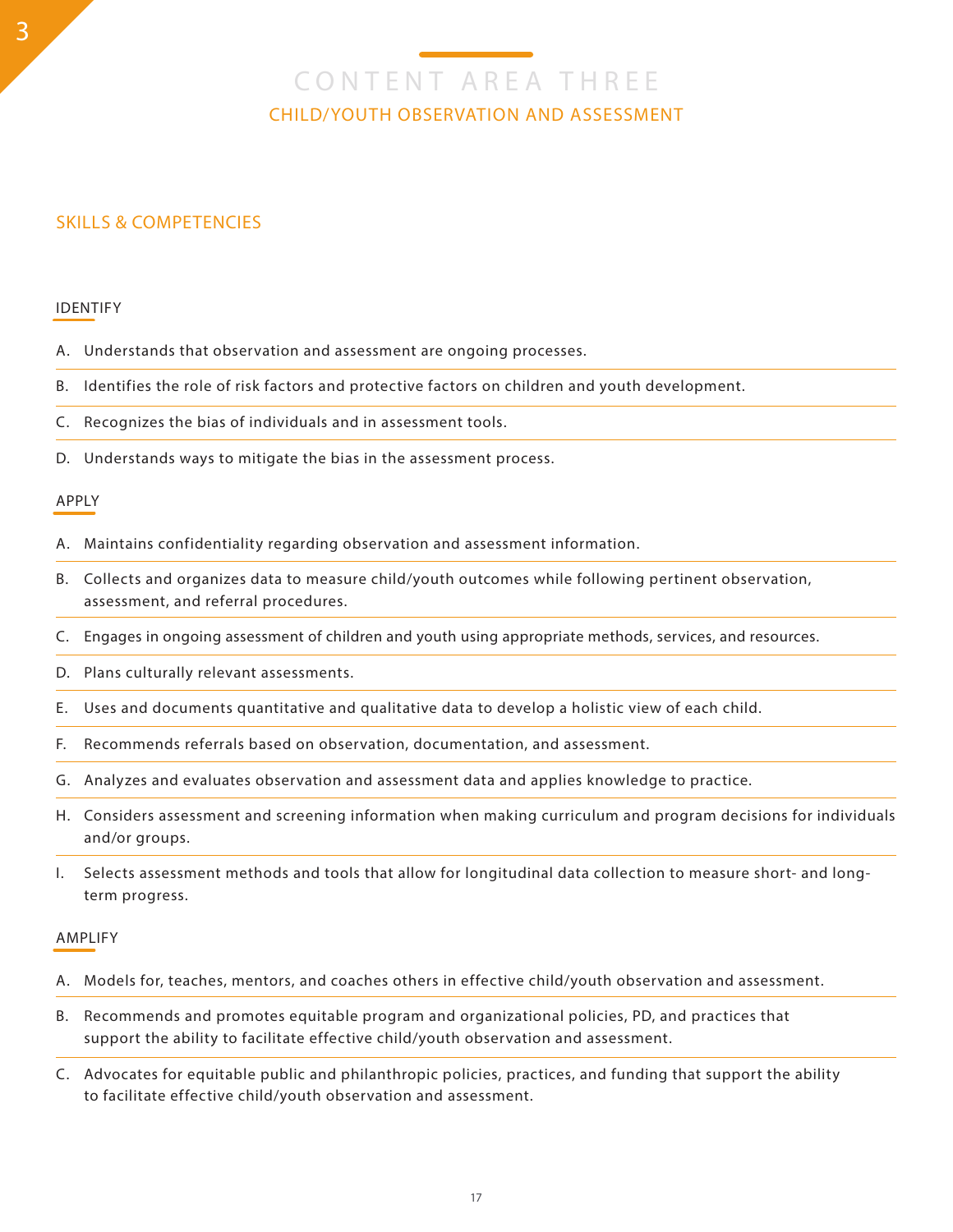# CONTENT AREA FOUR

RELATIONSHIPS AND INTERACTIONS WITH CHILDREN AND YOUTH

### RATIONALE

Relationships and interactions are of critical importance in positive child and youth development.

### SKILLS & COMPETENCIES | Individual Child/Youth Guidance

#### IDENTIFY

- A. Understands behavior is a type of communication a way to express or exchange ideas, thoughts, or feelings with others.
- B. Is aware of factors that may impact behavior.
- C. Forms realistic expectations about child/youth behaviors.
- D. Identifies individual child/youth abilities and corresponding positive guidance techniques.

#### APPLY

- A. Provides a supportive environment in which children and youth can learn and practice pro-social behaviors.
- B. Guides child/youth behavior in positive, developmentally, and culturally responsive ways.
- C. Shows self-respect and respect for others.
- D. Practices positive, healthy interactions and guides children and youth in self-awareness, social awareness, relationship building, and responsible decision making.
- E. Provides individual guidance and support by using various methods and accessing available services and resources.
- F. Individualizes and improves guidance and support through child/youth observation and assessment data.
- G. Applies differentiated instructional, guidance, and support techniques to meet diverse needs and abilities.

- A. Models for, mentors, and coaches others on how to provide individual guidance effectively.
- B. Recommends and promotes equitable program and organizational policies, PD, and practices that help facilitate effective individual guidance.
- C. Advocates for equitable public and philanthropic policies, practices, and funding that support the ability to provide effective individual guidance.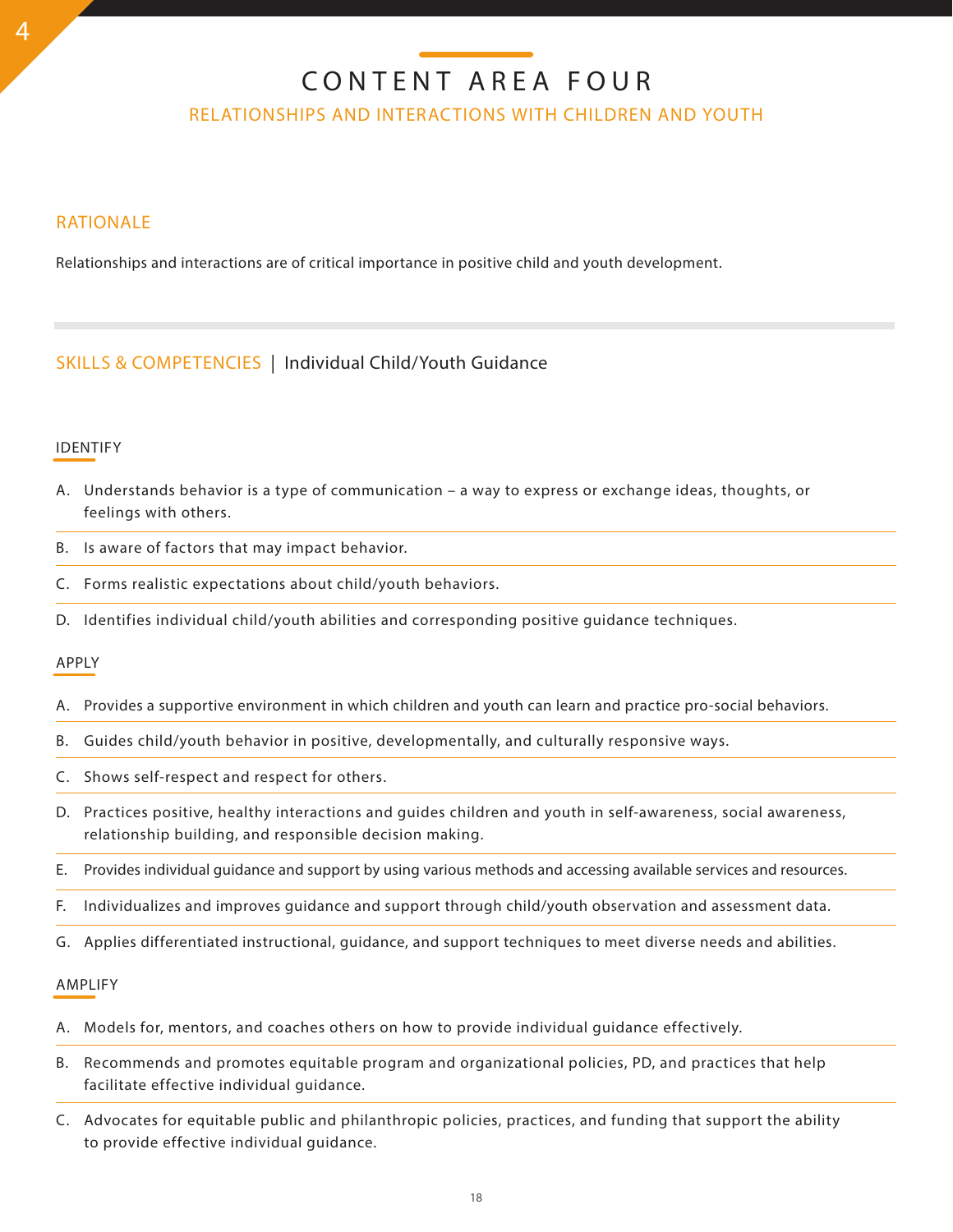CONTENT AREA FOUR

### RELATIONSHIPS AND INTERACTIONS WITH CHILDREN AND YOUTH

### SKILLS & COMPETENCIES | Enhancing Group Experiences

#### IDENTIFY

- A. Recognizes the impact of group dynamics on learning and development and that working with groups is different from working with individuals.
- B. Understands the importance of organization and flexibility when working with groups of children and youth.
- C. Is aware of individual development, interests, age, abilities, and skill levels when grouping children and youth.
- D. Identifies child/youth abilities and corresponding positive guidance techniques to support successful group experiences.

#### APPLY

- A. Demonstrates organization and flexibility when working with groups of children and youth.
- B. Enhances group experiences using various methods, services, and resources, including technology.
- C. Plans and guides group activities to teach children and youth cooperation and collaboration.
- D. Observes and evaluates group activities and transitions and adjusts to enhance experiences.
- E. Gathers direct input from children and youth to improve group experiences.
- F. Designs effective group activities and interactions based on current research, curriculum, and child/youth needs and input.
- G. Utilizes group management strategies based on theories of child and youth development.

- A. Models for, teaches, mentors, and coaches others about providing effective group experiences.
- B. Recommends and promotes equitable program and organizational policies, PD, and practices that support the facilitation of group experiences.
- C. Advocates for equitable public and philanthropic policies, practices, and funding that support the ability to provide compelling group experiences.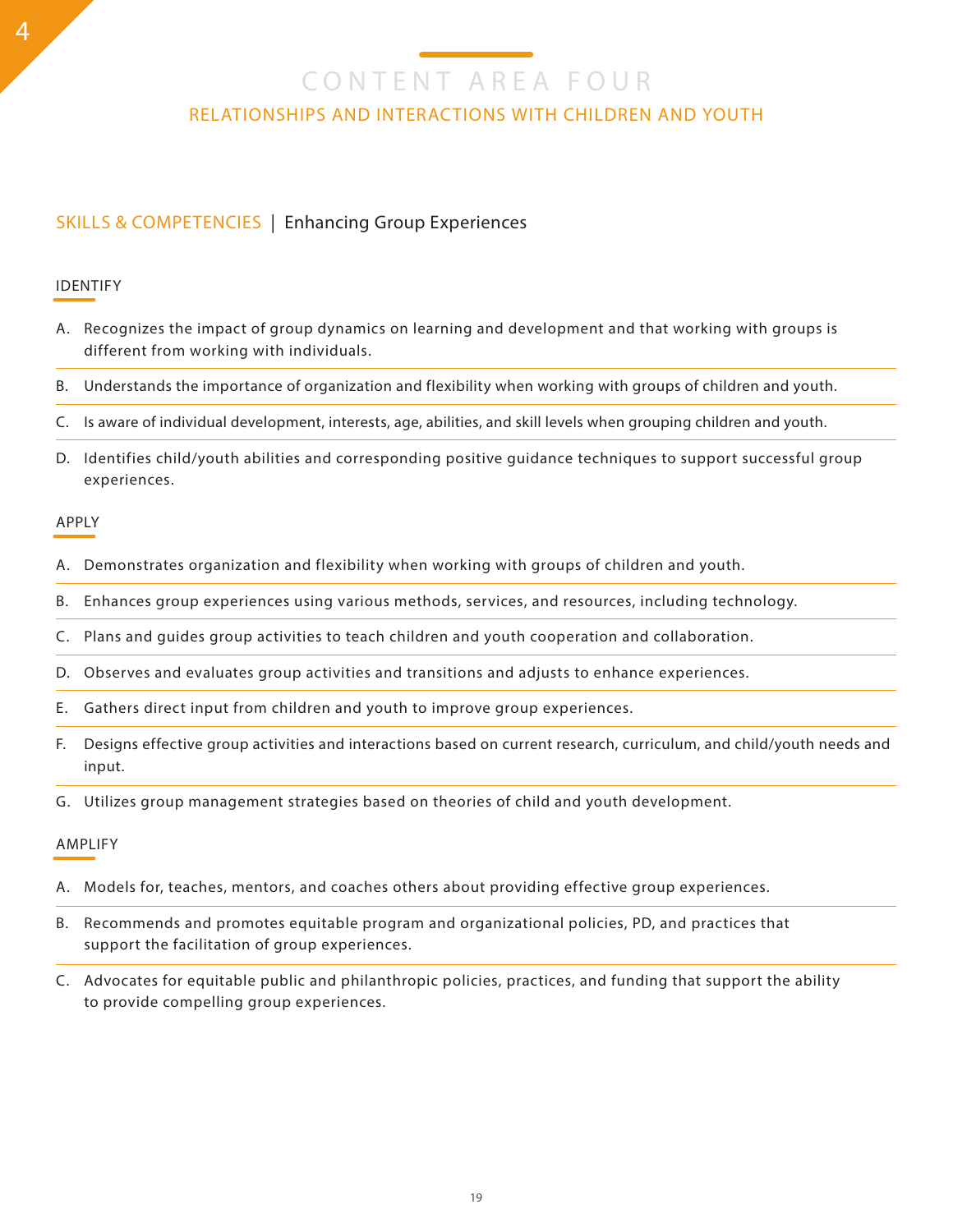# CONTENT AREA FIVE YOUTH ENGAGEMENT, VOICE, AND CHOICE

### RATIONALE

Youth engagement is both a goal and a practice through which young people gain the knowledge and skills that support their ability to create change in their lives and the world they live in (Fletcher, 2010). Youth engagement includes fostering child and youth leadership and seeking out child and youth voices. Engagement is essential at all age levels but will look different depending on participants' ages and developmental stages.

### SKILLS & COMPETENCIES

#### IDENTIFY

- A. Understands that young people's voices are valuable.
- B. Is aware of youth culture within the larger community context where children, youth, and families live.

#### APPLY

- A. Encourages youth to express their ideas and feelings support healthy development, meaningful relationships, and program quality.
- B. Develops relationships with children and youth while respecting boundaries, uniqueness in experiences, cultural backgrounds, and individual differences in participation style.
- C. Works with young people to create an environment that offers various opportunities for youth leadership and input.
- D. Promotes and supports child-initiated and youth-led planning and learning.
- E. Develops the capacity for self-reflection, communication, empathy, and appreciation of the various cultures and diverse opinions of children and youth.

- A. Models for, teaches, mentors, and coaches others on how to engage youth effectively.
- B. Recommends and promotes equitable program and organizational policies, PD, and practices that support the facilitation of youth engagement.
- C. Advocates for equitable public and philanthropic policies, practices, and funding that support the facilitation of youth engagement.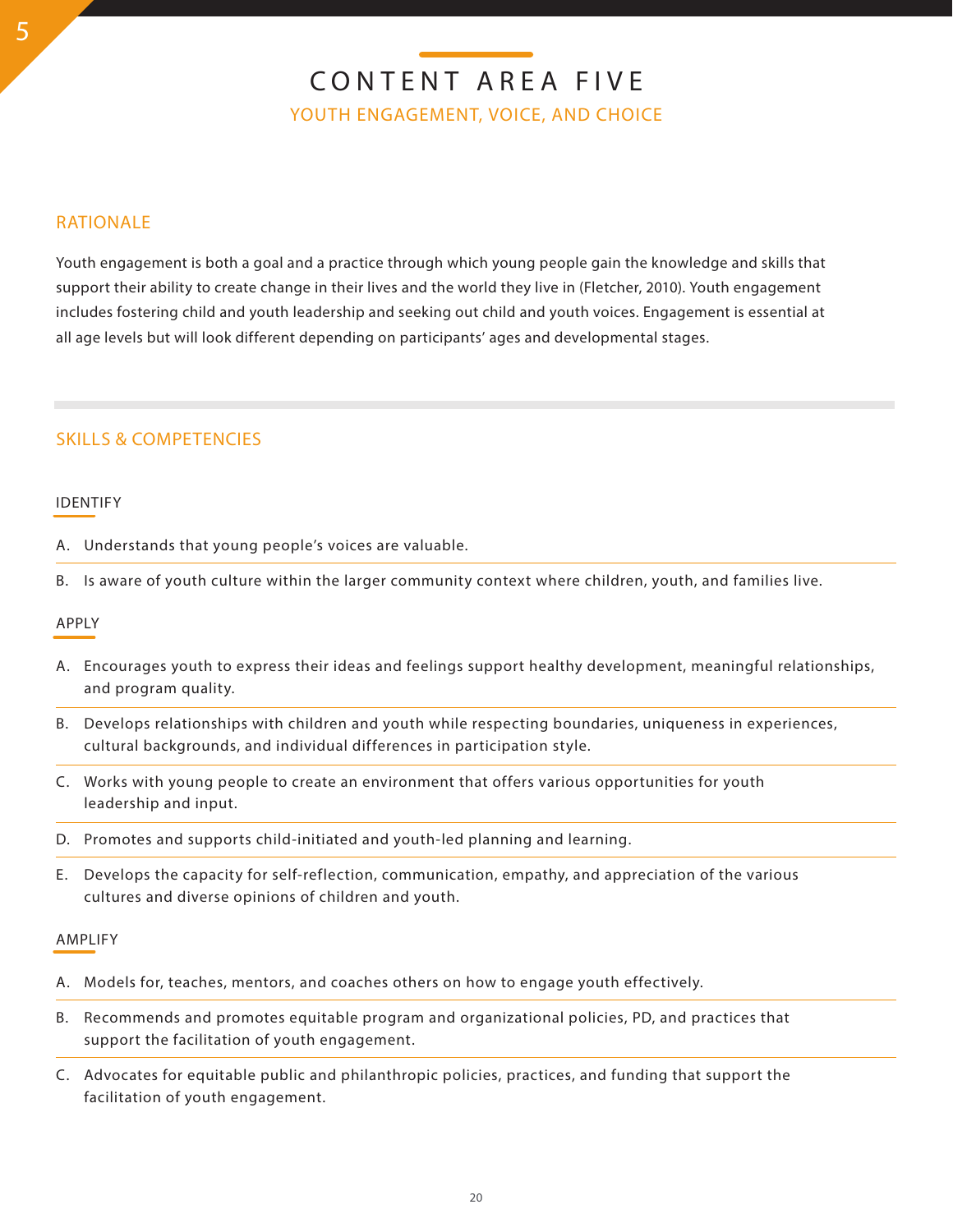### RATIONALE

OST professionals have regular opportunities to facilitate or hinder (in)equity. Practitioners uphold this responsibility through continued personal learning and understanding, disrupting biases and discrimination to the greatest extent possible, and developing programs, policies, and systems that are culturally responsive, inclusive, and supportive of those historically excluded.

NOTE: At the end of this framework, there is a glossary that includes many of the words used in Content Area Six, which may be helpful to review in advance.

# regular opportunities OST PROFESSIONALS HAVE

TO FACILITATE OR HINDER (IN)EQUITY.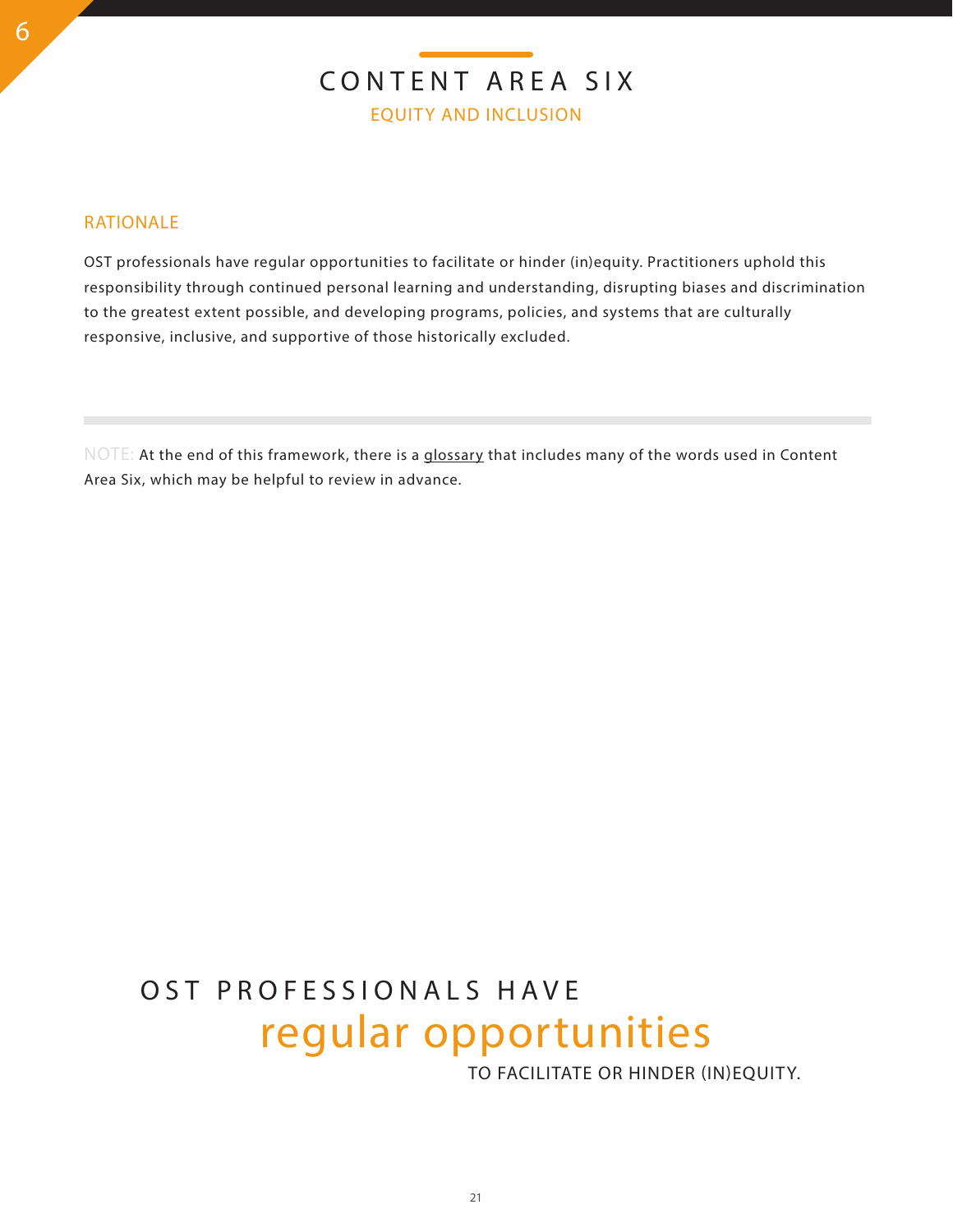## SKILLS & COMPETENCIES | Equity and Antiracism Program and Leadership Practices

#### IDENTIFY

- A. Stays informed about equity and antiracism.
- B. Recognizes and values each person's racial and ethnic identity, avoids a "colorblind" lens.
- C. Understands sexual orientation, gender identity, and expression (SOGIE) and related pronouns for children, youth, families, staff, and partners.
- D. Recognizes the intergenerational trauma experienced by children, youth, families, and staff of marginalized and excluded identities and builds an understanding of how to support healing, resilience, and growth during and after trauma.
- E. Understands the concept of intersectionality and how multiple identities interact and guide learning and development.
- F. Recognizes not only the trauma and oppression but also the joy and hope of historically excluded people and communities.

#### APPLY

- A. Selects program materials that 1) represent the community served and 2) include diverse characters and experiences.
- B. Addresses identity-based bullying directly, creating teachable moments.
- C. Uses people-first language and avoids labeling children, youth, and adults by their identity.
- D. Authentically celebrates the value of other's identities and cultures.
- E. Regularly asks children, youth, and families for feedback on the program and acts on their recommendations.
- F. Uses a trauma-informed and healing-centered approach, particularly with historically-excluded children and youth.
- G. Interrupts biased thinking and discriminatory behavior with children, youth, self, and others.
- H. Implements policies and strategies to undo white norms and white supremacy culture, shares power with children, youth, colleagues, and families.
- I. Analyzes data with a critical lens aiming to understand differential experiences and outcomes by race and ethnicity.

- A. Teaches, mentors, and coaches others about how to advance equity and antiracism.
- B. Recommends and promotes program and organizational policies, PD, and practices that facilitate equity and antiracist approaches.
- C. Advocates for public and philanthropic policies, practices, and funding that facilitate equity and antiracist approaches.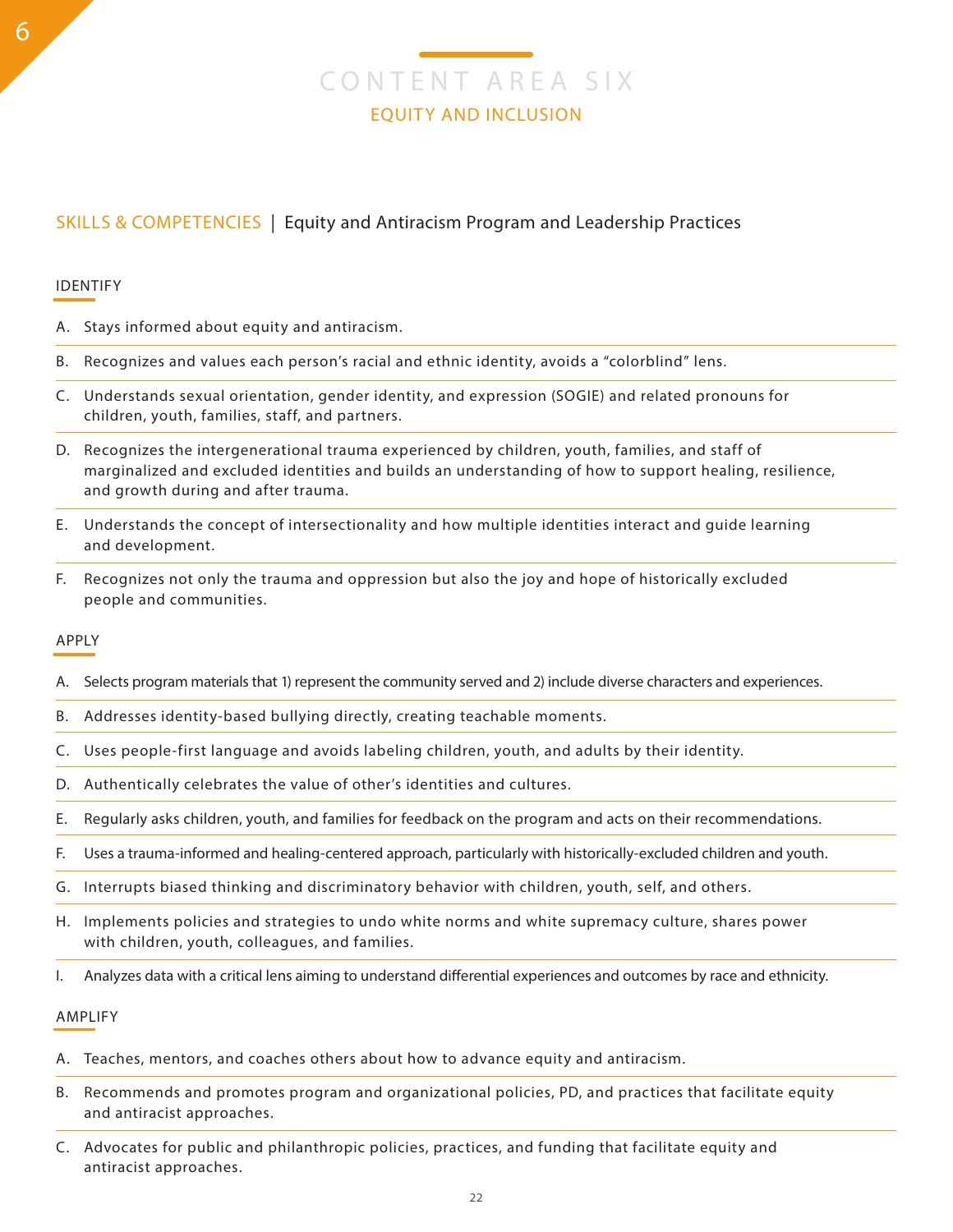### SKILLS & COMPETENCIES | Inclusive and Accessible Physical and Social Spaces

#### IDENTIFY

- A. Stays informed about inclusion and accessibility.
- B. Understands what implicit bias is and how it works.
- C. Builds an understanding of the cultures represented by children and youth in the program and understands the need for providing culturally relevant activities and materials.
- D. Understands and names one's personal biases.

#### APPLY

- A. Creates an inclusive, welcoming, and respectful environment for all.
- B. Names and disrupts ableism displayed by others.
- C. Uses universal design to create and assess program activities.
- D. Ensures program space and activities are accessible for children, youth, and adults of all abilities.
- E. Creates activity accommodations for children and youth who require them and/or would benefit from them.
- F. Uses inclusive meeting practices such as offering closed captioning, avoiding ableist activities, and protocols to ensure all voices are heard and valued.

- A. Models for, teaches, mentors, and coaches others about how to create inclusive and accessible spaces.
- B. Recommends and promotes program and organizational policies, practices, funding, and PD that facilitate inclusive and accessible spaces.
- C. Advocates for public and philanthropic policies, practices, and funding that facilitate inclusive and accessible spaces.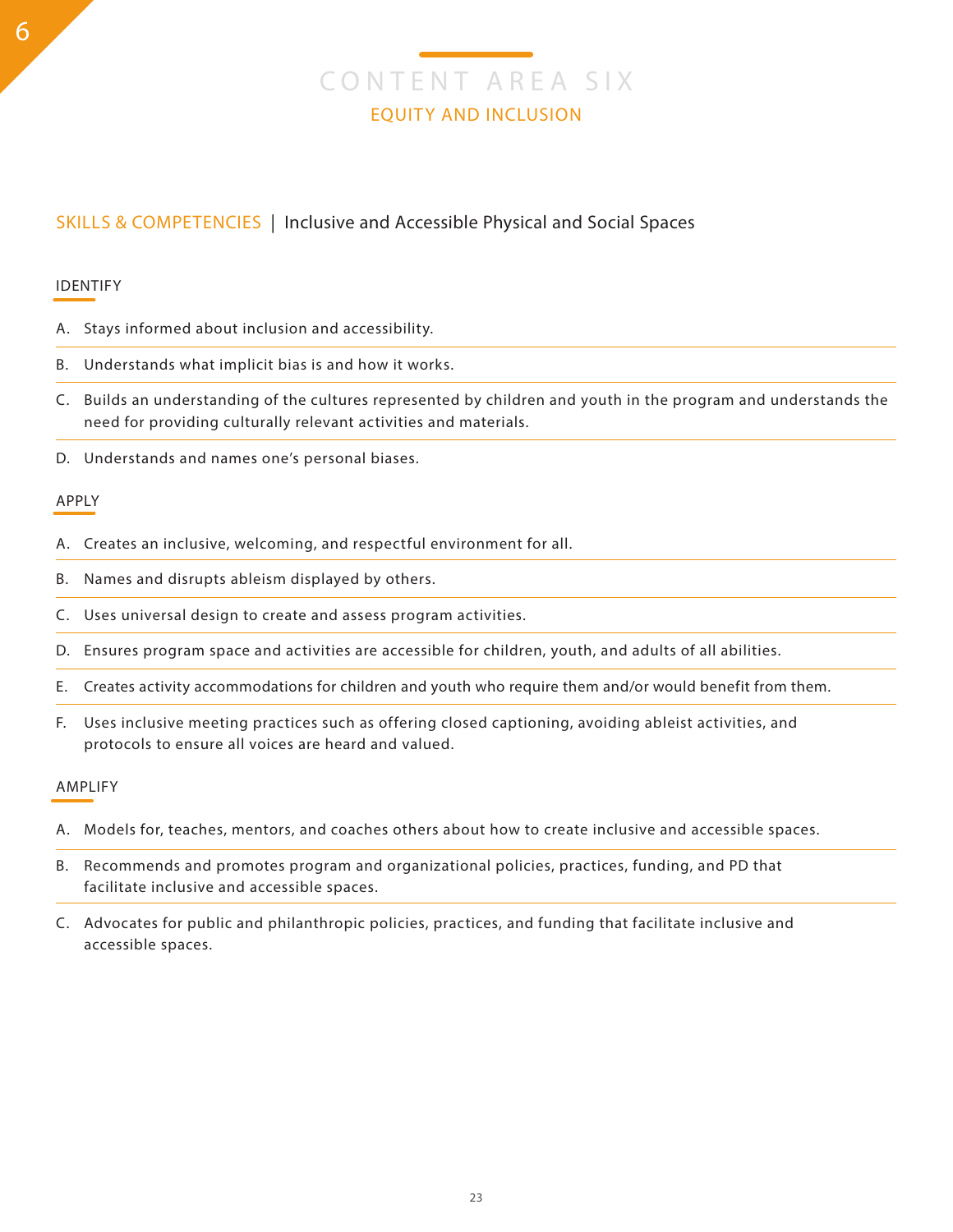### SKILLS & COMPETENCIES | Culturally Responsive Practice

#### IDENTIFY

- A. Is aware of one's own personal cultural beliefs and practices and the importance of understanding the cultural beliefs and practices of others.
- B. Values and respects cultural differences in children, youth, and families.
- C. Communicates cultural and environmental effects on learning, behavior, and development.
- D. Reflects on personal understanding of culture, including racial and cultural identities, beliefs, practices, and biases.

#### APPLY

- A. Designs and executes program activities and routines that build on children and youth's cultural context.
- B. Support the cultural identity, beliefs, and practices of each child, youth, and others.
- C. Employs multicultural strategies and teaching respect for human differences to create a trusting environment.
- D. Incorporates global perspectives.
- E. Uses material from and/or builds relationships with culturally specific organizations and other relevant community partners.
- F. Connects teaching and learning approaches to the experiences and cultures of the community and others.

- A. Models for, teaches, mentors, and coaches others about culturally responsive practice.
- B. Recommends and promotes program and organizational policies, PD, practices, and funding that supports culturally responsive approaches.
- C. Advocates for public and philanthropic policies, practices, and funding that support the use of culturally responsive practice.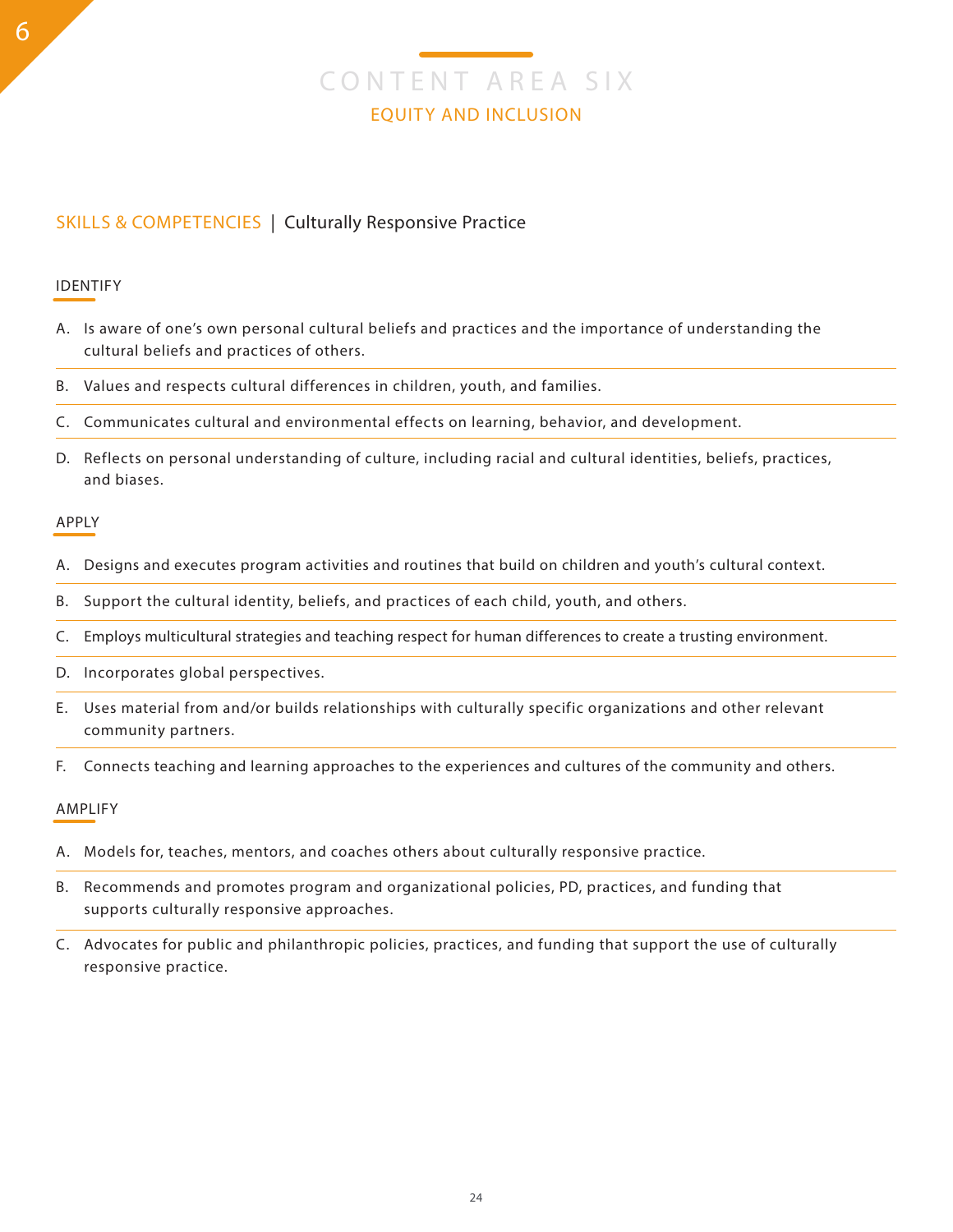CONTENT AREA SEVEN

FAMILY, SCHOOL, AND COMMUNITY RELATIONSHIPS

#### RATIONALE

Children and youth live and learn within a continuum of settings, including their homes, schools, and other learning environments during the school day, after school, and summer. Research indicates that successful OST programming depends on partnerships with families, schools, and communities built upon ongoing, interactive communication and a commitment to confidentiality.

# successful OST RESEARCH INDICATES THAT programming depends on partnerships with

FAMILIES, SCHOOLS, AND COMMUNITIES BUILT UPON ON GOING, INTERACTIVE COMMUNICATION AND A COMMITMENT TO CONFIDENTIALITY.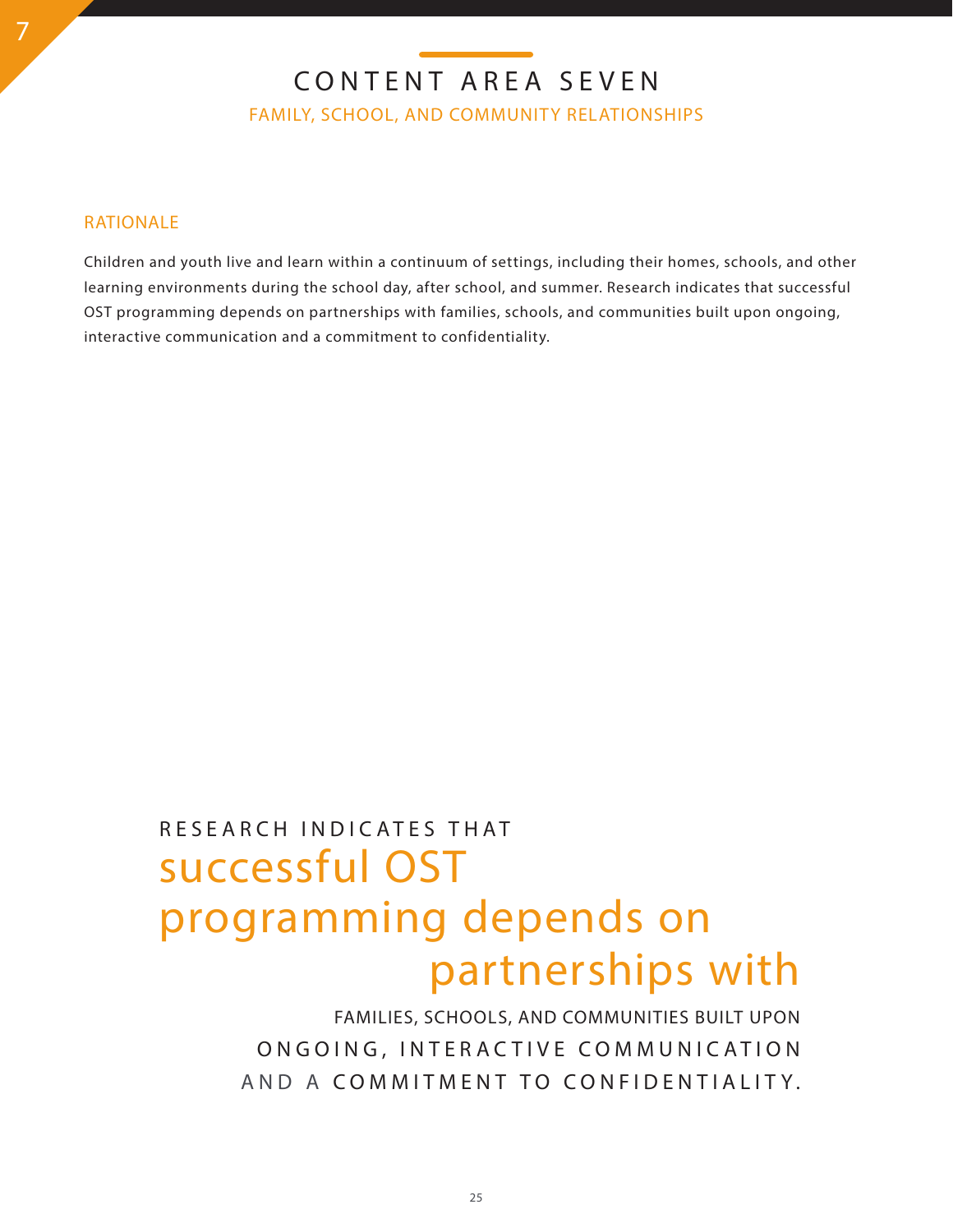CONTENT AREA SEVEN FAMILY, SCHOOL, AND COMMUNITY RELATIONSHIPS

### SKILLS & COMPETENCIES | Relationships with Families

#### IDENTIFY

7

- A. Identifies the role of the family as central to the development of children and youth.
- B. Respects the choices and goals families make for their children.
- C. Respects the family's role in, influence on, and responsibility for education and development.
- D. Recognizes the spectrum of family compositions.

#### APPLY

- A. Communicates respectfully and positively with families from a variety of cultural and socioeconomic backgrounds.
- B. Uses language that avoids assumptions about family roles and composition.
- C. Uses a strength-based approach to develop and maintain open, cooperative, and respectful relationships with families.
- D. Protects children, youth, and family confidentiality.
- E. Supports the relationship between children and youth and their families.
- F. Communicates with family members about their child's development, program activities, and goals and shares applicable services and resources.
- G. Listens to and trusts families' feedback and perspectives.
- H. Works effectively with families from a variety of backgrounds.
- I. Engages families with leadership opportunities.

- A. Reviews the effectiveness of family involvement activities and input structures and recommends changes as needed.
- B. Models for, teaches, mentors, and coaches others about how to build relationships with families.
- C. Recommends and promotes equitable program and organizational policies, PD, and practices that support the facilitation of relationships with families.
- D. Advocates for equitable public and philanthropic policies, practices, and funding that support the ability to facilitate relationships with families.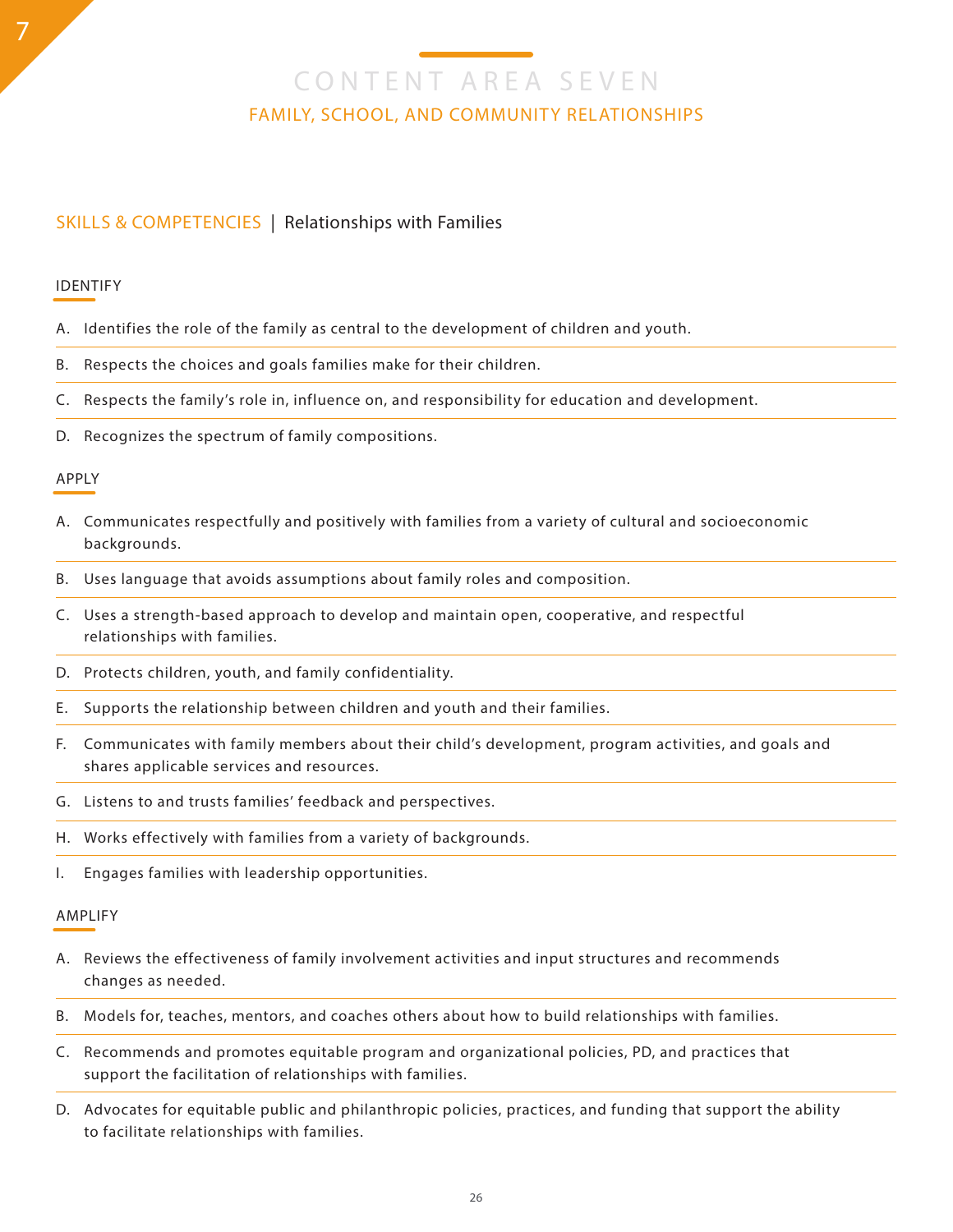CONTENT AREA SEVEN FAMILY, SCHOOL, AND COMMUNITY RELATIONSHIPS

### SKILLS & COMPETENCIES | School Relationships

#### IDENTIFY

- A. Is aware of state, district, and/or school academic standards.
- B. Recognizes reciprocal relationships and partnerships with school personnel in which each party understands and respects the positive impact each can have on child and youth outcomes.
- C. Understands and knows how to access school data to inform knowledge of children and youth.

#### APPLY

- A. Assists in maintaining positive behavior supports consistent with the school (if school-based) and reflective of the culture of families.
- B. Develops and contributes to relationships with appropriate school staff to better meet the individual needs of children and youth.
- C. Participates in joint program planning and professional development with school personnel, as appropriate.
- D. Supports data sharing agreements between school and program.

- A. Models for, teaches, mentors, and coaches others about how to create effective school relationships.
- B. Recommends and promotes program and organizational policies, PD, and practices that support the facilitation of effective school relationships.
- C. Advocates for public and philanthropic policies, practices, and funding that support the ability to facilitate effective school relationships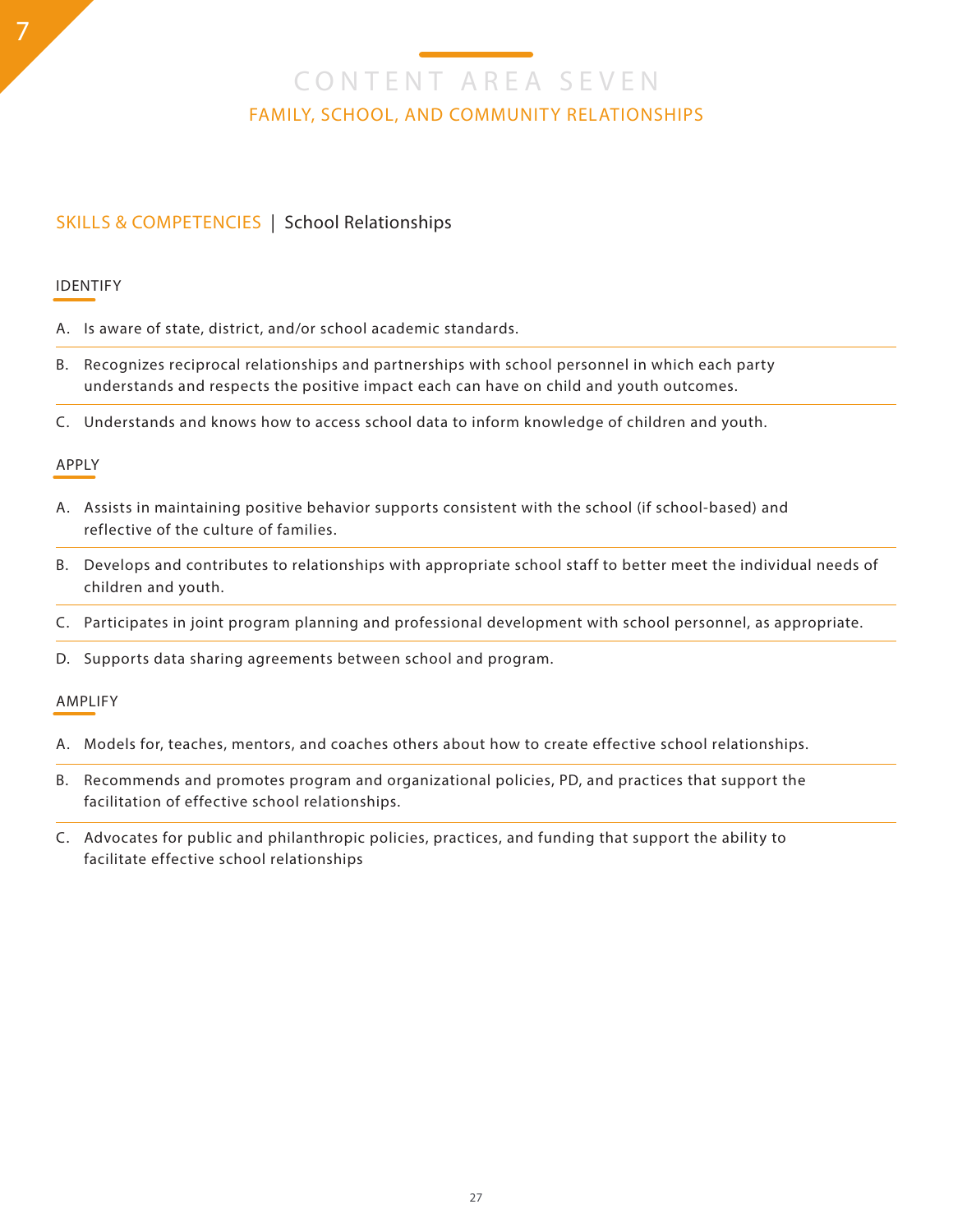CONTENT AREA SEVEN FAMILY, SCHOOL, AND COMMUNITY RELATIONSHIPS

### SKILLS & COMPETENCIES | Community Relationships

#### IDENTIFY

7

- A. Identifies the larger community context within which children, youth, and families live.
- B. Recognizes the influence of community norms on relationships, environment, and learning

#### APPLY

- A. Supports families and enhances programming by using community resources.
- B. Builds and expands reciprocal relationships within communities using appropriate services and resources.
- C. Develops working relationships with and supports for volunteers.
- D. Seeks to understand, listens to, and trusts community members' feedback and perspectives.

- A. Teaches, mentors, and coaches others about how to create effective community relationships.
- B. Recommends and promotes program and organizational policies, PD, practices, and funding that support the facilitation of effective community relationships.
- C. Advocates for public and philanthropic policies, practices, and funding that support the ability to create effective community relationships.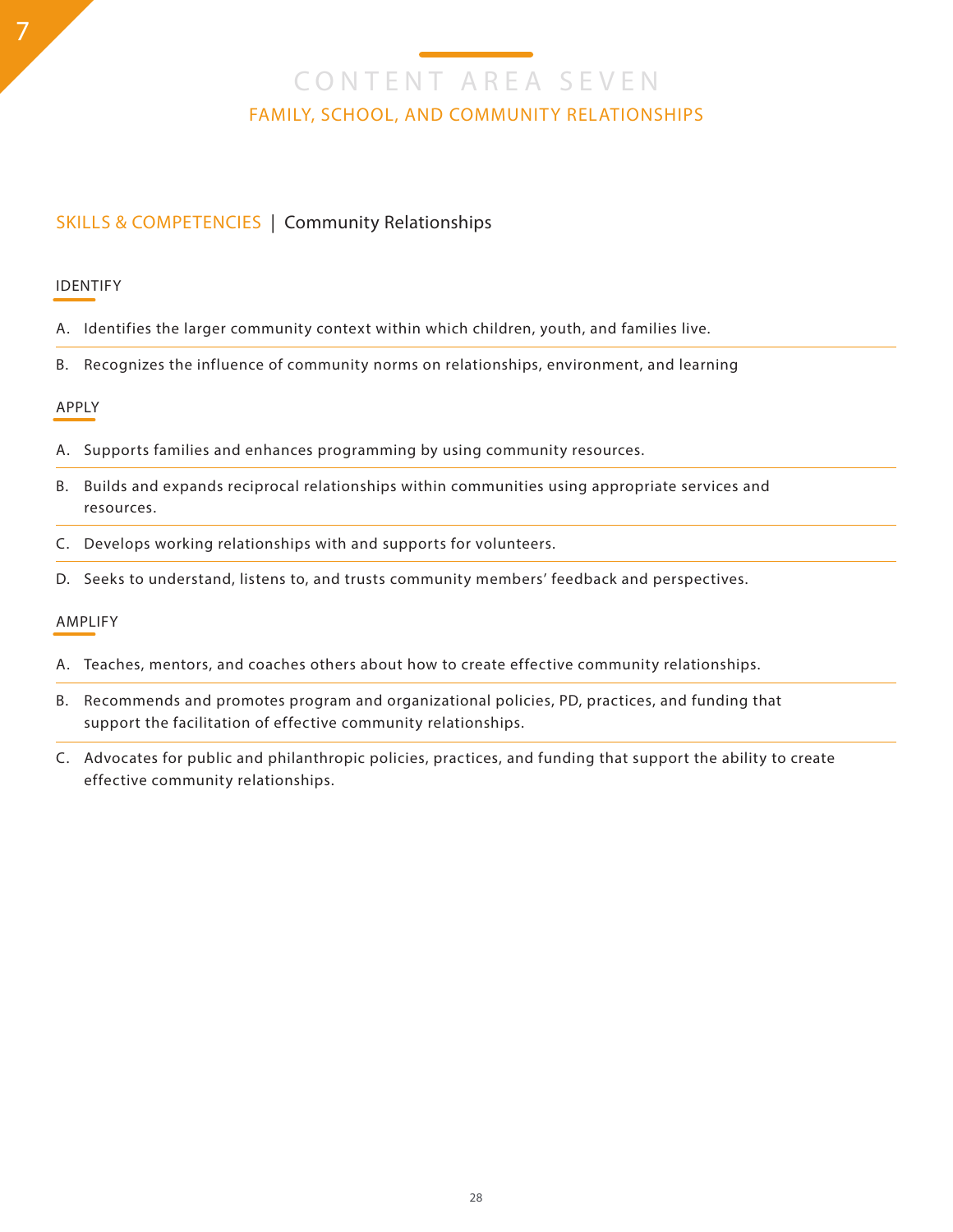# CONTENT AREA EIGHT SAFETY AND WELLNESS

### RATIONALE

The physical and emotional safety and wellness of children and youth are vital for fostering development in all areas. Children and youth can fully develop socially, emotionally, cognitively, and physically when their health, safety, and nutritional needs are met. OST professionals— working in partnership with families, schools, and communities—have a crucial opportunity and responsibility to provide relationships, environments, and experiences for all children and youth to guide them on a pathway toward lifelong health and well-being.

### SKILLS & COMPETENCIES | Regulations and Environmental Safety

#### IDENTIFY

A. Understands applicable local, state, and federal health and safety regulations.

B. Understands program and organization policies and procedures.

#### APPLY

- A. Adheres to health and safety regulations and policies, including those regarding the inclusion of children and youth of all abilities.
- B. Maintains sanitary environments.
- C. Identifies, documents, and reports suspected child abuse and neglect as mandated by law.
- D. Responds calmly and effectively to a crisis.
- E. Communicates and follows emergency preparedness plans.
- F. Assists with and involves children and youth (when possible) in health and safety assessments.
- G. Anticipates and mitigates potential risks to protect children, youth, and adults.

- A. Models for, teaches, mentors, and coaches others about safety regulations.
- B. Recommends and promotes program and organizational policies, PD, and practices that facilitate safety.
- C. Advocates for public and philanthropic policies, practices, and funding that facilitate safety.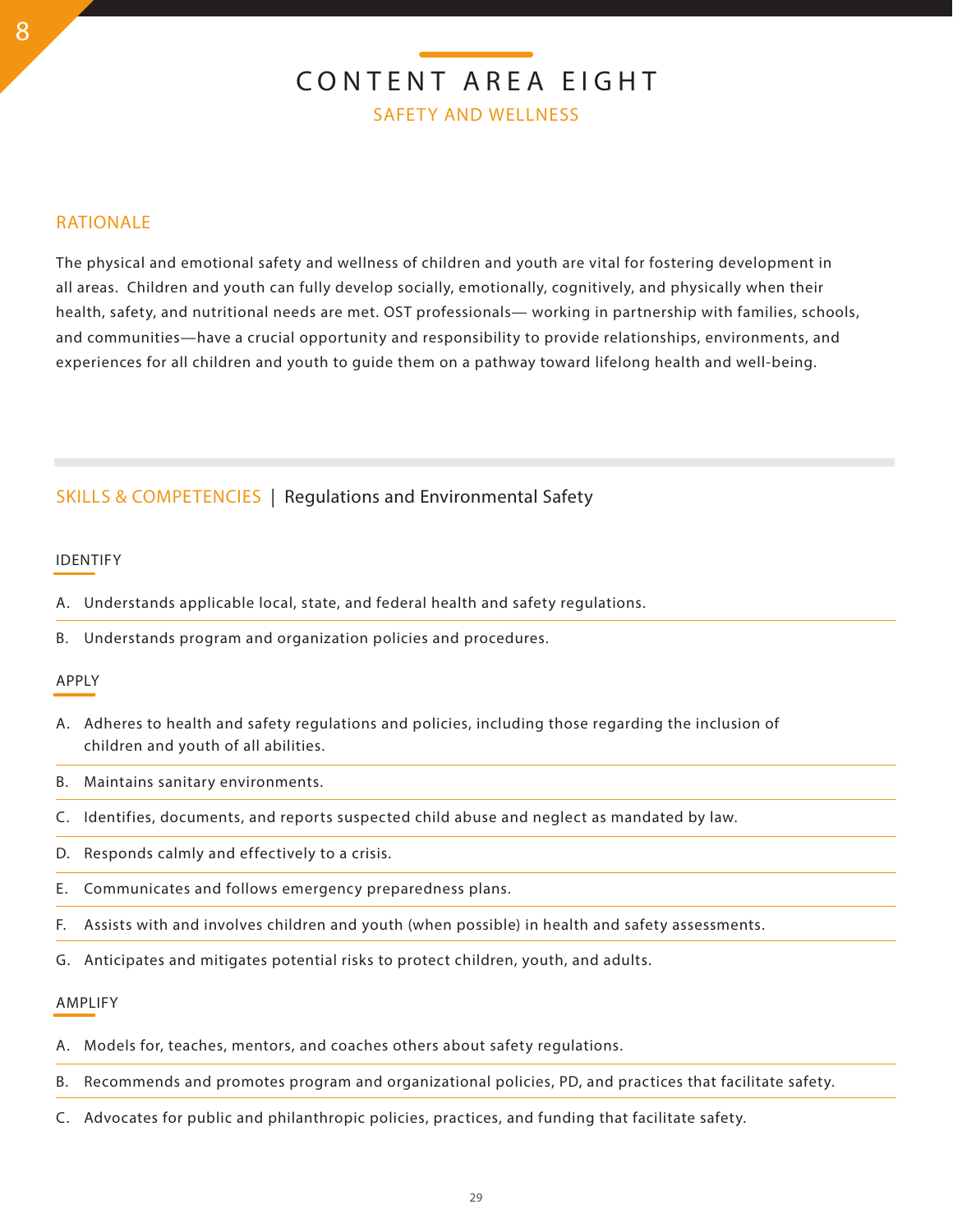# CONTENT AREA EIGHT SAFETY AND WELLNESS

### SKILLS & COMPETENCIES | Health and Wellness

#### IDENTIFY

- A. Understands the nutritional needs and eating practices necessary for healthy children and youth.
- B. Recognizes the importance of mental wellness and how it connects to the individual's overall health.
- C. Recognizes that children and youth have individual mental health needs and require an individualized response.

D. Understands the requirement to maintain the confidentiality of all health-related information.

E. Recognizes nutritional challenges in individual children and youth.

#### APPLY

- A. Supports the physical health of each child and youth in a culturally responsive way.
- B. Models healthy practices.
- C. Provides activities that promote healthy nutrition.
- D. Communicates with others about children and youth's nutritional needs and preferences.
- E. Promotes mental health using various methods, services, and resources; actively normalizes and destigmatizes accessing services.
- F. Designs, assesses, and modifies environments and procedures to protect the health of all children, youth, and adults.
- G. Recognizes children's and youth's exploration and curiosity about the human body and responds appropriately.
- H. Facilitates developmentally and culturally responsive healthy living discussions.
- I. Responds to nutritional challenges of individual children and youth.
- J. Accommodates diverse health needs and abilities.
- K. Identifies signs and symptoms of typical childhood and adolescent health problems, including mental health, social issues, risky behavior, and confers with supervisor and/or family accordingly.

- A. Models for, teaches, mentors, and coaches others about how to support health and wellness.
- B. Recommends and promotes program and organizational policies, practices, and funding that support health and wellness.
- C. Advocates for public and philanthropic policies, practices, and funding that facilitate support of health and wellness.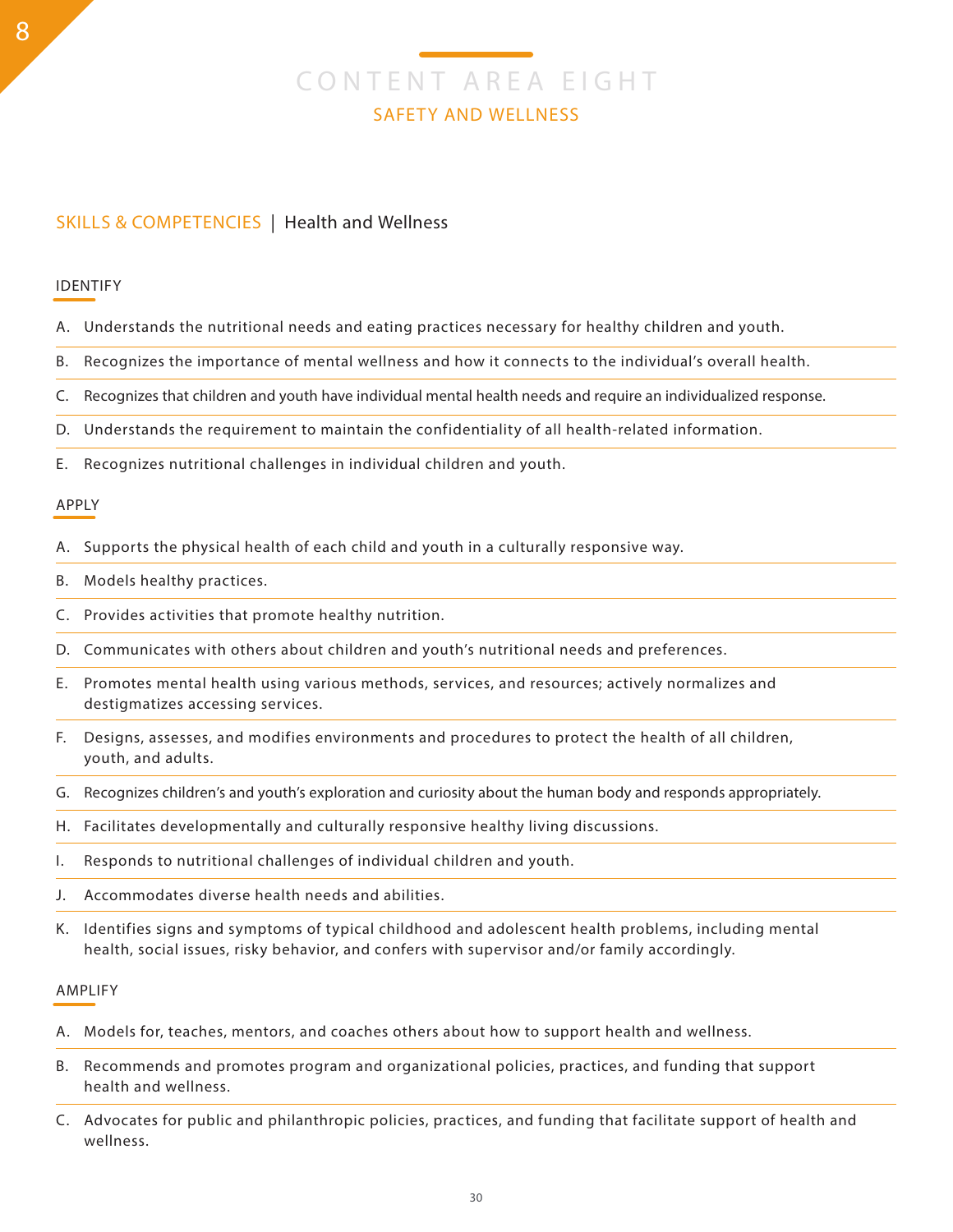### RATIONALE

Developing a shared understanding with staff and families of regulations, applicable laws, policies, staff supervision, quality standards, and meeting regulations and standards is essential to quality environments for children and youth. Programs are stronger when management supports staff and serves as role models around professional development plans, building healthy relationships with colleagues and families, providing developmentally appropriate practices, and connecting with and utilizing resources.

# PROGRAMS ARE STRONGER AND CONTRIBUTE MORE FULLY TO

# positive results for

# children and youth

WHEN MANAGEMENT SUPPORTS STAFF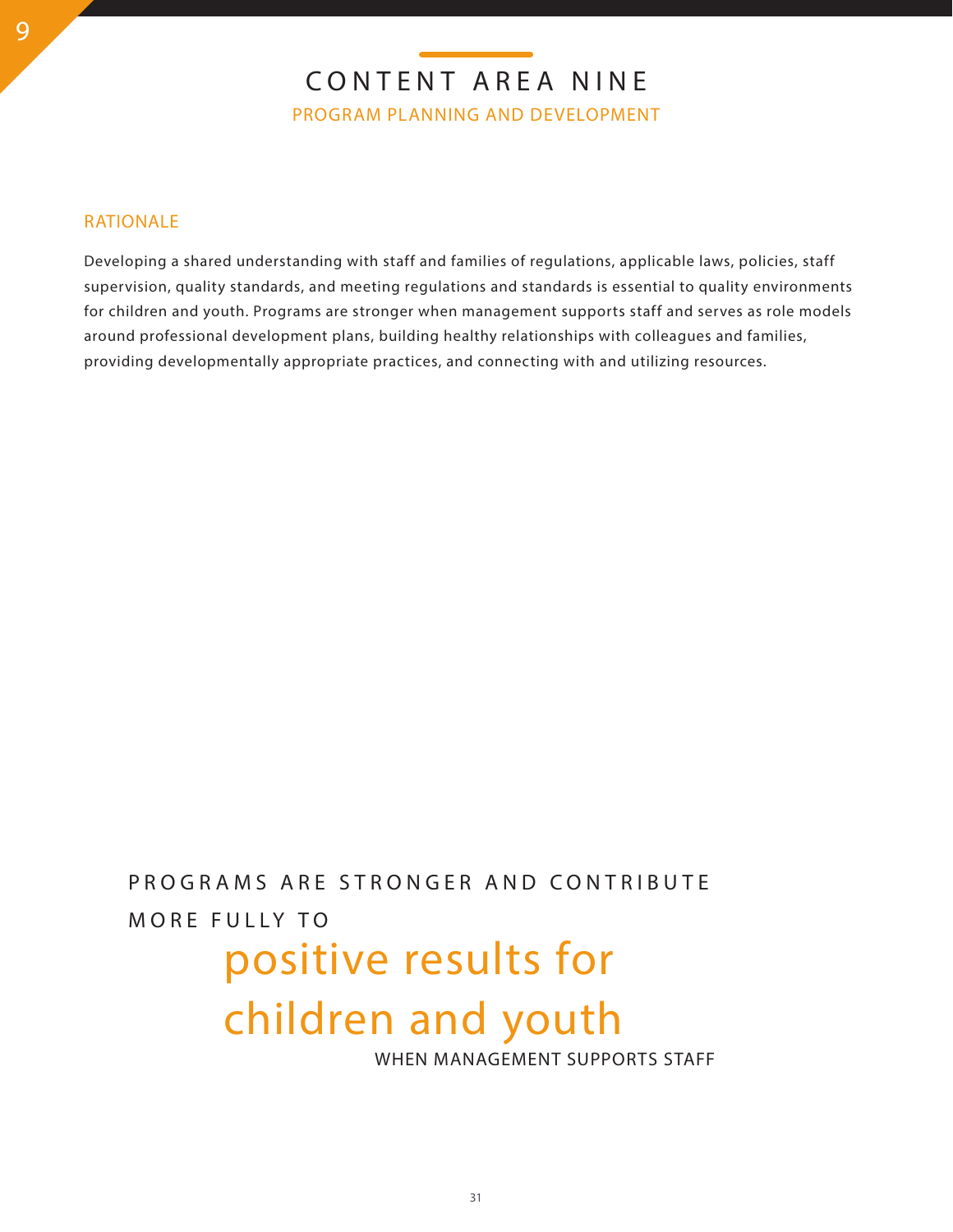### SKILLS & COMPETENCIES | Program Planning and Evaluation

#### IDENTIFY

- A. Recognizes the importance of using data and evaluation.
- B. Understands that laws, regulations, professional and quality standards along with program mission, values, and budgets help shape programs.
- C. Is aware of program planning and evaluation technology needed in current position.

#### APPLY

- A. Aligns daily practices with the program's philosophy, policies, and procedures.
- B. Uses applicable services, resources, and technology for program planning and evaluation
- C. Assists in evaluating program effectiveness.
- D. Participates in strategic planning and goal setting for program improvement as requested.
- E. Uses and/or manages resources effectively.
- F. Requests and uses disaggregated data to understand child and youth experiences by race, gender identity, and other characteristics relevant to the program and community.

- A. Advocates for strategic planning, goal setting, and evaluation for continuous program improvement.
- B. Uses or encourages the use of program evaluation methods.
- C. Models for, teaches, mentors, and coaches others about effective program planning and evaluation.
- D. Recommends and promotes organizational and program policies, practices, PD, and funding that facilitate effective program planning and evaluation.
- E. Advocates for public and philanthropic policies, practices, and funding that facilitate effective program planning and evaluation.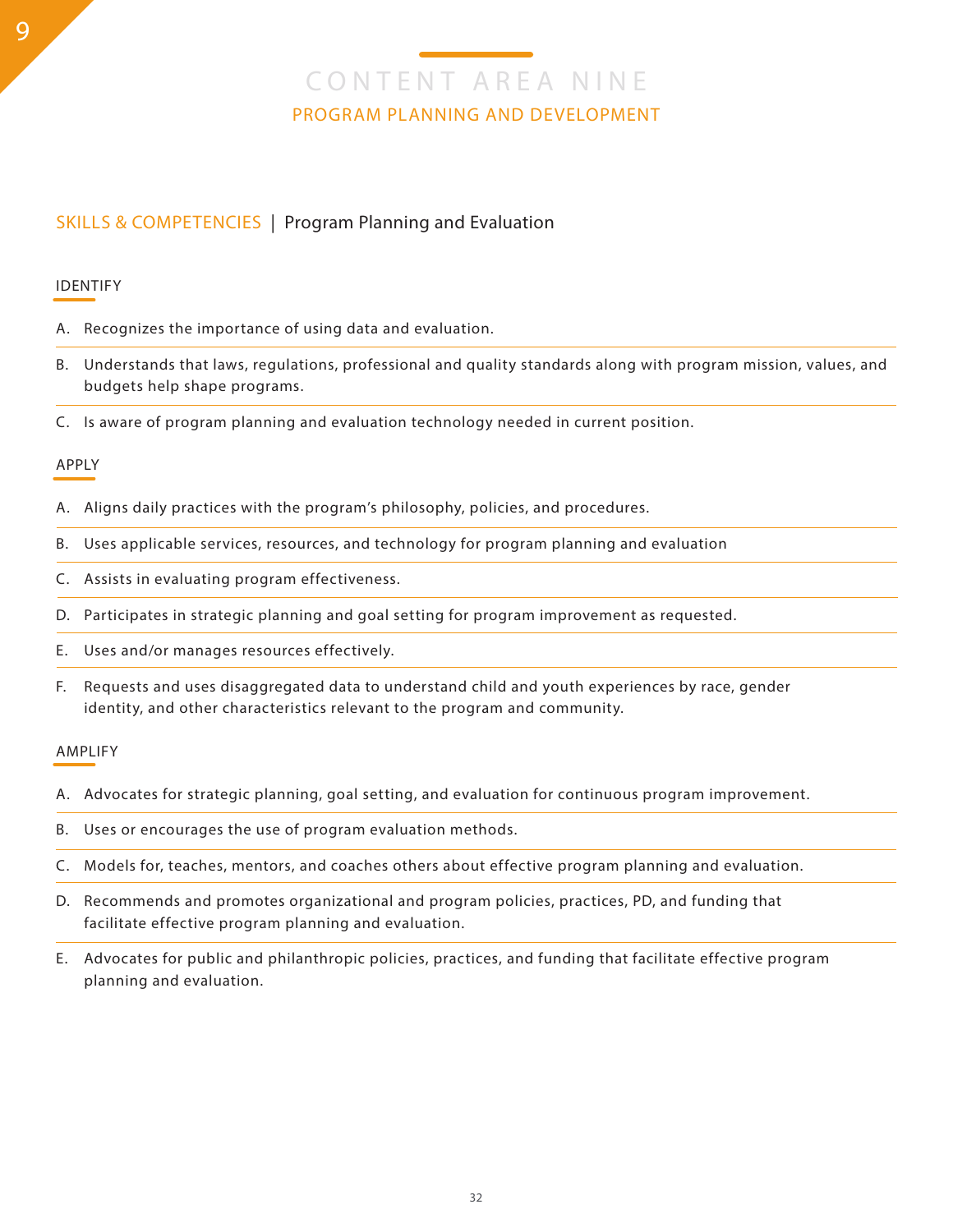### SKILLS & COMPETENCIES | Human Resource Management

 $\overline{NOTE}$ : These skills and competencies may apply more to those in formal leadership roles, but all professionals have some role in human resource management. All should both understand that these competencies exist and are essential and encourage their organizations and colleagues to adopt best practices.

#### IDENTIFY

- A. Understands that employment laws and regulations impact organizational and program policy and practice.
- B. Understands the importance of collaboration and teamwork.
- C. Is aware that equity is important in human resource management, and traditional practices may not be equitable.

#### APPLY

- A. Follows employment laws and regulations.
- B. Collaborates and incorporates the principles of teamwork into interactions with others.
- C. Uses and supports equitable human resource management practices.
- D. Identifies resources and supports for finding and financing professional growth opportunities.
- E. Recruits and on-boards staff and volunteers equitably, using fair and inclusive hiring and onboarding processes.
- F. Provides leadership and vision for staff and volunteers.
- G. Completes training in implicit bias and implements strategies to mitigate bias in supervision.

- A. Models for, teaches, mentors, and coaches others about employment laws and regulations equitable policies and practices.
- B. Models for, teaches, mentors, and coaches others about collaboration and the principles of teamwork.
- C. Recommends and promotes organizational and program policies, practices, PD, and funding that supports collaboration and equitable human resource management.
- D. Advocates for public and philanthropic policies, practices, and funding that facilitates collaboration and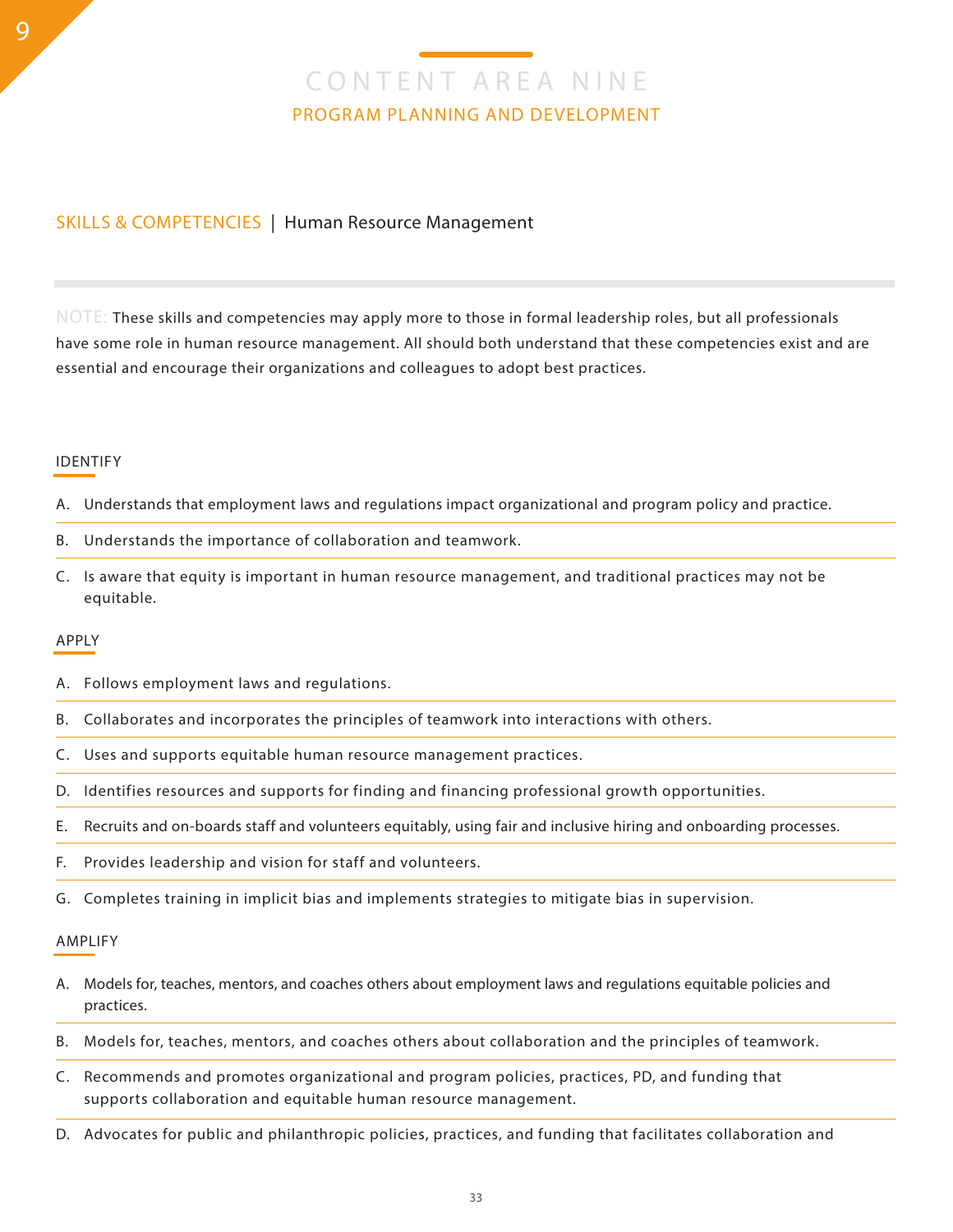### SKILLS & COMPETENCIES | Fiscal and Financial Management

 $\overline{NOTE}$ : These skills and competencies may apply more to those in formal leadership roles, but all professionals have some role in financial management. All should both understand that these competencies exist and are important and encourage their organizations and colleagues to adopt best practices.

#### IDENTIFY

- A. Realizes that fiscal and financial business plans, policies, and procedures, and realistic comprehensive budgets are a necessary component for the operations – and sustainability – of programs and organizations.
- B. Understands that programs and organizations have specific fiscal and financial policies and procedures that must follow laws and regulations.

#### APPLY

- A. Promotes fiscal and financial management practices using a variety of resources.
- B. Develops and/or follows a business plan and comprehensive budget that reflects the program's mission, philosophy, and financial position.
- C. Develops and/or follows program and organization fiscal and financial policies and procedures, adhering to laws and regulations.
- D. Seeks additional funding opportunities to ensure sustainability.

- A. Models for, teaches, mentors, and coaches others about fiscal policies, financial laws, and regulations.
- B. Models for, teaches, mentors, and coaches others about financial management and comprehensive budgeting.
- C. Recommends and promotes organizational and program policies, practices, PD, and funding that support sound fiscal and financial management and comprehensive budgets that includes all line items necessary to support program and professional quality and sustainability.
- D. Advocates for public and philanthropic policies, practices, and funding that facilitate sound financial management and comprehensive budgeting that includes all line items necessary to support program and professional quality and sustainability.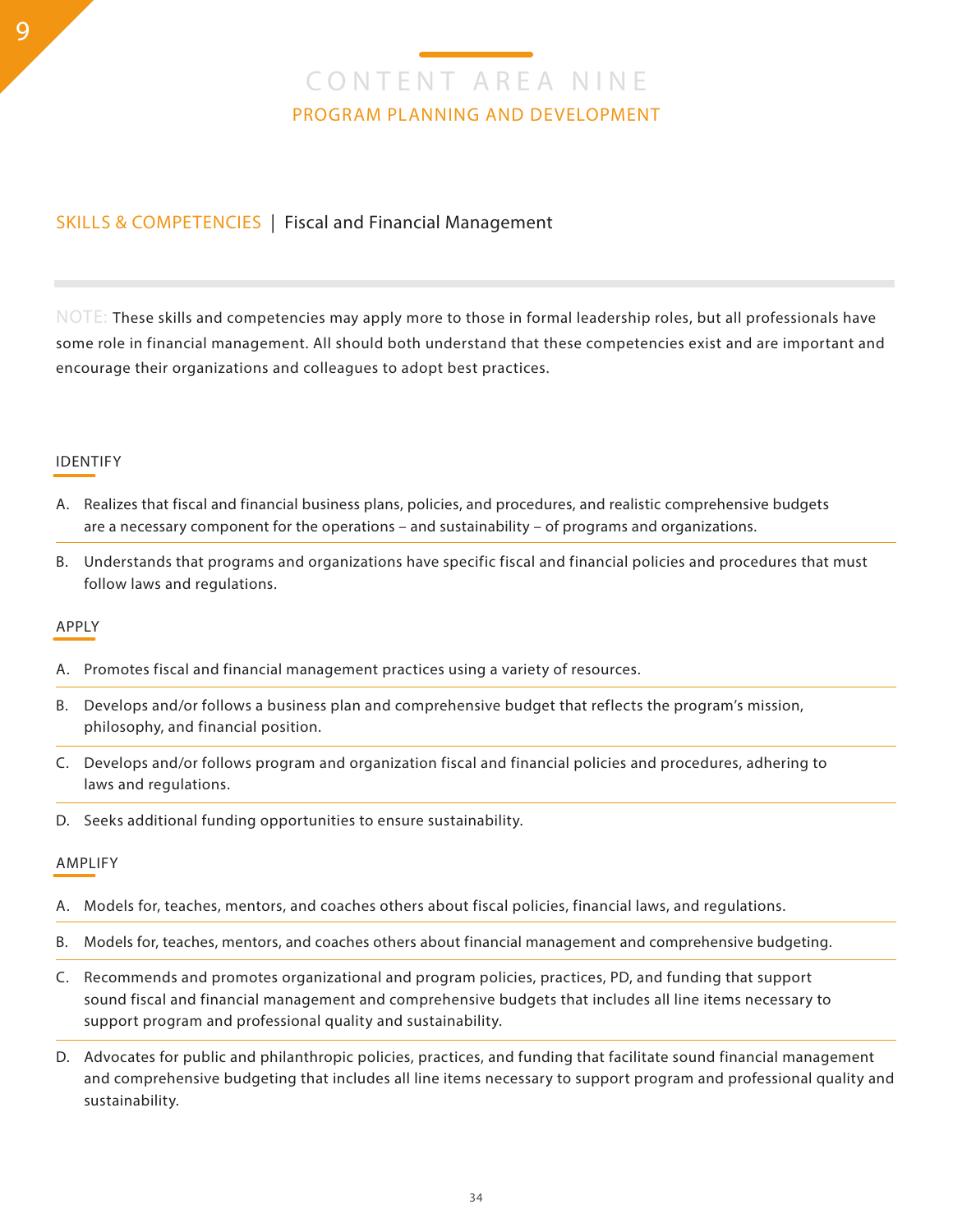# CONTENT AREA TEN

PROFESSIONAL DEVELOPMENT AND LEADERSHIP

### RATIONALE

Each professional in the OST field is a member of a larger community of professional practice. Practitioners understand that their profession originates from a core base of knowledge rooted in experience and research. Practitioners' behavior and actions must be grounded in a code of ethics and standards related to their practice. When each professional adopts the profession's responsibilities regarding ethical behavior, there is a positive impact on the profession.

### SKILLS & COMPETENCIES | Responsibility and Commitment

#### IDENTIFY

- A. Is aware of and understands the NAA Professional Code of Ethics for Out-of-School Time Professionals.
- B. Has a personal work philosophy informed by knowledge of child and youth growth and development, cultural competencies, best/promising practices, and a professional code of ethics.

#### APPLY

- A. Manages demands of personal and professional commitments.
- B. Models a positive and respectful attitude when working with children, youth, and others.
- C. Demonstrates the ability to work effectively with others.
- D. Acts ethically, maintaining confidentiality and impartiality, based on a professional code of ethics and other professional guidelines.
- E. Interacts with others in a respectful manner aligned to program culture and expectations.

- A. Models for, teaches,, mentors, and coaches others about how to demonstrate responsibility and commitment.
- B. Recommends and promotes organizational and program policies, practices, PD, and funding that supports job quality and recognizes and rewards responsibility and commitment to children, youth, families, and others.
- C. Advocates for public and philanthropic policies, practices, and funding that encourage job quality and recognizes and rewards responsibility and commitment to children, youth, families, and others.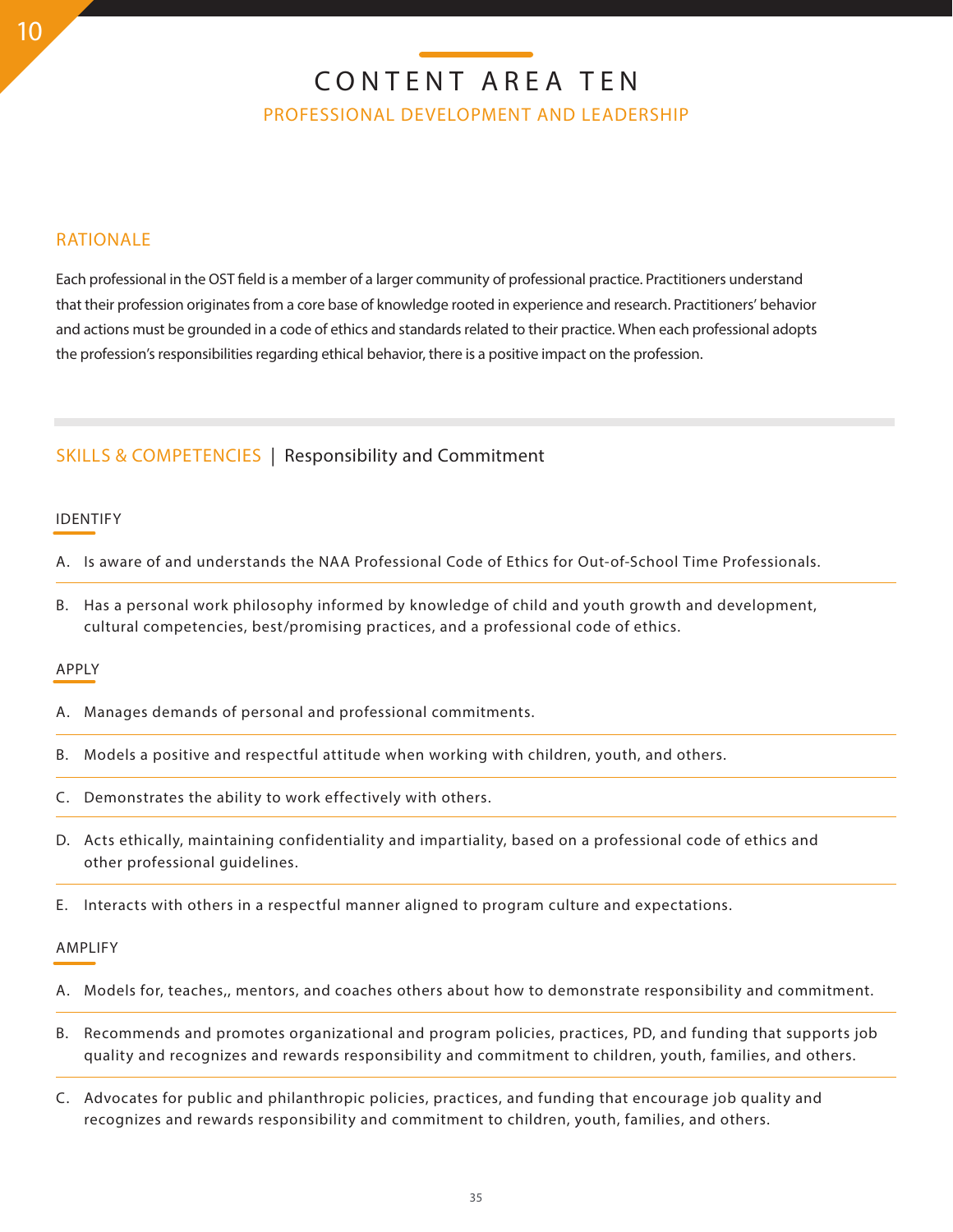# CONTENT AREA TEN PROFESSIONAL DEVELOPMENT AND LEADERSHIP

## SKILLS & COMPETENCIES | Ongoing Professional Growth

### IDENTIFY

- A. Understand professional development requirements of the field and regulating bodies and is aware of necessary knowledge, skills, and competencies.
- B. Values ongoing self-reflection, self-assessment, and problem-solving strategies to promote professional growth.
- C. Is informed by current news, data trends, and emerging research that impact children and youth and their families.

### APPLY

- A. Builds professional network, skills, and competencies by accessing various services, resources, and opportunities.
- B. Develops and implements a professional development plan.
- C. Participates in activities, projects, and events within their organization.
- D. Engages in continuous, collaborative professional development for the benefit of self and others.
- E. Integrates knowledge of historical, philosophical, psychological, and social foundations of child/youth development into planning and decision making.
- F. Participates actively in professional associations and/or informal networks with others in youth development and related fields.

- A. Participates in activities, projects, and events with the broader field.
- B. Models for, teaches, mentors, and coaches other's professional growth.
- C. Supports others development and implementation of professional development plans
- D. Recommends and promotes organizational and program policies, practices, PD, and funding that support the facilitation of professional growth.
- E. Advocates for public and philanthropic policies, practices, and funding that support the facilitation of professional growth.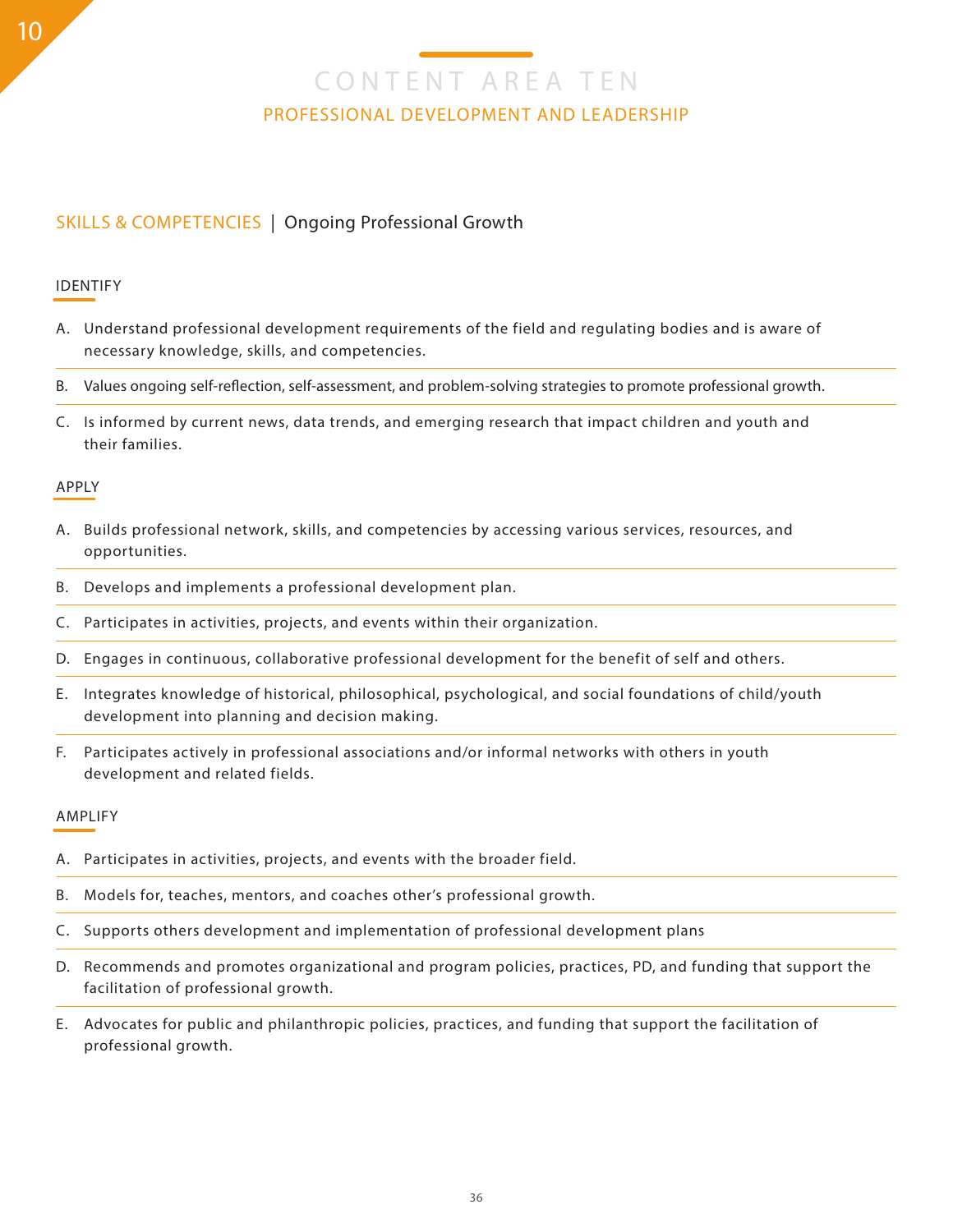# CONTENT AREA TEN PROFESSIONAL DEVELOPMENT AND LEADERSHIP

## SKILLS & COMPETENCIES | Leadership and Advocacy

### IDENTIFY

- A. Recognizes the importance of leadership skills, self-advocacy, and being a voice to support children, youth, and families.
- B. Understands the characteristics and qualities of leadership.

### APPLY

- A. Seeks out informal and formal leadership and advocacy opportunities within the broader community, field, or profession.
- B. Displays leadership skills.
- C. Advocates for self and others.
- D. Seeks out informal and formal leadership and advocacy opportunities within a program or organization.

- A. Models for and teaches, mentors, and/or coaches others on leadership development.
- B. Models for and teaches, mentors, and/or coaches others on advocacy for self and others.
- C. Recommends and promotes organizational and program policies, practices, PD, and funding that facilitates leadership, power-sharing across job titles, and advocacy.
- D. Advocates for public and philanthropic policies, practices, and funding that supports leadership development, power-sharing across job titles, and advocacy.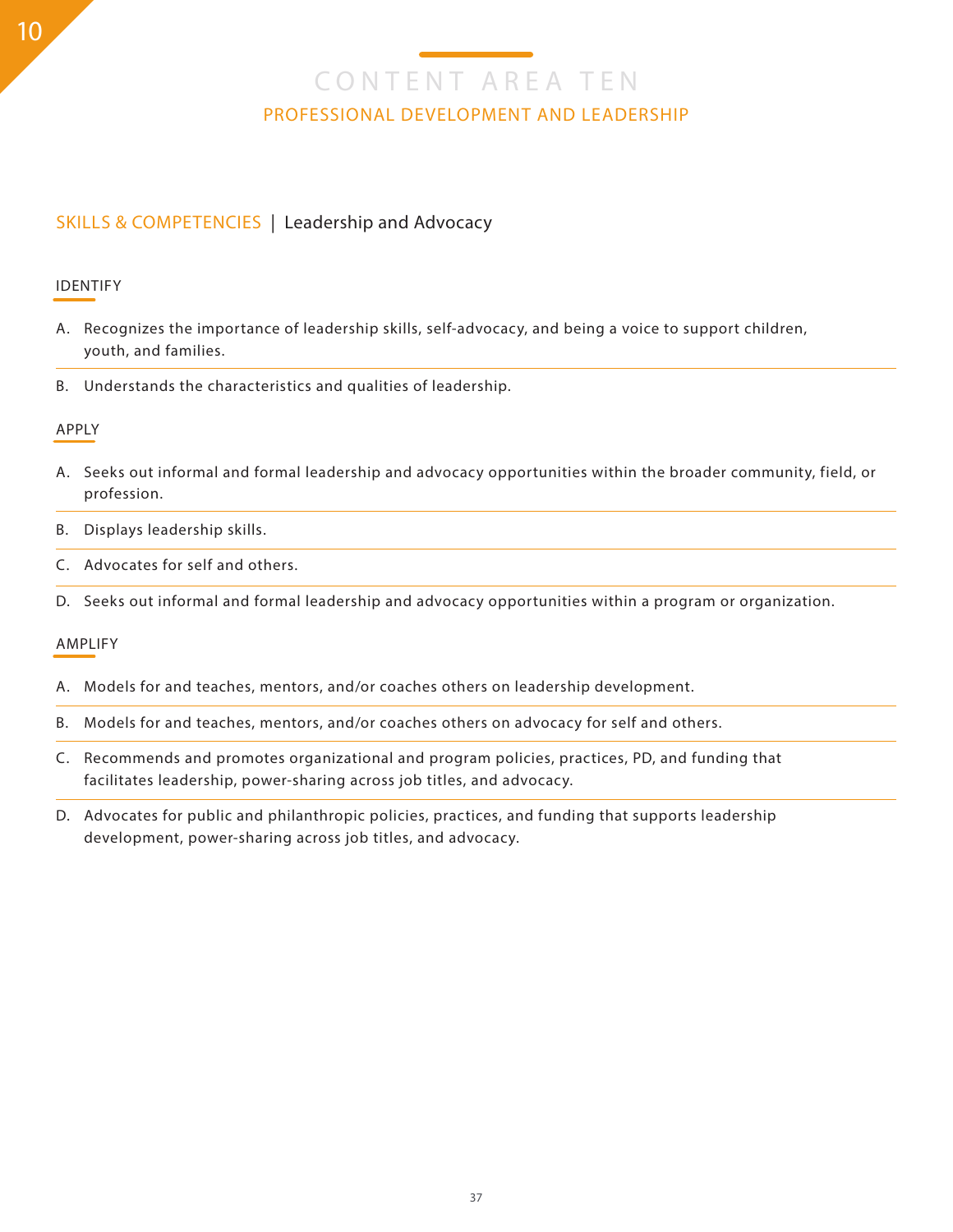#### CONTENT AREA ONE: Child/Youth Growth and Development

Cantor, P., Osher, D., Berg, J., Steyer, L., & Rose, T. (2018). Malleability, plasticity, and individuality: How children learn and develop in context. Applied Developmental Science, doi:10.1080/10888691.2017.1398649.

Cushner, K., McClelland, A., & Safford, P. (2006). Human diversity in education: An integrative approach. New York, NY: McGraw Hill.

Darling-Hammond, L., Flook, L., Cook-Harvey, C., Barron, B., & Osher, D. (2019). Implications for educational practice of the science of learning and development. Applied Developmental Science, doi:10.1080/10888691.2018.1537791.

Hadley, A. M., Mbwana, K., & Hair, E. C. (2010). What works for older youth during the transition to adulthood: Lessons from experimental evaluations of programs and interventions (Publication No. 2010-05). http://www.childtrends.org/wp-content/uploads/2013/03/Child\_ Trends-2010\_03\_09\_FS\_WWOlderYouth.pdf.

Halpern, R. (2002). A different kind of child development institution: The history of afterschool programs for low-income children. Teachers College Record, 104(2), 178–211. https://citeseerx.ist.psu.edu/viewdoc/download?doi=10.1.1.581.1426&rep=rep1&type=pdf.

Scales, P. C., & Leffert, N. (2004). Developmental assets: A synthesis of the scientific research on adolescent development (2nd ed.). Minneapolis, MN: Search Institute.

Taylor, R.D, Oberle, E., Durlak, J. A., & Weissberg, R. P. (2017). Promoting positive youth development through school-based social and emotional learning interventions: A meta-analysis of follow-up effects. Child Development. Jul;88(4):1156-1171.

Zarrett, N., & Lerner, R. M. (2008). Ways to promote positive youth development in children and youth (Publication No. 2008-11). https:// www.childtrends.org/publications/ways-to-promote-the-positive-development-of-children-and-youth.

#### CONTENT AREA TWO: Learning Environments and Curriculum

Birmingham, J., Pechman, E. M., Russell, C. A., & Mielke, M. (2005). Shared features of high-performing afterschool programs: A follow-up to the TASC Evaluation. http://www.sedl.org/pubs/fam107/fam107.pdf.

Bredekamp, S. (1997). Developmentally appropriate practice in early childhood programs. Washington, DC: NAEYC.

Center for Afterschool Education. (2009). Elements of effective programs.

Hammond, C., & Reimer, M. (2006). Essential elements of quality afterschool programs. http://dropoutprevention.org/wp-content/ uploads/2015/05/Essential\_Elements\_of\_Quality\_AfterSchool\_Programs.pdf.

Hammond, Z. L. (2015). Culturally responsive teaching and the brain. Corwin Press.

SEDL. (2008). Learning by asking: Investigating science through inquiry. AfterWords. http://www.sedl.org/afterschool/afterwords/ aug2008/.

Little, P. M. (2007). The quality of school-age child care in after-school settings (Research-to-Policy Connections, No. 7). Child Care & Early Education Research Connections. https://www.researchconnections.org/childcare/resources/12576.

Moore, K. A., Bronte-Tinkew, J., & Collins, A. (2010). Practices to foster in out-of-school time programs (Publication No. 2010-02). https:// www.childtrends.org/wp-content/uploads/2010/01/Child\_Trends-2010\_01\_28\_RB\_Practices2Foster.pdf.

National AfterSchool Association & American Institutes for Research. (2019). SEL to the core: Building from foundational youth development to support social and emotional learning. https://naaweb.org/sel-to-the-core.

Shallwani, S. (2010). Racism and imperialism in the child development discourse: deconstructing 'developmentally appropriate practice.' Childhoods: A Handbook (G. S. Cannella & Diaza Soto, L., Eds.). Peter Lang.

#### CONTENT AREA 3: Child/Youth Observation and Assessment

Bandy, T., Burkhauser, M., & Metz, A. J. R. (2009). Data-driven decision-making in out-of-school time programs (Publication No. 2009-34). https://www.childtrends.org/wp-content/uploads/2009/06/Child\_Trends-2009\_06\_23\_RB\_Decision-Support.pdf.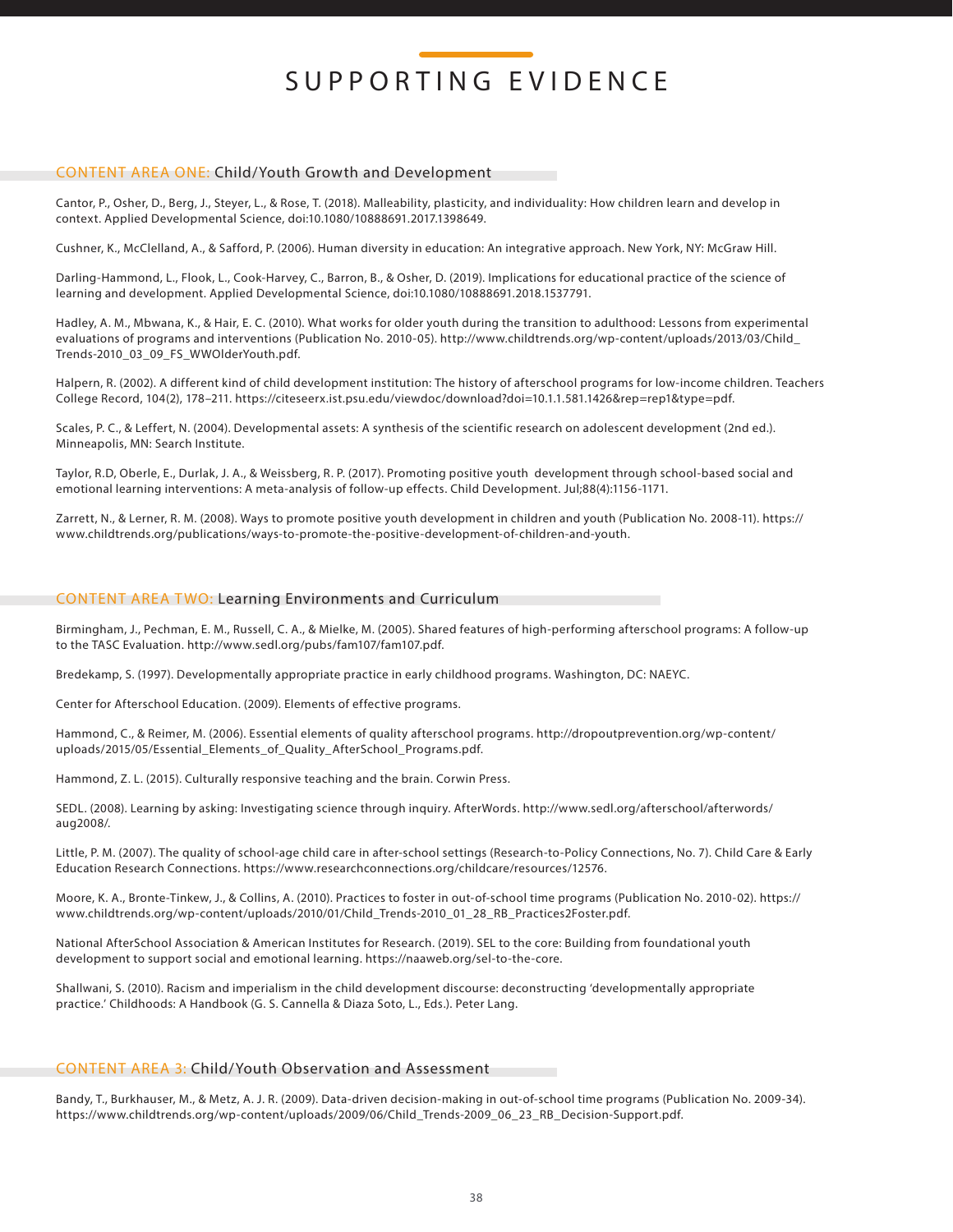Bowie, L., & Bronte-Tinkew, J. (2008). Process evaluations: A guide for out-of-school time practitioners (Publication No. 2008-01). http:// www.childtrends.org/wp-content/uploads/2008/01/Process-Evaluation.pdf.

Every Hour Counts. (2021). Putting data to work for young people: A framework for measurement, continuous improvement, and equitable systems. https://static1.squarespace.com/static/5b199ed585ede1153ef29e8a/t/60ec86c9c268f363b0870780/1626113737849/ Every+Hour+Counts+Measurement+Framework.pdf.

Hammond, C., & Reimer, M. (2006). Essential elements of quality afterschool programs. http://dropoutprevention.org/wp-content/ uploads/2015/05/Essential\_Elements\_of\_Quality\_AfterSchool\_Programs.pdf.

Sheldon, J., & Hopkins, L. (2008). Supporting success: Why and how to improve quality in after-school programs. http://www.academia. edu/8552386/Creating\_Effective\_Learning\_Environments\_for\_Programs.

#### CONTENT AREA 4: Positive Relationships and Interactions with Children and Youth

Center for Afterschool Education. (2009). Elements of effective programs.

Grossman, J., Campbell, M., & Raley, B. (2007). Quality time after school. Public/Private Ventures: In Brief, Issue 6. https://www.issuelab. org/resources/560/560.pdf.

International Youth Foundation. (2007). Promoting youth-adult collaboration. Field Notes, 2(10). http://www.iyfnet.org/sites/default/ files/FieldNotes10YouthAdultCollab.pdf.

Osher, D., Cantor, P., Berg, J., Steyer, L., & Rose, T. (2018). Drivers of human development: How relationships and context shape learning and development. Applied Developmental Science, doi:1 0.1080/10888691.2017.1398650.

Sidorowicz, K., & Hair, E. C. (2009). Assessing peer conflict and aggressive behaviors: A guide for out-of-school time program practitioners (Publication No. 2009-43). Child Trends website: http://www.childtrends.org/wp-content/uploads/2009/10/Peer-Conflict.pdf.

#### CONTENT AREA 5: Youth Engagement

Akiva, T., Cortina, K. S., & Smith, C. (2014). Involving youth in program decision-making: How common and what might it do for youth? Journal of Youth and Adolescence, 43(11), 1844–1860. https://doi.org/10.1007/s10964-014-0183-y.

Akiva, T., & Petrokubi, J. (2016). Growing with youth: A lifewide and lifelong perspective on youth-adult partnership in youth programs. Children and Youth Services Review, 69, 248–258. https://doi.org/10.1016/j.childyouth.2016.08.019.

Bowie, L., & Bronte-Tinkew, J. (2008). Youth governance: How and why it can help out-of-school time programs involve at-risk youth (Publication No. 2008-24). http://www.childtrends.org/?publications=youth-governance-how-and-why-it-can-help-out-of-school-timeprograms-involve-at-risk-youth.

The Freechild Institute for Youth and Social Change. (2016). Youth voice glossary. https://freechild.org/2016/01/07/glossary/.

#### CONTENT AREA 6: Equity and Inclusion

Afterschool Alliance. (2004). Afterschool and students with special needs. (Afterschool Alert Issue Brief, No. 1). https:// afterschoolalliance.org/issue\_briefs/issue\_needs\_1.pdf.

Capp, M. J. (2017). The effectiveness of universal design for learning: A meta-analysis of literature between 2013 and 2016, International Journal of Inclusive Education, 21(8), 791-807.

Gutiérrez, V., Larson, R. W., Raffaelli, M., Fernandez, M., & Guzman, S. (2017). How staff of youth programs respond to culturerelated incidents: Nonengagement versus going "full-right-in." Journal of Adolescent Research, 32(1), 64 – 93 https://doi. org/10.1177/0743558416664028.

Metropolitan Center for Urban Education Studies. (2008). Culturally responsive differentiated instructional strategies. New York, NY: New York University.

Mckenzie Parpia, Z. (2020). Youth development as an antidote to white supremacy culture. AfterSchool Today, 11(3), 5-6.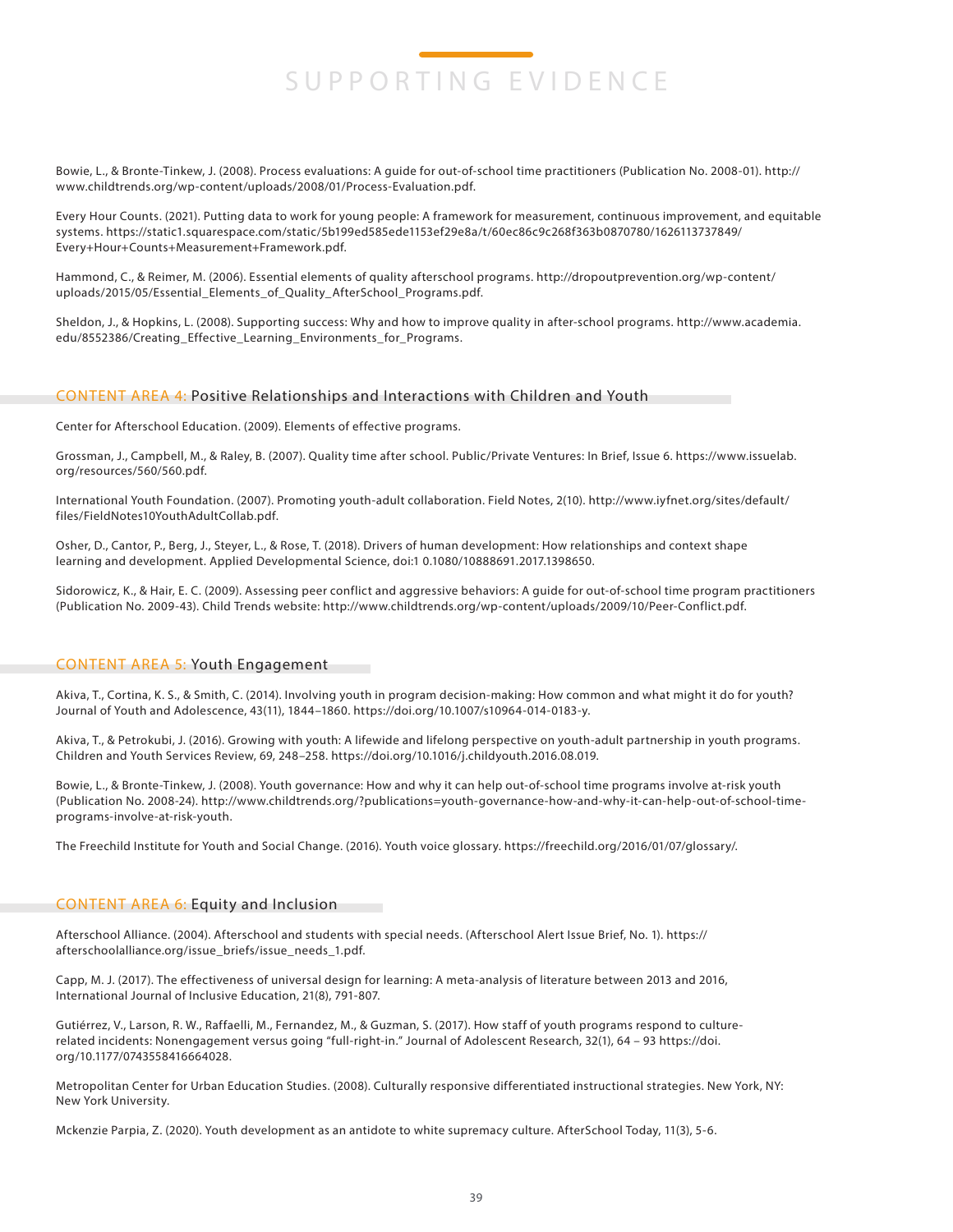Okun, T. (n.d.). White supremacy culture. https://collectiveliberation.org/wpcontent/uploads/2013/01/White\_Supremacy\_Culture\_Okun.pdf.

Outley, C., & Blyth, D. (2020). Race, antiracism, and youth development: From awareness to sustained action. Journal of Youth Development, 15(5), 1-15. https://doi.org/10.5195/jyd.2020.1005

Siaca Curry, J. (2017). Equity and inclusion: An action agenda for youth development programs. Afterschool Matters, 26, 1-7. https://www.niost.org/pdf/afterschoolmatters/asm\_2017\_fall/ASM\_Fall2017.pdf.

Svetaz, M. V., Barral, R., Kelley, M. A., Simpson, T., Chulani, V., Raymond-Flesch, M., Coyne-Beasley, T., Trent, M., Ginsburg, K., & Kanbur, N. (2020). Inaction is not an option: Using antiracism approaches to address health inequities and racism and respond to current challenges affecting youth. The Journal of Adolescent Health, 67(3), 323–325. https://doi.org/10.1016/j.jadohealth.2020.06.017.

Walker, K. (2019). A process for advancing equity in youth programs. https://www.edweek.org/leadership/opinion-a-process-foradvancing-equity-in-youth-programs/2019/04.

#### CONTENT AREA 7: Family, School, and Community Relationships

Blank, M., & Berg, A. (2006). All together now: Sharing responsibility for the whole child. http://www.ascd.org/ASCD/pdf/ sharingresponsibility.pdf.

Harvard Family Research Project. (2010). Partnerships for learning: Promising practices in integrating school and out-of-school time program supports. https://www.isbe.net/Documents/ost-ptnrsp-for-lrng-report.pdf.

Mbwana, K., Terzian, M., & Moore, K. (2009). What works for parent involvement programs for children: Lessons from experimental evaluations of social interventions (Publication No. 2009-47). http://www.childtrends.org/wp-content/uploads/2009/12/What-Worksfor-Parent-Involvement-Programs-for-Adolescents-February-2010.pdf.

National Center on Community Schools. (n.d.). Principles of effective partnerships. http://www.p12.nysed.gov/sss/documents/ PrinciplesofEffectivePartnerships.pdf.

SEDL. (2008). What rigorous research and reviews tell us: Impacts of afterschool programs and parent involvement on student outcomes. SEDL Letter, XX(2). http://www.sedl.org/pubs/sedl-letter/v20n02/afterschool\_impacts.html.

Weiss, H. B., Little, P., Bouffard, S. M., Deschenes, S. N., & Malone, H. J. (2009). The federal role in out-of-school learning: After-school, summer learning, and family involvement as critical learning supports. https://www.expandinglearning.org/expandingminds/article/ engaging-families-afterschool-and-summer-learning-programs-review-research.

Moore, K. A. (2009). Programs for children and youth in a community context (Publication No. 2009- 35). Child Trends. http://www. childtrends.org/?publications=programs-for-children-youth-in-a-community-context-policy-roundtable-brief.

#### CONTENT AREA 8: Safety and Wellness

Cooney, S. M., & Eastman, G. (2008). What research tells us about effective truancy prevention and intervention programs. What Works, Wisconsin Fact Sheet. Madison, WI: University of Wisconsin–Madison/ Extension. https://whatworks.uwex.edu/attachment/ factsheet\_5truancy.pdf.

Earls, F. (1998). The era of health promotion for children and adolescents: A cross-sectional survey of strategies and new knowledge. American Journal of Public Health, 88, 869–871.

Fletcher, A. (2010). Changing lives, saving lives: A step-by-step guide to developing exemplary practices in healthy eating, physical activity, and food security in afterschool programs. Center for Collaborative Solutions. https://www.niost.org/pdf/host/ DevelopingHealthyPractices\_March2010.pdf.

Hall, G., & Gruber, D. (2006). Healthy choices afterschool: Investigation of the alignment of physical activity and nutrition programs/curricula and the National Afterschool Association Program Standards. New York, NY: Robert Wood Johnson Foundation.

National AfterSchool Association. (2018). Healthy Eating and Physical Activity Standards for Out-of-School Time 2.0. https://naaweb.org/ resources/naa-hepa-standards.

White House Task Force on Childhood Obesity. (2010). Solving the problem of childhood obesity within a generation. https://letsmove. obamawhitehouse.archives.gov/sites/letsmove.gov/files/TaskForce\_on\_Childhood\_Obesity\_May2010\_FullReport.pdf.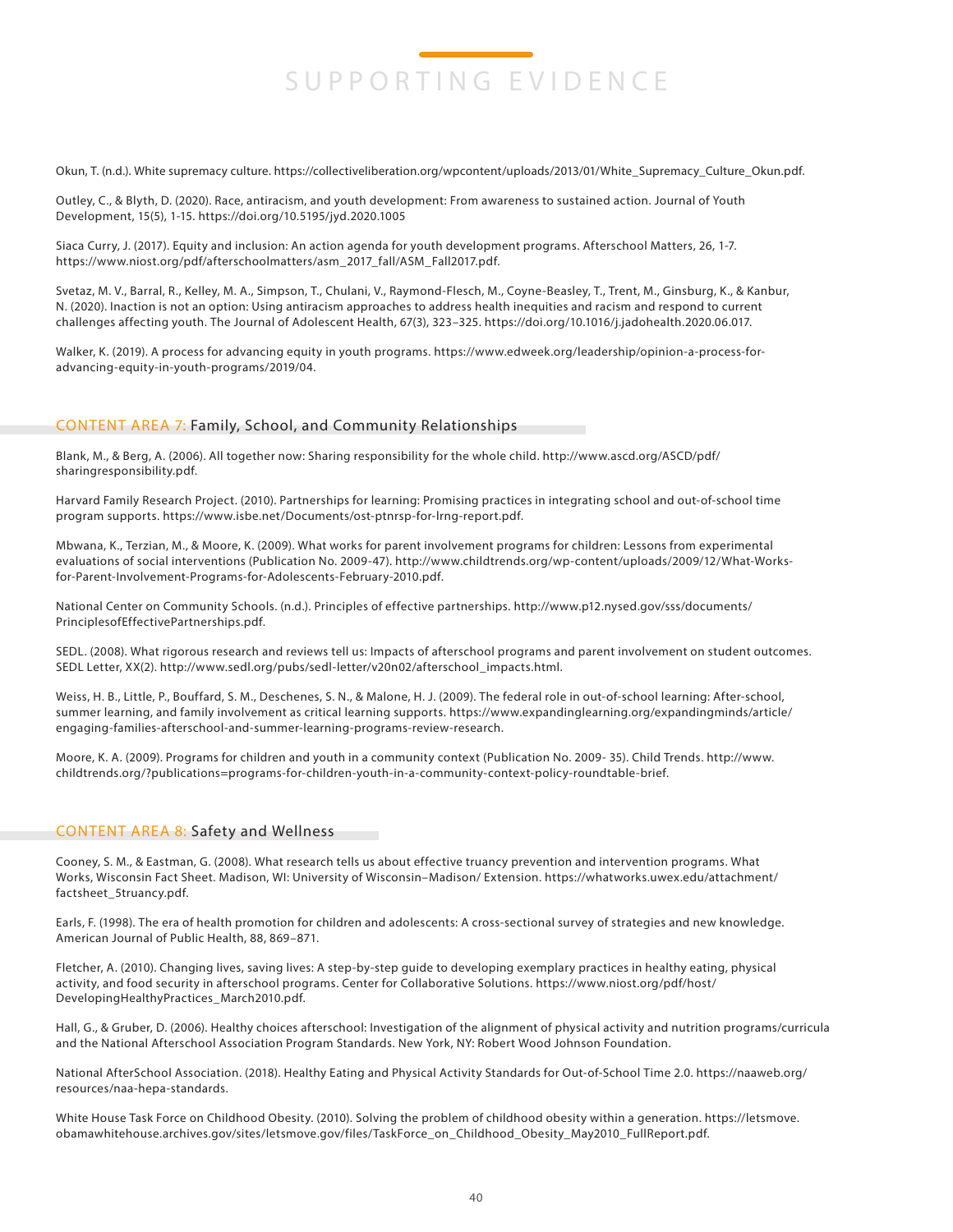#### CONTENT AREA 9: Program Planning and Development

Afterschool Investments. (2009) Quick facts on school-age care: Trends in licensing regulations. http://www.researchconnections.org/ childcare/resources/16771.

Collins, A., & Bronte-Tinkew, J. (2010). Incorporating technology into out-of-school time programs: Benefits, challenges, and strategies (Publication No. 2010-06). http://www.childtrends.org/wp-content/uploads/2010/03/Child\_Trends-2010\_03\_01\_RB\_TechnologyOST.pdf.

Collins, A., & Metz, A. J. R. (2009). How program administrators can support out-of-school time staff (Publication No. 2009-32). http:// www.childtrends.org/wp-content/uploads/2013/06/2009-32FacilityAdmin.pdf.

Fiscal Management Associates, LLC. (2008). Administrative management capacity in out-of-school time organizations: An exploratory study. http://www.wallacefoundation.org/knowledge-center/after-school/financial-management-for-nonprofits/Pages/Administrative-Management-Capacity-in-Out-of-School-Time-Organizations.aspx.

Khashu, A., & Dougherty, N. L. (2007). Staffing practices of high-quality afterschool programs. http://www.expandedschools.org/sites/ default/files/staffing\_practices\_high\_quality\_afterschool\_programs.pdf.

McCombs, J. S., Whitaker, A. A., & Yoo, P. Y. (2017). The Value of Out-of-School Time Programs, Santa Monica: RAND Corporation. https:// www.rand.org/pubs/perspectives/PE267.html.

Reilly, M. C. (2009). Supervision at the Beacons: Developing leaders for afterschool programs. Youth Development Institute. https://static1. squarespace.com/static/55e5e13ee4b0300afc316341/t/5673164ee0327c81fa986772/1450382926161/1.Supervision+%28doublesided%29.pdf.

#### CONTENT AREA 10: Professional Development and Leadership

Afterschool Alliance. (2017). Building workforce skills in afterschool. http://afterschoolalliance.org/afterschoolsnack/-Building-Workforce-Skills-in-Afterschool-highlights-promising\_11-14-2017.cfm.

Afterschool Investments. (2007). Building professional development systems for the afterschool field. https://www.afterschoolnetwork. org/sites/main/files/file-attachments/pd\_systems.pdf.

Castillo, L. (2021). Teaching, learning, and playing with dignity and justice: What leaders must do to ensure building culturally responsive afterschool programs. AfterSchool Today, 12(1), 46- 47.

Estrada, S. (2021). A Demand for Leaders, the lack of space. AfterSchool Today, 12(1), 12-13.

Quiroga Hopkins, J., & Obel-Jorgensen, R. (2020). Race and equity: Transforming organizations for the long haul. AfterSchool Today, 11(3), 26-27.

Ham, H. (2021). Leadership: A Journey to Enacting Change. Journal of Youth Development, 16(1), 1-6. https://doi.org/10.5195/ jyd.2021.1115.

National AfterSchool Association. (2009). National AfterSchool Association Code of Ethics. https://naaweb.org/resources/code-of-ethics.

National AfterSchool Association. (n.d.). The Afterschool Leadership Landscape: Supporting and Strengthening Racial Equity. https://indd. adobe.com/view/ecd448c7-03fc-4e58-9a89-827d88d3a5b9.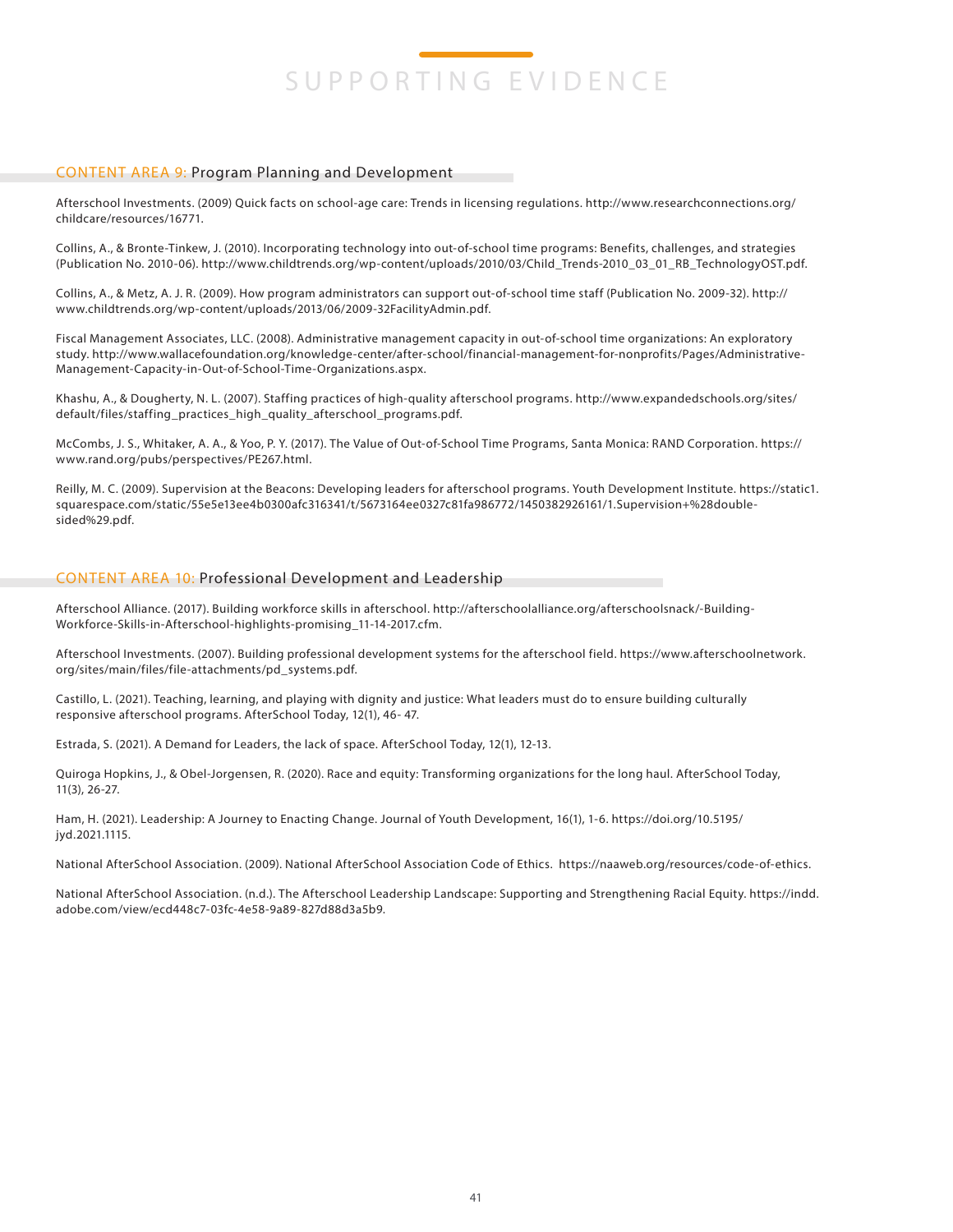

ableism: discrimination and social prejudice against people with disabilities or people who are perceived to be disabled

access: Ensuring people of all abilities can participate regardless of physical, neurological, mental, or emotional barriers

after school: Often collectively refers to Out-of-School time: before school, after school, school vacations/holidays, and summer

afterschool programming: Any organized program provided for children and youth ages 5–18 during a time when they are not in school

afterschool and youth development professionals: Those individuals who work in any organized program for children and youth ages 5–18 during a time when they are not in school

antiracism: The active practice of discouraging and eliminating racist beliefs, behaviors, policies, and systems at individual, interpersonal, institutional, and systemic levels

best/promising practices: Evidence-based curriculum, programs or approaches

child/youth: Typically, child refers to individuals between the ages of 5–12 years, and youth refers to individuals between the ages of 13–18 years; as programs may be multi-age and development varies, these definitions are not strict but general guidelines

cognitive/cognition: Refers to both the knowledge possessed and the child's/ youth's ability to think, reason, learn, and understand: younger school-age children usually think in concrete ways while older school-age children (adolescents) begin to use more complex ways of thinking

cultural relevance: Cultural relevance requires holding and practicing a set of congruent behaviors, attitudes, and policies that enable effective interactions with all children and youth within a cross-cultural framework

culture: Culture encompasses the evolving identities, beliefs, and practices derived from the intersection of one's national origin, religion, language, sexual orientation, socioeconomic class, age, gender identity, race/ethnicity, and physical/developmental ability

curriculum: Curriculum in an afterschool or youth development program refers to program content and how it is delivered; although a program may select a particular focus, high-quality programs incorporate all curricular areas into program plans

diversity: Refers to the various backgrounds and races that comprise a community, nation, or other groupings; in many cases the term diversity does not just acknowledge the existence of diverse backgrounds, race, gender, religion, sexual orientation, etc., but implies an appreciation of these differences

equity: The practice of righting disparity; ensuring everyone has what they need to thrive; fair, but not necessarily equal, treatment

ethics: The responsibility to intentionally choose what is right, moral, and just in practice and in principle

family: All persons who are responsible for and involved with the child/youth and who the child/youth identify as having a significant impact in their lives; family in this context includes any caregivers responsible for raising the child and with whom they reside, be it extended family, foster family, legal guardian, etc.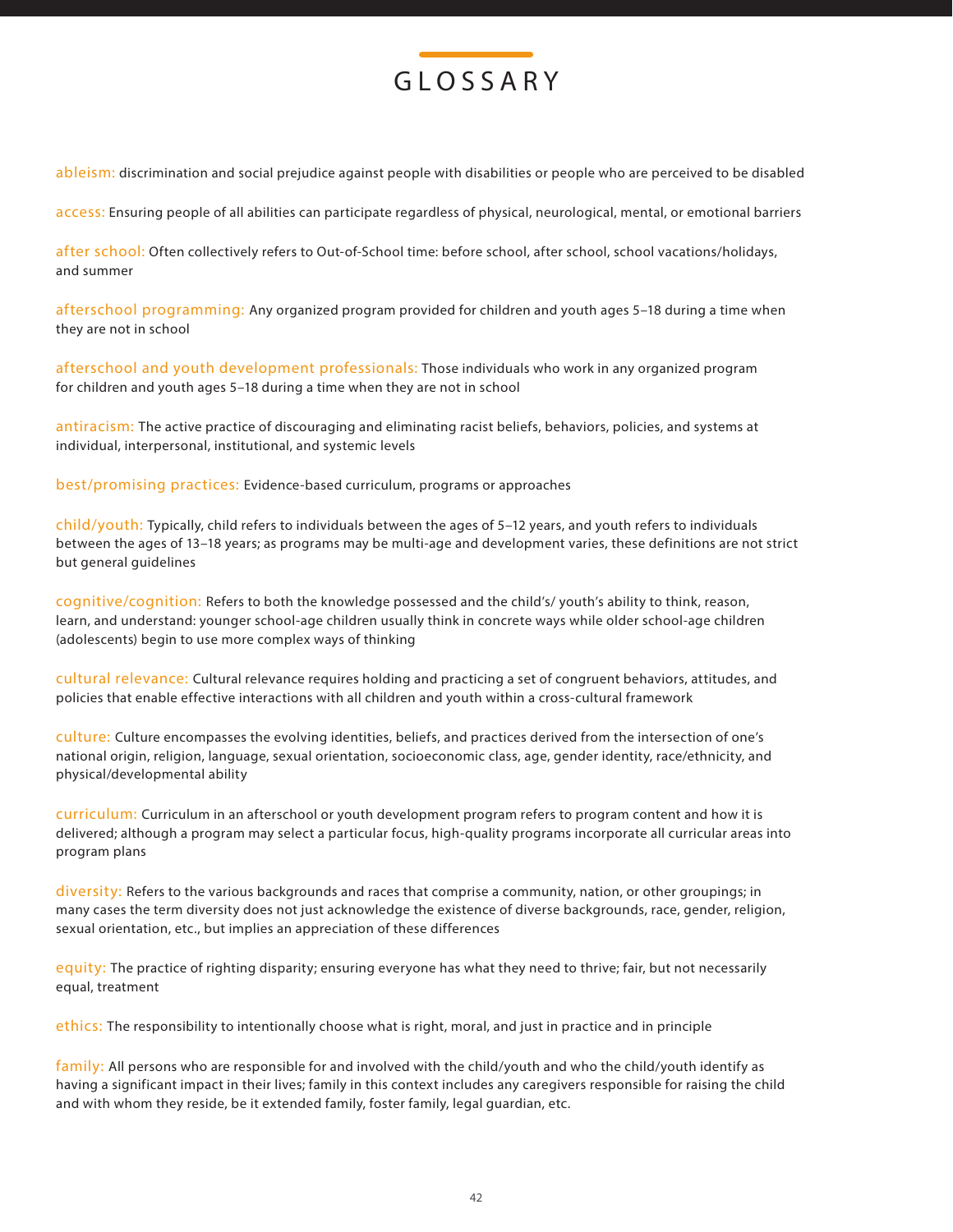

inclusion: The practice or policy of providing equal access to opportunities and resources for people who might otherwise be excluded or marginalized

historically-excluded: People who were and/or are systemically treated as unimportant and/or stripped of opportunities, resources, wealth, and/or power

mental health: A state of well-being in which the individual realizes one's own abilities, can cope with the normal stresses of life, can work productively and fruitfully, and is able to contribute to one's community

professional development: Opportunities that enhance a practitioner's knowledge and skills and impact attitudes/beliefs; may include workshops, conferences, coaching, team building, etc.

special needs: The needs of students who are identified and receive special education services in public schools in accordance with the Individuals with Disabilities Education Improvement Act of 2004

strengths-based, family-centered approach: A framework that places family as its focal point instead of the child, focusing on family strengths and families' ability to problem solve; incorporates collaboration between schools, families, and service providers, emphasizing partnerships and community building

youth development: The natural process of a young person growing and maturing; the philosophy of working with young people in a manner that is strengths-based

youth empowerment: Youth empowerment is both a goal and a practice through which young people gain the knowledge and skills that support their ability to create change in their lives and the world in which they live

youth leadership: Youth leadership is a broad concept related to the knowledge, attitudes, skills, behaviors, and aspirations utilized by one or more children/youth in influencing, motivating, informing, and inspiring desired actions and reactions by others

youth voice: Ideas, opinions, experiences, attitudes, knowledge, and actions of young people are actively sought out and vocalized by placing young people in forums and in decision-making roles to offer their insights, ideas, and experiences

wellness: A state of complete physical, mental, and social well-being and not merely the absence of disease or infirmity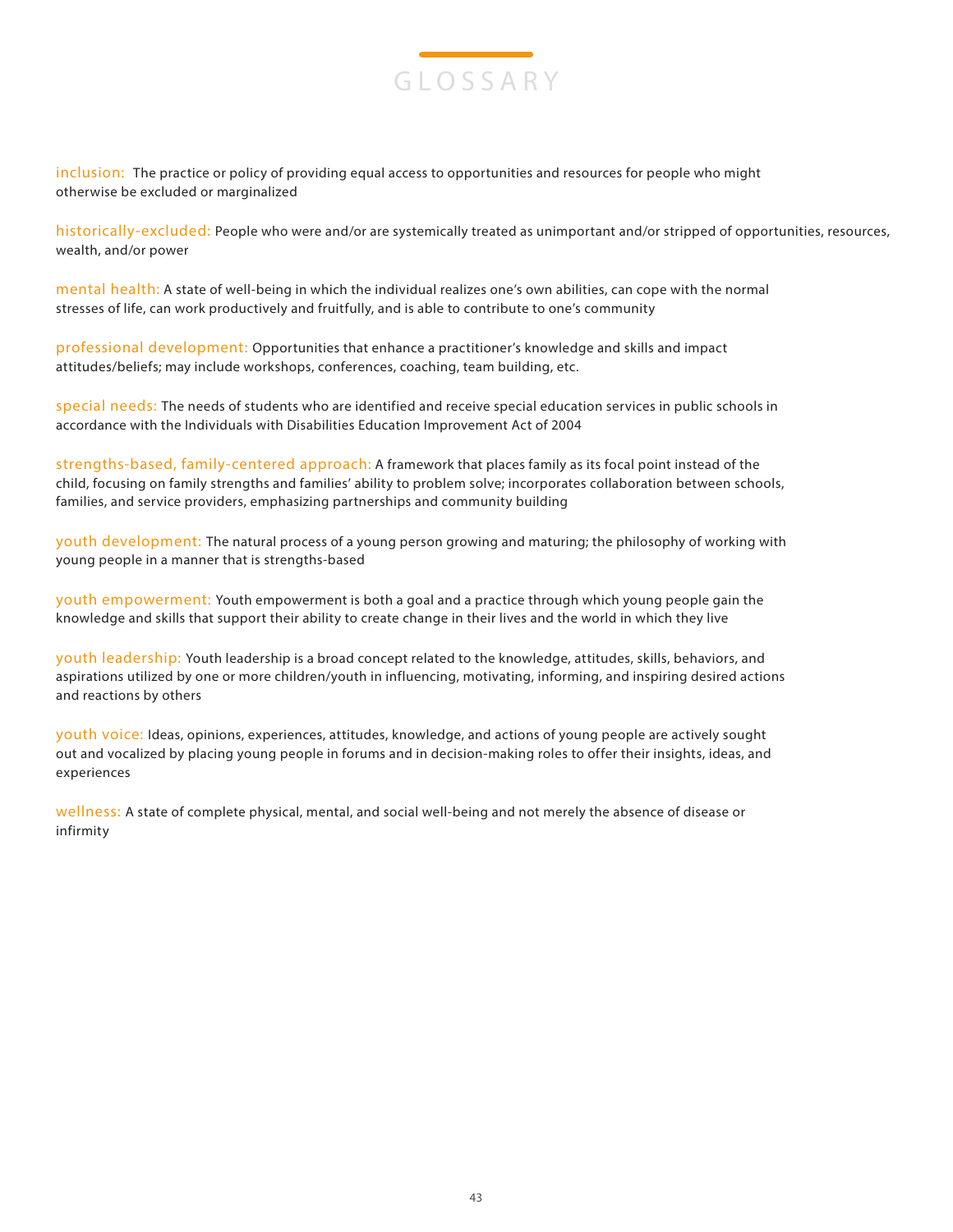# REFERENCES

American Institutes for Research. (2019). Science of learning and development in afterschool settings. https://www.air.org/sites/default/ files/downloads/report/Science-of-learning-and-development-afterschool-settings-2019-rev.pdf.

Astroth, K., Garza, P., & Taylor, B. (2004). Getting down to business: Defining competencies for entry- level youth workers. New Directions for Youth Development, 104, 25–37.

Center for the Study of Child Care Employment. (2008). Early childhood educator competencies: A literature review of current best practices, and a public input process on next steps for California. Berkeley, CA: Center for the Study of Child Care Employment, Institute for Research on Labor and Employment, University of California at Berkeley.

Florida Core Competencies for Afterschool Practitioners. (2011). http://www.myfan.org/wp-content/uploads/2018/09/Florida-Core-Competencies-for-Afterschool-Practitioners.pdf.

Madze-Akale, J., & Walker, J. (2000). Training needs and professional development interests of Twin City youth workers: Summary. Minneapolis, MN: Regents of the University of Minnesota.

Mattingly, M. A., Stuart, C., & VanderVen, K. (2002). North American Certification Project (NACP) competencies for professional child and youth work practitioners. Journal of Child and Youth Care Work, 17, 16–49.

National AfterSchool Association. (n.d.). Code of ethics for afterschool and youth development professionals. https://naaweb.org/ resources/code-of-ethics.

Starr, E., Yohalem, N., & Gannett, E. (2009). Youth worker core competencies: A review of existing frameworks and purposes. Washington, DC: Next Generation Youth Work Coalition.

Stone, B., Garza, P., & Borden, L. (2004). Wingspread Conference Proceedings: Attracting, developing, and retaining youth workers for the next generation. https://cyfar.org/sites/default/files/Stone%202004.pdf.

Vance, F. (2010). A comparative analysis of competency frameworks for youth workers in the out-of-school time field. Child and Youth Care Forum, 39, 421–441.

Vance, F. (2012). An Emerging Model of Knowledge for Youth Development Professionals. Journal of Youth Development, 7(1), 35-55. doi:https://doi.org/10.5195/jyd.2012.151.

Vermont Northern Lights Career Development Center. (2005). Core competencies for early childhood professionals. http:// northernlightscdc.org/career-pathways/professional- competencies-and-standards/early-childhood-competencies/

Warner, G. H., Ham, H., & Fenton, M. P. (2018). Core competencies for the OST field. H. Malone & T. Donahue (Eds.), The growing out-ofschool time field: Past, present, and future (pp. 103-114). Information Age Publishing.